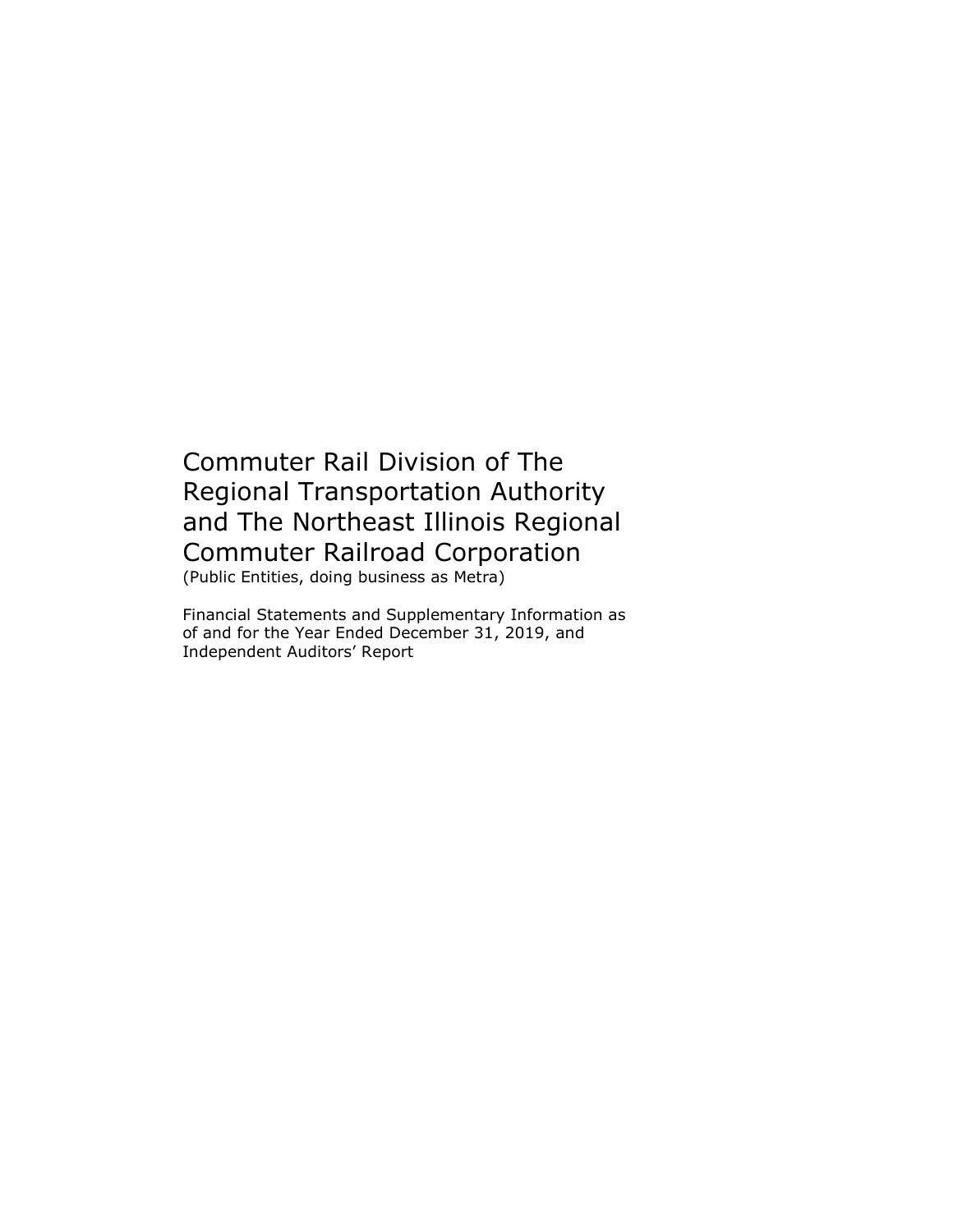**(Public Entities, doing business as Metra)**

### **TABLE OF CONTENTS**

|                                                                                            | Page      |
|--------------------------------------------------------------------------------------------|-----------|
| <b>INDEPENDENT AUDITORS' REPORT</b>                                                        | $1 - 2$   |
| MANAGEMENT'S DISCUSSION AND ANALYSIS (UNAUDITED)                                           | $3 - 16$  |
| FINANCIAL STATEMENTS AS OF AND FOR THE YEAR ENDED DECEMBER 31, 2019:                       |           |
| <b>Statement of Net Position</b>                                                           | $17 - 18$ |
| Statement of Revenues, Expenses, and Changes in Net Position                               | 19        |
| <b>Statement of Cash Flows</b>                                                             | $20 - 21$ |
| Notes to Financial Statements                                                              | $22 - 41$ |
| REQUIRED SUPPLEMENTARY INFORMATION AS OF AND FOR THE YEAR ENDED<br>DECEMBER 31, 2019:      | 42        |
| Schedule of Proportionate Share of Net Pension Liability and Related Ratios-(Unaudited) 43 |           |
| Schedule of Pension Contributions-(Unaudited)                                              | 44        |
| Schedule of Changes in Metra's Total OPEB Liability and Related Ratios-(Unaudited)         | 45        |
| <b>OTHER INFORMATION:</b>                                                                  | 46        |
| Schedule of Revenue and Expenses-Budget to Actual (Budgetary Basis)-(Unaudited)            | 47        |
| Budgetary Basis Schedule of Operations-(Unaudited)                                         | 48        |
| Notes to Supplementary Information-(Unaudited)                                             | 49        |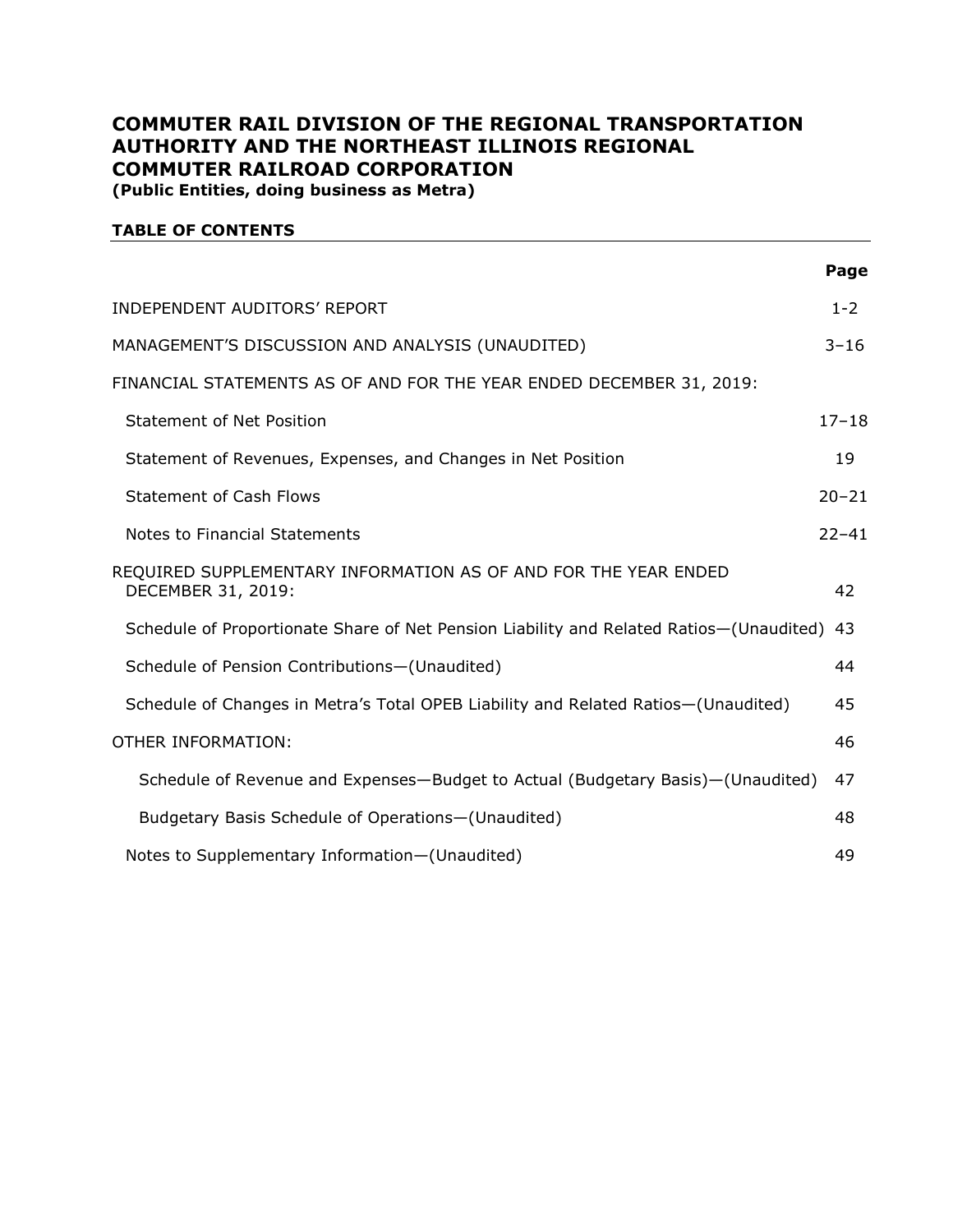# **Deloitte.**

**Deloitte & Touche LLP** 111 South Wacker Drive Chicago, IL 60606-4301 **USA** 

Tel: +1 312 486 1000 Fax: +1 312 486 1486 www.deloitte.com

### **INDEPENDENT AUDITORS' REPORT**

To the Board of Directors Commuter Rail Division of the Regional Transportation Authority and the Northeast Illinois Regional Commuter Railroad Corporation (Public entities, doing business as Metra)

#### **Report on the Financial Statements**

We have audited the accompanying financial statements of the Commuter Rail Division of the Regional Transportation Authority and the Northeast Illinois Regional Commuter Railroad Corporation, both doing business as Metra (Metra), as of and for the year ended December 31, 2019, and the related notes to the financial statements, which collectively comprise Metra's basic financial statements as listed in the table of contents.

#### **Management's Responsibility for the Financial Statements**

Management is responsible for the preparation and fair presentation of these financial statements in accordance with accounting principles generally accepted in the United States of America; this includes the design, implementation, and maintenance of internal control relevant to the preparation and fair presentation of financial statements that are free from material misstatement, whether due to fraud or error.

#### **Auditor's Responsibility**

Our responsibility is to express an opinion on these financial statements based on our audit. We conducted our audit in accordance with auditing standards generally accepted in the United States of America and the standards applicable to financial audits contained in *Government Auditing Standards*, issued by the Comptroller General of the United States. Those standards require that we plan and perform the audit to obtain reasonable assurance about whether the financial statements are free from material misstatement.

An audit involves performing procedures to obtain audit evidence about the amounts and disclosures in the financial statements. The procedures selected depend on the auditor's judgment, including the assessment of the risks of material misstatement of the financial statements, whether due to fraud or error. In making those risk assessments, the auditor considers internal control relevant to the entity's preparation and fair presentation of the financial statements in order to design audit procedures that are appropriate in the circumstances, but not for the purpose of expressing an opinion on the effectiveness of the entity's internal control. Accordingly, we express no such opinion. An audit also includes evaluating the appropriateness of accounting policies used and the reasonableness of significant accounting estimates made by management, as well as evaluating the overall presentation of the financial statements.

We believe that the audit evidence we have obtained is sufficient and appropriate to provide a basis for our audit opinion.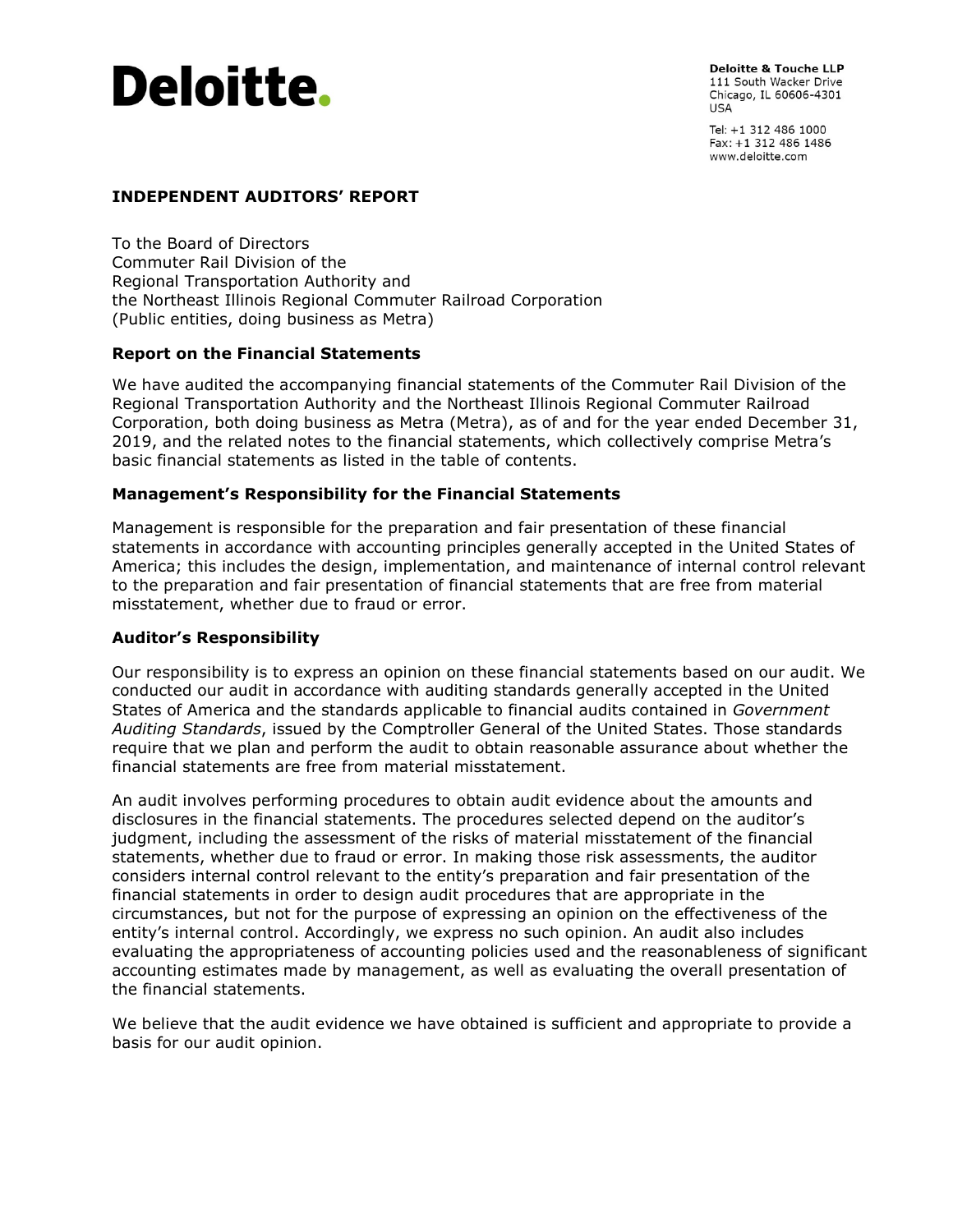### **Opinion**

In our opinion, the financial statements referred to above present fairly, in all material respects, the financial position of the Commuter Rail Division of the Regional Transportation Authority and the Northeast Illinois Regional Commuter Railroad Corporation, as of December 31, 2019, and the changes in financial position and cash flows thereof for the year then ended in accordance with accounting principles generally accepted in the United States of America.

#### **Other Matters**

#### *Required Supplementary Information*

Accounting principles generally accepted in the United States of America require that the Management's Discussion and Analysis, Schedule of Proportionate Share of Net Pension Liability and Related Ratios, Schedule of Pension Contributions, and Schedule of Changes in Metra's Total OPEB Liability and Related Ratios, as listed in the table of contents, be presented to supplement the basic financial statements. Such information, although not a part of the basic financial statements, is required by the Governmental Accounting Standards Board who considers it to be an essential part of financial reporting for placing the basic financial statements in an appropriate operational, economic, or historical context. We have applied certain limited procedures to the required supplementary information in accordance with auditing standards generally accepted in the United States of America, which consisted of inquiries of management about the methods of preparing the information and comparing the information for consistency with management's responses to our inquiries, the basic financial statements, and other knowledge we obtained during our audit of the basic financial statements. We do not express an opinion or provide any assurance on the information because the limited procedures do not provide us with sufficient evidence to express an opinion or provide any assurance.

#### *Other Information*

Our audit was conducted for the purpose of forming opinions on the financial statements that collectively comprise Metra's basic financial statements. The Schedule of Revenues and Expenses – Budget to Actual (Budgetary Basis), the Budgetary Basis Schedule of Operations, and Notes to Supplementary Information (collectively "Other Information") are presented for purposes of additional analysis and are not a required part of the basic financial statements.

The Other Information has not been subjected to the auditing procedures applied in the audit of the basic financial statements, and accordingly, we do not express an opinion or provide any assurance on it.

### **Other Reporting Required by** *Government Auditing Standards*

In accordance with *Government Auditing Standards*, we have also issued our report dated April 30, 2020 on our consideration of Metra's internal control over financial reporting and on our tests of its compliance with certain provisions of laws, regulations, contracts, and grant agreements and other matters. The purpose of that report is solely to describe the scope of our testing of internal control over financial reporting and compliance and the results of that testing, and not to provide an opinion on the effectiveness of the internal control over financial reporting or on compliance. That report is an integral part of an audit performed in accordance with *Government Auditing Standards* in considering Metra's internal control over financial reporting and compliance.

Deloite & Jouche LLP

April 30, 2020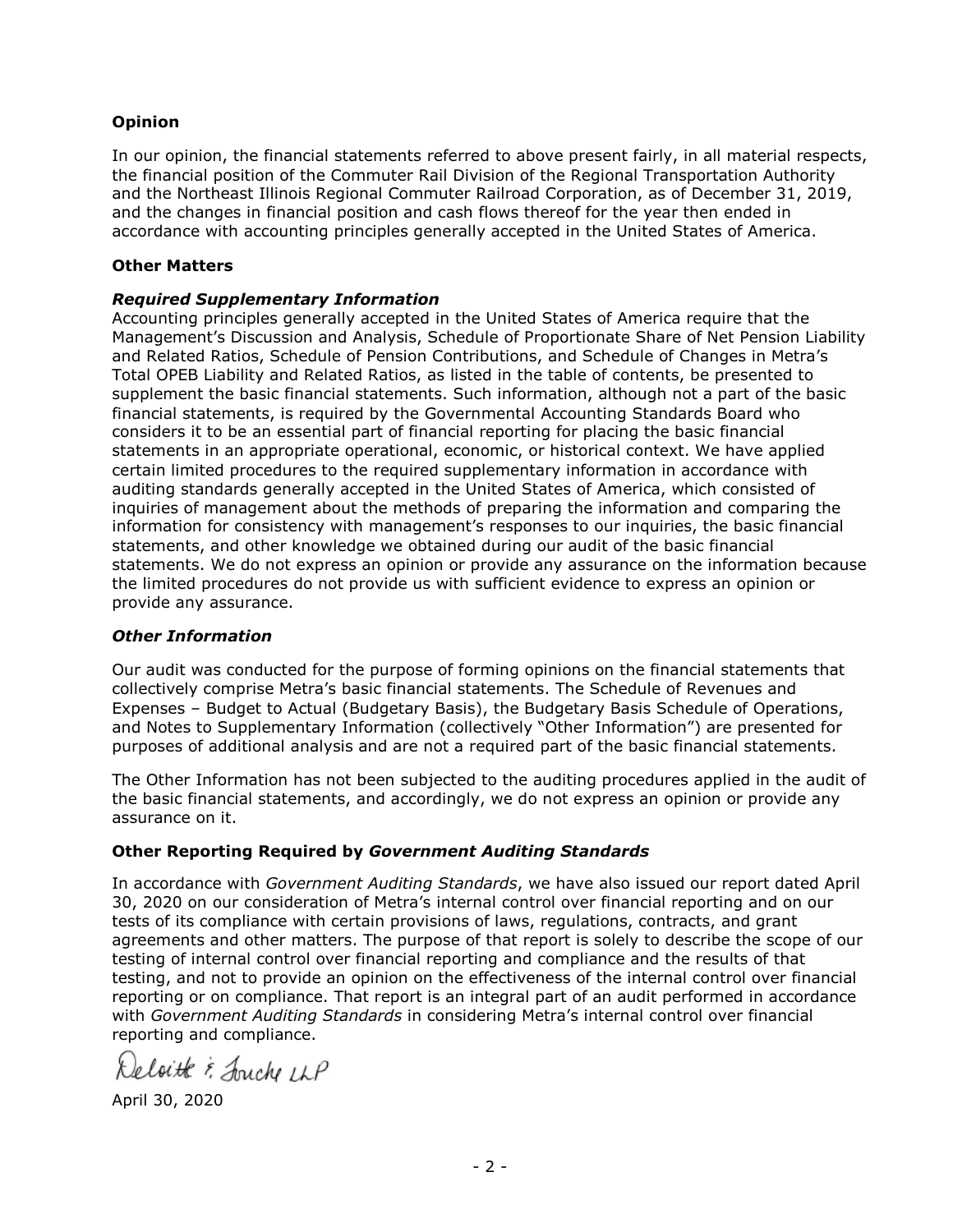(Public Entities, doing business as Metra)

Management's Discussion and Analysis (Unaudited)

December 31, 2019

#### **Management's Discussion and Analysis**

Management's Discussion and Analysis (MD&A) relates to the financial position and results of operations of the Commuter Rail Division of the RTA (Regional Transportation Authority) and the NIRCRC (Northeast Illinois Regional Commuter Railroad Corporation – a public entity doing business as Metra).

Railroad operations performed directly by the NIRCRC as well as the results of operations of PSA (Purchase of Service Agreement – operations contracted to third parties) carriers are collectively known as "Metra." MD&A offers an analysis of Metra's financial position and results of operations during the years ended December 31, 2019 and 2018. Management's discussion and analysis is designed to focus on current activities, resulting changes, and currently known facts. Please read it in conjunction with Metra's financial statements, which begin on page 17.

Except as otherwise indicated, all financial information herein is in United States dollars and determined in accordance with accounting principles generally accepted in the United States of America (GAAP) as promulgated by Governmental Accounting Standard Board (GASB). Metra's objective is to provide meaningful and relevant information reflecting Metra's financial position and results of operations.

In certain circumstances, Metra may make reference to certain Non-GAAP measures that from management's perspective are useful measures of performance. The reader is advised to read all information provided in the MD&A in conjunction with Metra's 2019 financial statements and accompanying notes.

#### *Business Profile*

Metra is engaged in the commuter rail business. Metra's hub-and-spoke network of 11 lines comprising approximately 1,200 miles of track spans the six county area of Northeast Illinois and extends slightly into Kenosha County, Wisconsin. Metra's network provides Metra customers access to and from downtown Chicago. Metra operates out of four major terminals in downtown Chicago.

Metra's operating revenue is largely derived from passenger fares. Smaller amounts of revenue come from advertising, trackage fees, maintenance fees charged to railroads who operate upon Metra's operating tracks and the sale of construction and related services to various entities.

Metra supports about half of its operating costs (excluding depreciation) from operating revenue and about half from state/local funding. State/local funding is partly from PTF (Public Transportation Funds) from the State of Illinois General Fund, partly from dedicated sales taxes. PTF and applicable sales tax revenue are remitted by the State of Illinois to the RTA who disburses these funds to itself, Pace (Suburban Bus), CTA (Chicago bus/subway/elevated train), and Metra according to legislated formulas. The RTA has some leeway over how these funds are distributed.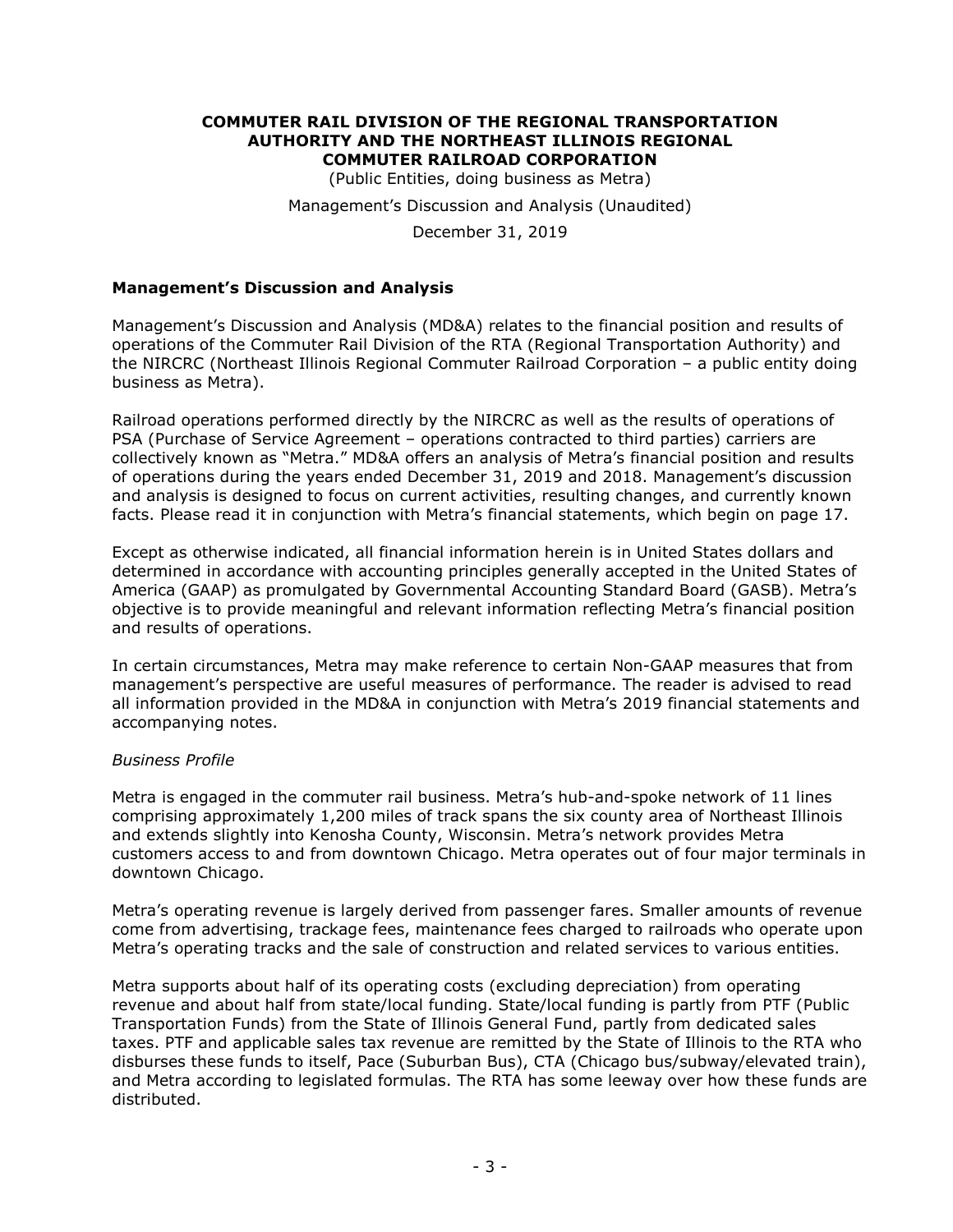#### *Corporate Organization*

Metra manages its rail operations as follows. PSA providers (Northern Indiana Commuter Transportation District – NICTD, BNSF Railway and Union Pacific Railroad) run their operations with some guidance from Metra staff. NIRCRC operations are managed directly by Metra personnel.

Metra runs its operations by function. The Mechanical (maintain rolling stock), Transportation (operate rolling stock), and Engineering (maintain track, right of way and structures) departments report to the Deputy Director of Operations, who reports to the CEO. Finance, Legal, and HR report to the CEO. Certain other administrative functions report to the Deputy Director of Administration who reports to the CEO.

#### *Strategy Overview*

Metra's focus is on transporting the citizens of Northeast Illinois in a safe, efficient fashion. Metra's goal is to be internationally recognized as a premier commuter railroad. Metra's commitment is to create value for the taxpayers of Illinois by delivering operational excellence. Most of Metra's business is done during the rush hour, primarily from people coming from outlying areas to Downtown Chicago but also some people traveling from Downtown Chicago to outlying areas (the reverse commute).

Metra's corporate goals are generally based on the following: Achieving a solid safety record, achieving a solid on-time performance record, maintaining its assets in a state of good repair, and maintaining financial viability and stability.

Metra's business model is anchored on these four core principles: providing reliable service, controlling costs, committing to safety, and developing people.

The basic driver of Metra's business is demand for reliable, efficient, cost-effective commuter transportation. As such, Metra's focus is to provide a high level of service to its riders, operating safely and efficiently, meeting short- and long-term financial commitments.

In 2019, on-time performance averaged 94.6%. Metra's on-time performance in 2019 was adversely affected by significant increases in the number of delays due to signal/switch failures, interference from freight trains, and weather. Metra's overall on-time performance was 94.6% in 2019 and 94.8% in 2018.

During 2019, Metra experienced an increase in fuel prices. Ridership revenue was close to budget projections in 2019 and 2018.

To continue providing quality service, Metra needs to keep its asset base in good repair. Metra continues to seek federal and state funding towards this end. No unusual state or federal grants of any size were received during 2019 and 2018. Metra also continues to seek to provide internal sources of capital funding through raising revenues and controlling costs. Metra has achieved for several years and continues to target at least \$5 million in operating efficiencies every year to further constrain fare increases.

Metra's ability to develop good people is a key factor in Metra's success. Metra is focused on recruiting well qualified people, and providing for their development so they can enjoy a long career at Metra. Metra works hard to develop its workforce through formal and on-the-job training. Metra provides many of its own skilled trades through apprenticeship programs; many Metra contract people progress through the ranks to junior and senior management positions.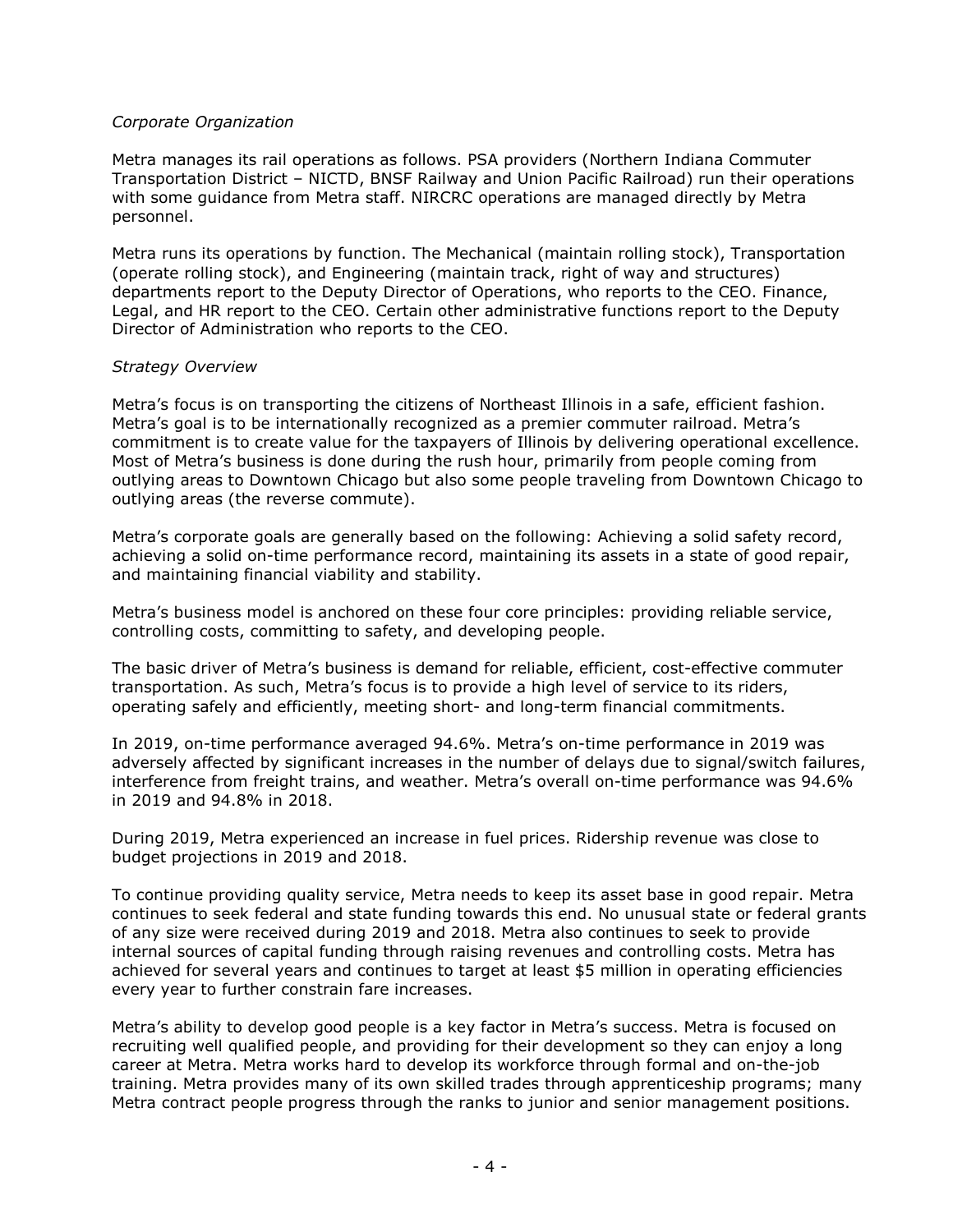Frequent renewal of equipment is a key to system reliability. Metra has an extensive program in which it rehabilitates cars and locomotives in house; locomotives are also remanufactured by external suppliers. Metra presently has in progress two families of cars being rehabilitated in-house, one family of locomotives being rehabilitated in-house and one family of locomotives being remanufactured at an external supplier.

During 2019, Metra returned several rehabilitated vehicles to service. Thirty-five cars (35 Nippon) and four (4) locomotives were rehabilitated in-house and eleven (11) locomotives by an outside supplier.

During 2018, Metra returned several rehabilitated vehicles to service. Thirty-eight cars (34 Nippon and 4 Budd) and five (5) locomotives were rehabilitated in-house and ten (10) locomotives by an outside supplier.

Metra is renewing its information technology (IT) systems, replacing mainframe systems with a modern enterprise resource planning (ERP) system. Phase one was successfully implemented on January 1, 2016, phase two was successfully completed June 2017, phase three payroll was completed in February 2019 and phase four to replace revenue accounting is scheduled to be completed by June 2020. Efforts will continue until the renewal of Metra's software, hardware, and networks is complete.

### **Basic Financial Statements**

The *Statement of Net Position* presents current, noncurrent assets, deferred outflow and inflow of resources, and liabilities on a full accrual basis. Assets are recognized when acquired and liabilities are recognized when goods and services are provided to Metra.

The *Statement of Revenue, Expenses, and Changes in Net Position* presents Metra's revenue, expenses, and the net impact these activities had on its fiscal well-being, identified as "Change in net position." The timing of the recognition of revenue and expenses is often different from the related cash transactions, because under the accrual method, revenues are recognized when earned and expenses are recognized when incurred, not when the cash is received or disbursed.

The *Statement of Cash Flows* presents information relating to when cash is received or dispersed for operating activities, noncapital and related financing activities, capital and related financing activities, and investing activities. The net change in cash and cash equivalents provides a view of Metra's ability to meet financial obligations as they mature.

Notes to the financial statements are an integral component of the report, because important background information that may not be reflected on the face of the statements is disclosed. Details on Metra's accounting policies, cash holdings, capital assets, and other important areas may be found in the notes.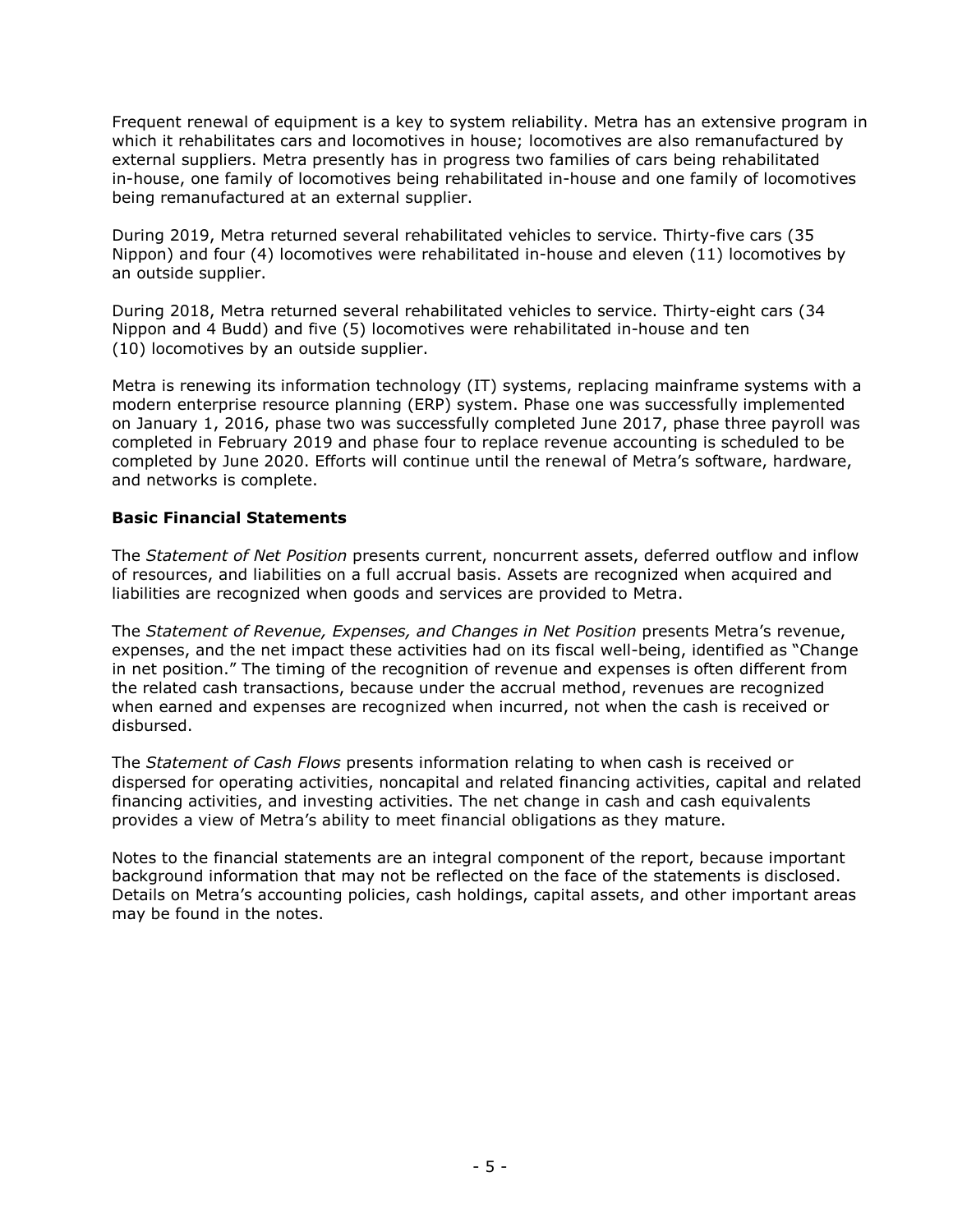### **Financial Summary**

#### *2019 Financial Summary*

- *Net position* increased \$83.7 million, or 2.6%, to \$3,244.3 million at December 31, 2019. Net position represents total assets plus deferred outflow of resources minus total liabilities and deferred inflow of resources.
- *Capital assets* net increased \$82.2 million, or 2.8%, to \$3,032.7 million in 2019 reflecting capital acquisitions less depreciation incurred in 2019.
- *Passenger revenue* decreased \$4.1 million, or 1.1%, to \$365.9 million in 2019.
- *Other operating revenues* decreased by \$1.1 million, or 2.3%, to \$45.9 million in 2019.
- *Nonoperating revenues* increased \$34.8 million, or 5.3%, to \$695.8 million in 2019.
- *Total operating expenses before depreciation* increased \$23.5 million, or 3.0%, to \$802.1 million during 2019.

### **Financial Analysis**

Following are condensed comparative financial statements, which highlight key financial data. Certain significant year-to-year variances are discussed following each respective statement.

### *2019 vs. 2018 Analysis*

#### *Statements of Net Position*

Total net position represents the difference between the total assets and deferred outflow of resources, and the total liabilities and deferred inflow of resources. As shown in Table 1a, Metra's total net position at December 31, 2019 increased by \$83.7 million, or 2.6%, from December 31, 2018. Current assets increased by \$39.2 million, or 7.4%, to \$567.3 million. Capital assets increased by \$82.2 million, or 2.8%, to \$3,032.7 million. Current liabilities increased \$51.1 million, or 22.2%, to \$281.6 million. Long-term liabilities increased by \$32.5 million, or 35.1%, to \$125.2 million.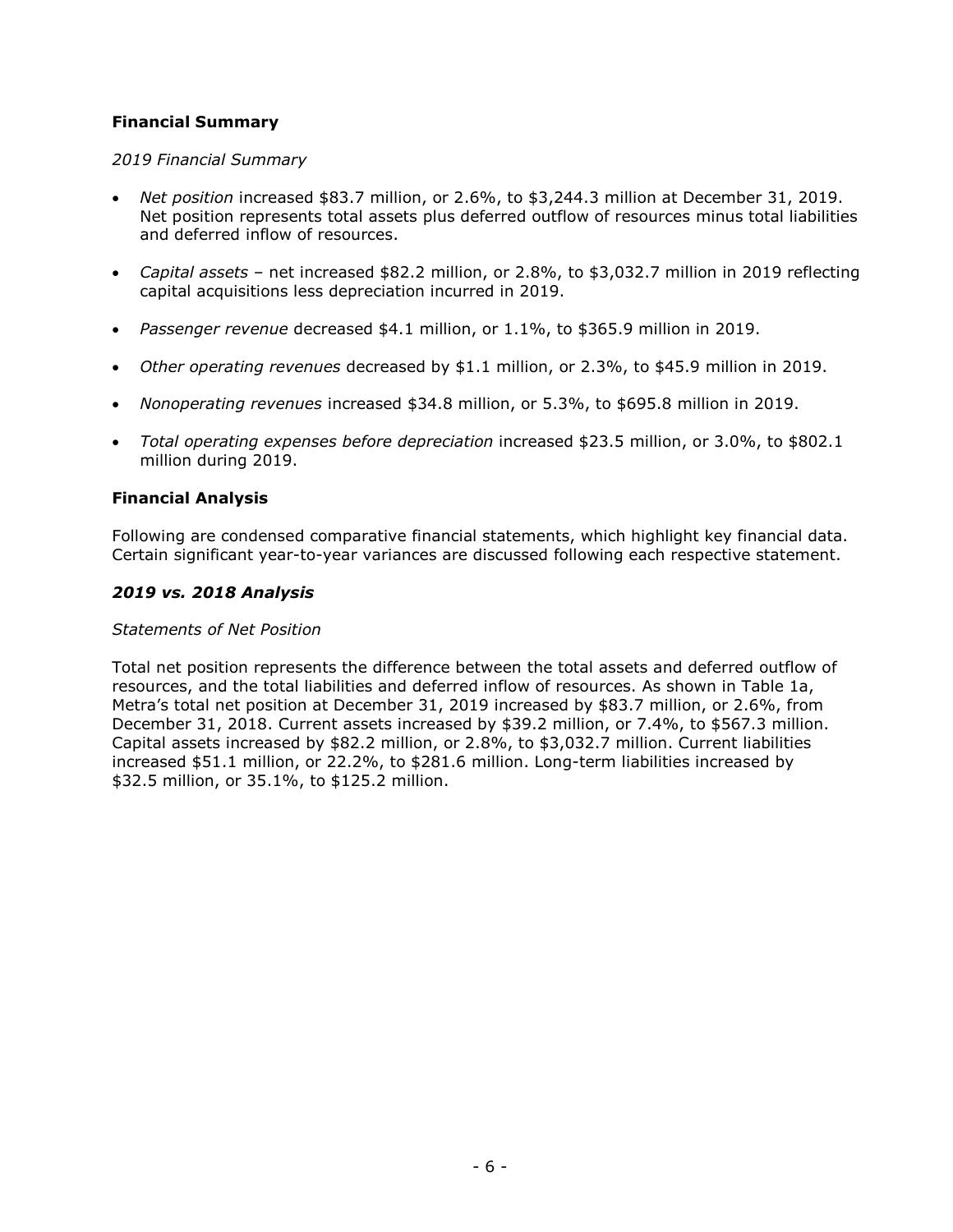#### **Table 1a**

#### **Condensed Statements of Net Position**

| (Amounts in millions) |  |  |  |
|-----------------------|--|--|--|
|-----------------------|--|--|--|

|                                                  |               |             | Change              |                |
|--------------------------------------------------|---------------|-------------|---------------------|----------------|
|                                                  |               | December 31 | Increase (decrease) |                |
| <b>Assets</b>                                    | 2019          | 2018        | <b>Dollars</b>      | <b>Percent</b> |
| Current assets                                   | \$<br>567.3   | 528.1       | 39.2                | 7.4%           |
| Long-term investments                            | 24.9          |             | 24.9                | 100.0          |
| Capital Assets - net                             | 3,032.7       | 2,950.5     | 82.2                | 2.8            |
| <b>Total assets</b>                              | \$<br>3,624.9 | 3,478.6     | 146.3               | 4.2            |
| Deferred outflows of resources                   |               |             |                     |                |
| Deferred outflows of resources - pension related | \$<br>25.8    | 12.2        | 13.6                | 111.5          |
| Deferred outflows of resources - OPEB related    | 7.0           |             | 7.0                 | 100.0          |
| <b>Liabilities</b>                               |               |             |                     |                |
| <b>Current liabilities</b>                       | \$<br>281.6   | 230.5       | 51.1                | 22.2           |
| Long-term liabilities                            | 125.2         | 92.7        | 32.5                | 35.1           |
| <b>Total liabilities</b>                         | 406.8         | 323.2       | 83.6                | 25.9           |
| Deferred inflows of resources                    |               |             |                     |                |
| Deferred inflows of resources - pension related  | \$<br>1.4     | 4.5         | (3.1)               | (68.9)         |
| Deferred inflows of resources - OPEB related     | 5.2           | 2.5         | 2.7                 | 108.0          |
| <b>Net Position</b>                              |               |             |                     |                |
| Net investment in capital assets                 | \$<br>3,032.7 | 2,950.5     | 82.2                | 2.8            |
| Unrestricted net assets                          | 211.6         | 210.1       | 1.5                 | 0.7            |
| Total net position                               | 3,244.3       | 3,160.6     | 83.7                | 2.6            |

Key changes include the following:

- *Current assets* increased by \$39.2 million, or 7.4%, to \$567.3 million primarily due to increases in cash, cash equivalents by \$50.2 million, or 105.7%, accounts receivable – grant projects by \$12.9 million, or 18.0%, accounts receivable – other, net by \$7.0 million, or 177.0%, and materials and supplies by \$5.3 million, or 36.1%, which were partially offset by decreases in accounts receivable – RTA financial assistance by \$11.4 million, or 11.3%.
- *Long-term assets and capital assets* increased by \$107.1 million, or 3.6%, to \$3,057.6 million due to increase in capital assets by \$82.2 million, or 2.8%, to 3,032.7 million and long-term investments by 24.9 million, or 100% to \$24.9 million.
- *Current liabilities* increased by \$51.1 million, or 22.2%, to \$281.6 million, primarily due to increases in accounts payable by \$37.7 million, or 24.7%, accrued wages and benefits payable by \$10.0 million, or 21.2%, accrued claims – current by \$1.0 million, or 7.4%, and unearned revenue by \$2.3 million, or 14.2%.
- *Long-term liabilities* increased by \$32.5 million, or 35.1%, to \$125.2 million, primarily due to increases in long-term portion of accrued claims by \$2.5 million, or 5.9%, net pension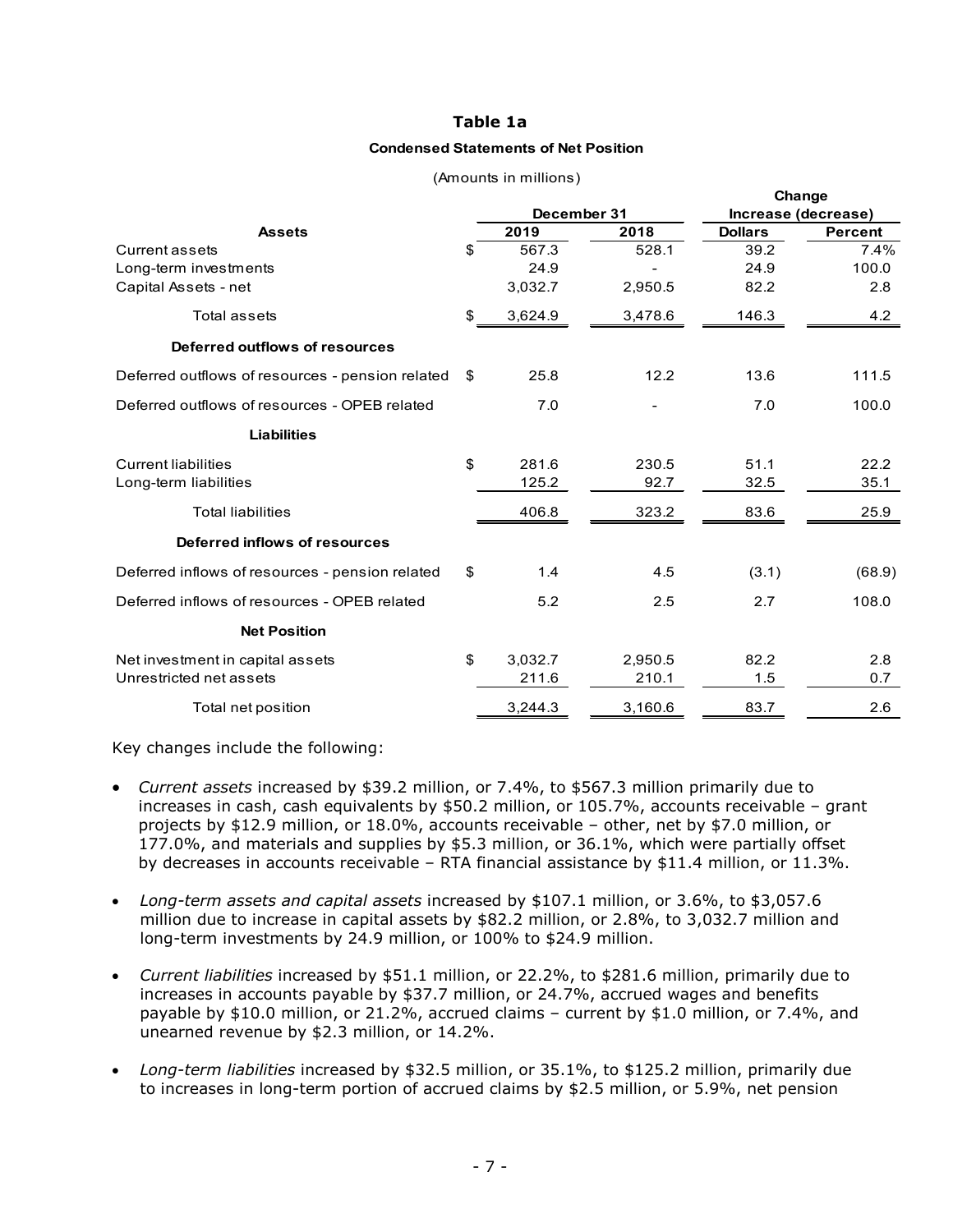liability by \$23.4 million, or 240.9% and provision for post-retiree health benefits by \$6.7 million, or 16.3%.

*Statements of Revenues, Expenses, and Changes in Net Position*

Change in net position represents the difference between operating loss and financial assistance. As shown in table 2a, Metra's change in net position for years ended December 31, 2019 and 2018 was \$83.9 million and \$43.5 million, a 92.9% increase in change in net position from the year ended December 31, 2018. Total operating revenues decreased by \$5.2 million, or 1.2%, from 2018. Total operating expenses before depreciation increased by \$23.5 million, or 3.0%, from 2018. Total nonoperating revenues increased by \$34.8 million, or 5.3%, from 2018.

### **Table 2a**

#### **Statements of Revenues, Expenses, and Changes in Net Position**

#### (Amounts in millions)

|                                    |             |         | Change              |                |
|------------------------------------|-------------|---------|---------------------|----------------|
|                                    | December 31 |         | increase (decrease) |                |
|                                    | 2019        | 2018    | <b>Dollars</b>      | <b>Percent</b> |
| Operating revenue:                 |             |         |                     |                |
| \$<br>Passenger revenue            | 365.9       | 370.0   | (4.1)               | (1.1)%         |
| Other                              | 45.9        | 47.0    | (1.1)               | (2.3)          |
| Total operating                    |             |         |                     |                |
| revenue                            | 411.8       | 417.0   | (5.2)               | (1.2)          |
| Operating expenses:                |             |         |                     |                |
| Transportation                     | 261.4       | 248.8   | 12.6                | 5.1            |
| Fuel and motive power              | 64.5        | 63.0    | 1.5                 | 2.4            |
| Engineering                        | 161.7       | 137.6   | 24.1                | 17.5           |
| Mechanical                         | 184.8       | 179.7   | 5.1                 | 2.8            |
| Administration                     | 91.4        | 106.1   | (14.7)              | (13.9)         |
| Claims and insurance               | 20.5        | 28.8    | (8.3)               | (28.8)         |
| Downtown stations                  | 17.8        | 14.6    | 3.2                 | 21.9           |
| Total operating<br>expenses before |             |         |                     |                |
| depreciation                       | 802.1       | 778.6   | 23.5                | 3.0            |
| Operating loss                     |             |         |                     |                |
| before depreciation                | (390.3)     | (361.6) | 28.7                | 7.9            |
| Depreciation                       | 221.6       | 255.9   | (34.3)              | (13.4)         |
| Operating loss                     | (611.9)     | (617.5) | (5.6)               | (0.9)          |
| Nonoperating revenue:              |             |         |                     |                |
| Financial assistance               | 695.8       | 661.0   | 34.8                | 5.3            |
| Total nonoperating                 |             |         |                     |                |
| revenue                            | 695.8       | 661.0   | 34.8                | 5.3            |
| Change in net position<br>S        | 83.9        | 43.5    | 40.4                | 92.9 %         |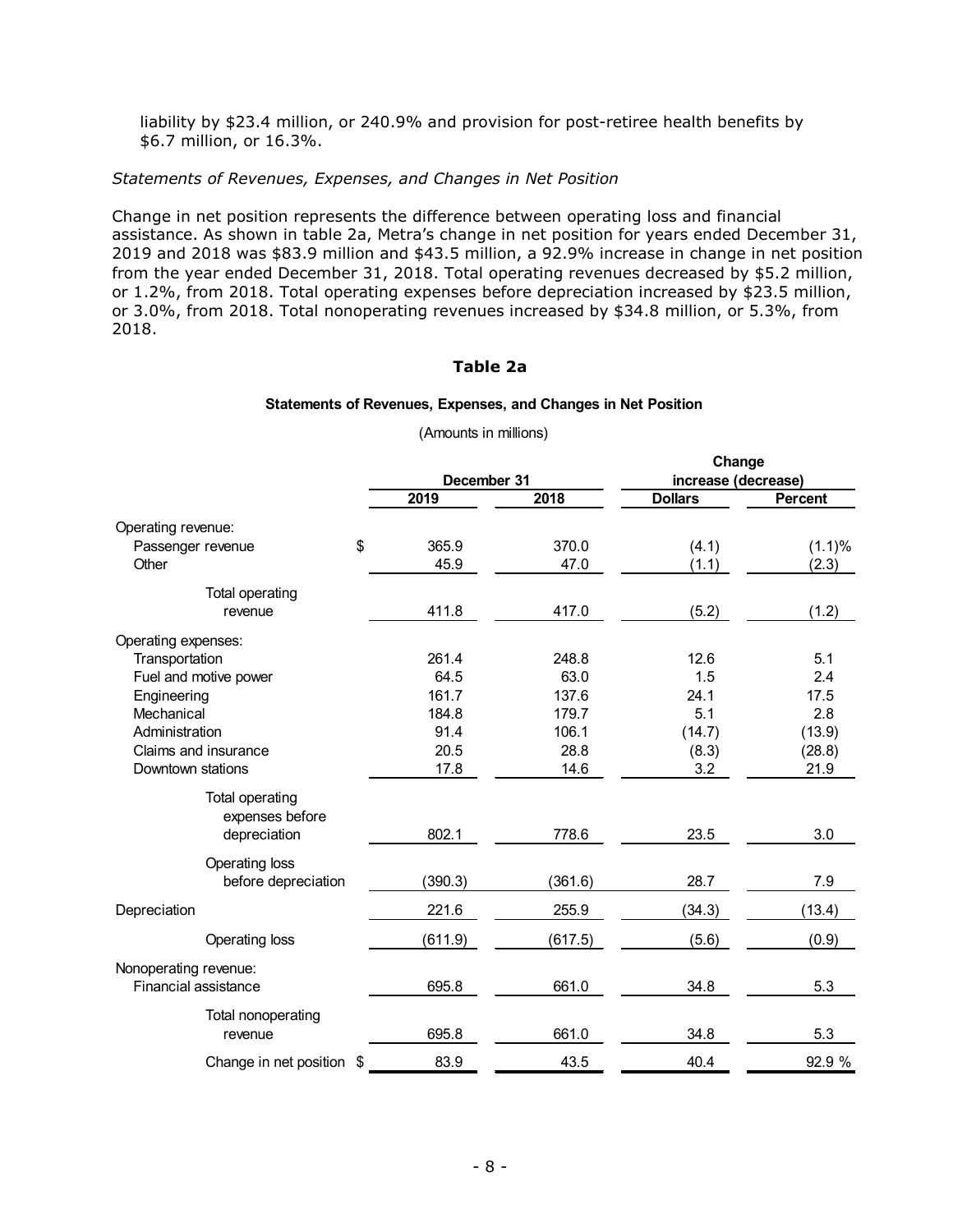*Total operating revenue* decreased by \$5.2 million, or 1.2%, from 2018. Principal changes are discussed below:

*Passenger revenue* decreased \$4.1 million or 1.1% in 2019. This decrease was due to a decrease in ridership. Below is a table comparing ridership by line for 2019 and 2018:

#### **Table 3a**

#### **Passenger Trips By Line**

(In thousands of passenger trips)

|                              |        |        | Increase   |         |
|------------------------------|--------|--------|------------|---------|
| <b>Rail line</b>             | 2019*  | 2018*  | (decrease) | Percent |
| Burlington Northern/Santa Fe | 15.468 | 15,823 | (355)      | (2.2)%  |
| Metra Electric               | 7,283  | 7.716  | (433)      | (5.6)   |
| Heritage Corridor            | 734    | 728    | 6          | 0.8     |
| Milwaukee-North              | 6,549  | 6,610  | (61)       | (0.9)   |
| Milwaukee-West               | 5,905  | 6,144  | (239)      | (3.9)   |
| North Central Service        | 1,590  | 1.641  | (51)       | (3.1)   |
| Rock Island                  | 7,338  | 7.578  | (240)      | (3.2)   |
| SouthWest Service            | 2,357  | 2,421  | (64)       | (2.6)   |
| Union Pacific-North          | 8,552  | 8,690  | (138)      | (1.6)   |
| Union Pacific-Northwest      | 10,384 | 10,598 | (214)      | (2.0)   |
| Union Pacific-West           | 7,883  | 8,139  | (256)      | (3.1)   |
| Total passenger trips        | 74,043 | 76,088 | (2,045)    | (2.7)%  |

\* Includes free senior rides; does not include Northern Indiana Commuter Transportation District (NICTD)

*Other operating revenue* decreased by \$1.1 million, or 2.3%, primarily due to increases in lease revenue by \$1.6 million, or 36.6%, which were partially offset by decreases in advertising revenue by \$1.0 million, or 21.7%, interest income by \$1.1 million, or 11.5%, and miscellaneous income by \$1.0 million, or 18.5%.

*Nonoperating revenue* increased by \$34.8, or 5.3%, to \$695.8 million, primarily because of increases in federal grants by \$45.5 million, or 29.4%, and RTA sales tax by \$5.0 million, or 1.2%, local grants by \$1.8 million, or 65.3% which were partially offset by decreases in RTA grants by \$18.1 million, or 18.1%.

*Total operating expenses before depreciation* increased by \$23.5 million, or 3.0%, due to increases in fuel by \$1.4 million, or 2.4%, to \$59.2 million, motive power by \$0.1 million, or 2.0%, to \$5.3 million, labor by \$18.0 million, or 5.9%, to \$321.7 million, fringes benefits by \$12.5 million, or 5.9%, and purchases by \$33.6 million, or 56.1%, partly offset by decreases in material costs by \$3.9 million, or 7.7%, claims by \$8.0 million, or 32.9%, insurance by \$0.2 million, or 5.5%, and utilities by \$29.8 million, or 51.2%.

Metra consumed 26.5 million of gallons of diesel fuel with an average price \$2.24 per gallon in 2019 vs. 26.8 million of gallons of diesel fuel with an average price \$2.16 per gallon in 2018.

Metra consumed 75.7 million KWH of motive power in 2019 at an average price of \$0.0697 per KWH vs. 77.0 million KWH of motive power in 2018 at an average price of \$0.0672 per KWH.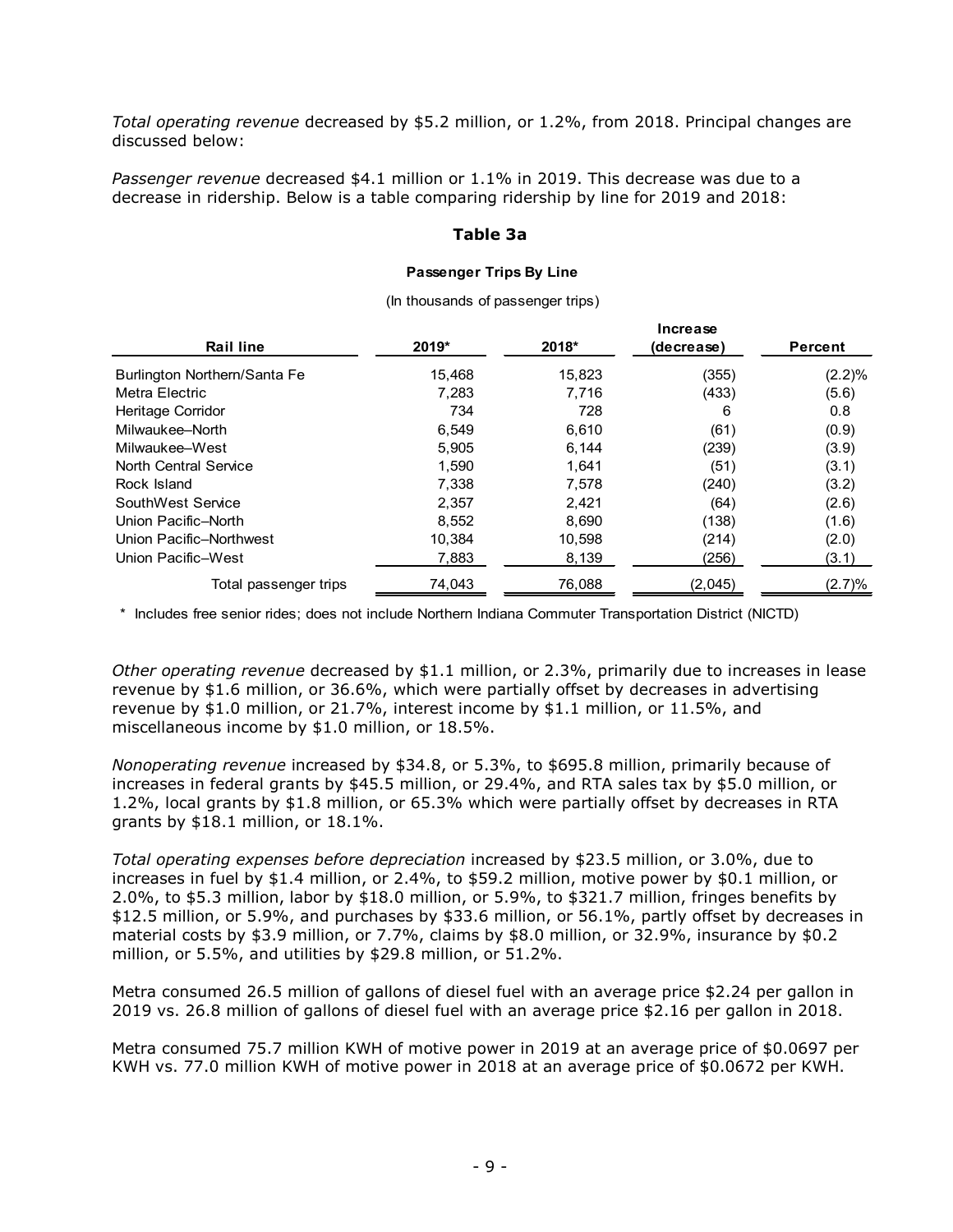#### *Capital Assets*

Since its creation in 1984, Metra has had a capital program primarily geared toward rebuilding, modernizing, and improving worn assets; this policy continues. The purpose of the capital investment policy is to maintain safe, reliable, and quality services and facilities for its customers and workers, while improving the efficiency and cost-effectiveness of its operations. Metra has always given a high priority to preservation and modernization of the existing system. Every year Metra undertakes a multitude of projects to preserve and improve Metra's capital assets. These projects help provide continued on-time and reliable public transportation services in an efficient and cost-effective manner.

As of December 31, 2019 and 2018, Metra had invested approximately \$8.0 billion and \$7.7 billion, respectively, in capital assets including land, stations, maintenance facilities, rolling stock, track, structures, and signal and communication equipment as well as other support equipment. Net of accumulated depreciation, Metra's net capital assets at December 31, 2019 and 2018 totaled approximately \$3.033 billion and \$2.951 billion, respectively (see Table 4a). This amount represents a net increase (including additions and disposals, net of depreciation) of \$82.2 million or 2.8% over the December 31, 2018 balance.

#### **Table 4a**

#### **Capital Assets by Funding Source**

#### **Current Year to Prior Year Analysis**

|                                       |               |           | <b>Ullallye</b>     |         |
|---------------------------------------|---------------|-----------|---------------------|---------|
|                                       | December 31   |           | increase (decrease) |         |
| <b>Funding source</b>                 | 2019          | 2018      | <b>Dollars</b>      | Percent |
| <b>Federal Transit Administration</b> | \$<br>4.076.6 | 3.883.7   | 192.9               | 5.0%    |
| Illinois Department of Transportation | 660.7         | 660.8     | (0.1)               |         |
| Regional Transportation Authority     | 2,225.0       | 2,151.7   | 73.3                | 3.4     |
| Northern Indiana Commuter             |               |           |                     |         |
| <b>Transportation District</b>        | 6.4           | 6.4       |                     |         |
| Metra                                 | 1,058.7       | 1,024.8   | 33.9                | 3.3     |
| Total capital assets                  | 8.027.4       | 7.727.4   | 300.0               | 3.9     |
| Accumulated depreciation              | (4,994.7)     | (4,776.9) | 217.8               | 4.6     |
| Total capital assets,                 |               |           |                     |         |
| net                                   | \$<br>3.032.7 | 2,950.5   | 82.2                | 2.8%    |

#### (Amounts in millions of dollars)

**Change**

Major capital asset expenses during 2019 and 2018 included the following:

• Metra's Rolling Stock program seeks to ensure that an adequate number of locomotives and commuter railcars are available to meet the current and future service needs of the system. This program includes rehabilitation of, and improvements to, existing vehicles. Metra expended \$99.2 million and \$71.6 million for 2019 and 2018, respectively, to upgrade and maintain its existing fleet through remanufacturing, rehabilitations, and replacement of major subassemblies. The 2019 expenditure includes purchase of nine (9) used F59PH-3 Locomotives.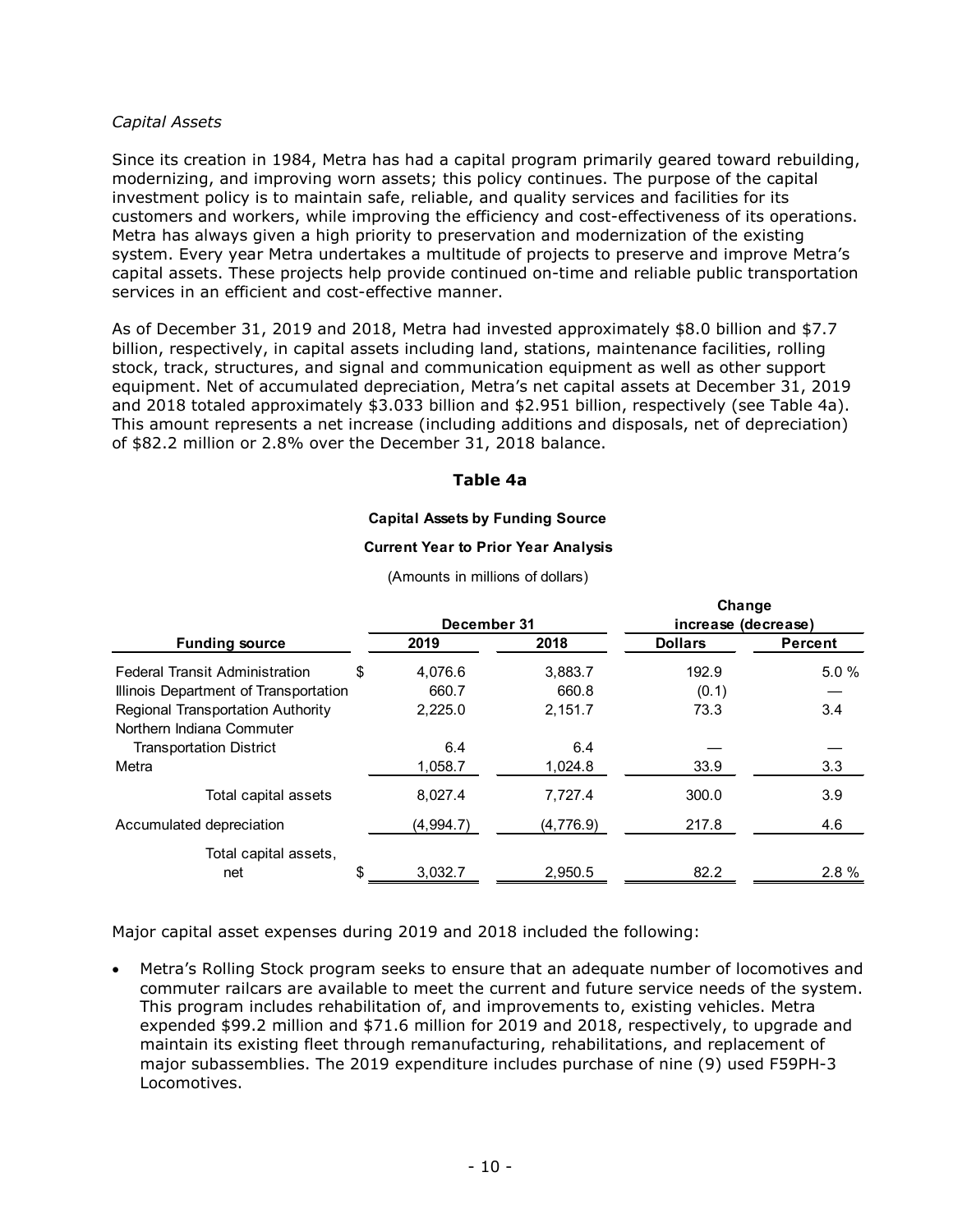- The *Track and Structure* program provides for the continued rehabilitation and upgrading of Metra's commuter railroad rights-of-way. In addition to maintaining operational safety, the rehabilitation of track and structures results in reduced train running times, fewer interruptions in service, greater passenger comfort, and efficient use of plant and equipment. Metra has developed a cyclical program of track rehabilitation, which includes all commuter rail lines within the region. Project priorities are decided based on train volumes, speed restrictions, age and condition of the roadbed, and track speeds essential to maintaining on-time performance. Structure projects serve objectives that are similar to those of the track program. Since 1990, when Metra's comprehensive plan for bridge rehabilitation and replacement began, the structure program has focused on the commuter rail bridges identified as high priorities for action. The Capital Program continued the implementation of these programs in 2019 and 2018 by expending \$68 million and \$74.8 million, respectively, in funding for the rehabilitation, replacement, and upgrade of bridges, track, and structures.
- *Signaling, Electrical, and Communications* systems and equipment improvements are designed to maximize commuter operating efficiencies, maintain reliability of rail service, and provide a safe system of dispatching and centrally controlled train movements. Signaling systems and switches control usage of track. Much of this equipment is concentrated at "interlockings," which are control systems where two railroads cross each other or where many trains change tracks. The smooth, dependable operation of these interlockings is critical for maintaining on-time performance. Metra also continues its program to improve communication systems, allowing for the provision of timely information to its customers. Signaling, electrical, and communications expenditures in 2019 and 2018 were \$62.0 million and \$60.6 million, respectively. The largest component of the expenditures in this category for 2018 and 2017 has been for Positive Train Control (PTC). PTC is a communication-based train control safety system intended to prevent train collisions. PTC is presently estimated to cost \$385.0 million in total. Metra has awarded and obligated \$367.0 million of the \$385.0 million total.
- *Support Facilities and Equipment* includes maintenance yards, layover and storage facilities, and support vehicles and equipment that are essential to maintaining reliable and efficient commuter services. Support facilities and equipment expenditures in 2019 and 2018 were \$55.3 million and \$26.0 million, respectively.
- *Commuter Stations* are portals to the Metra system and very often to the communities in which they are located. Stations must be functional and compliant with the Americans with Disabilities Act, as well as inviting to Metra customers. Commuter stations expenditures in 2019 and 2018 were \$12.4 million and \$16.5 million, respectively.
- The *Commuter Parking* program is designed to expand parking capacity to relieve overcrowding at existing facilities and to accommodate future ridership growth. Parking improvements are constructed in a manner to ensure conformance with the requirements of the Americans with Disabilities Act. Commuter parking expenditures in 2019 and 2018 were \$1.0 million.

### **RTA Sales Tax and Public Transportation Funds**

RTA Sales Tax and Public Transportation Funds (PTF) have been the primary sources of funding for the RTA and the three Service Boards (Metra, Chicago Transit Authority (CTA) and the Suburban Bus Division (Pace)) for over three decades. The RTA Sales Tax is authorized by Illinois statute and imposed by the RTA in the six-county northeastern Illinois region. The RTA Sales Tax is collected by the Illinois Department of Revenue, paid to the Treasurer of the State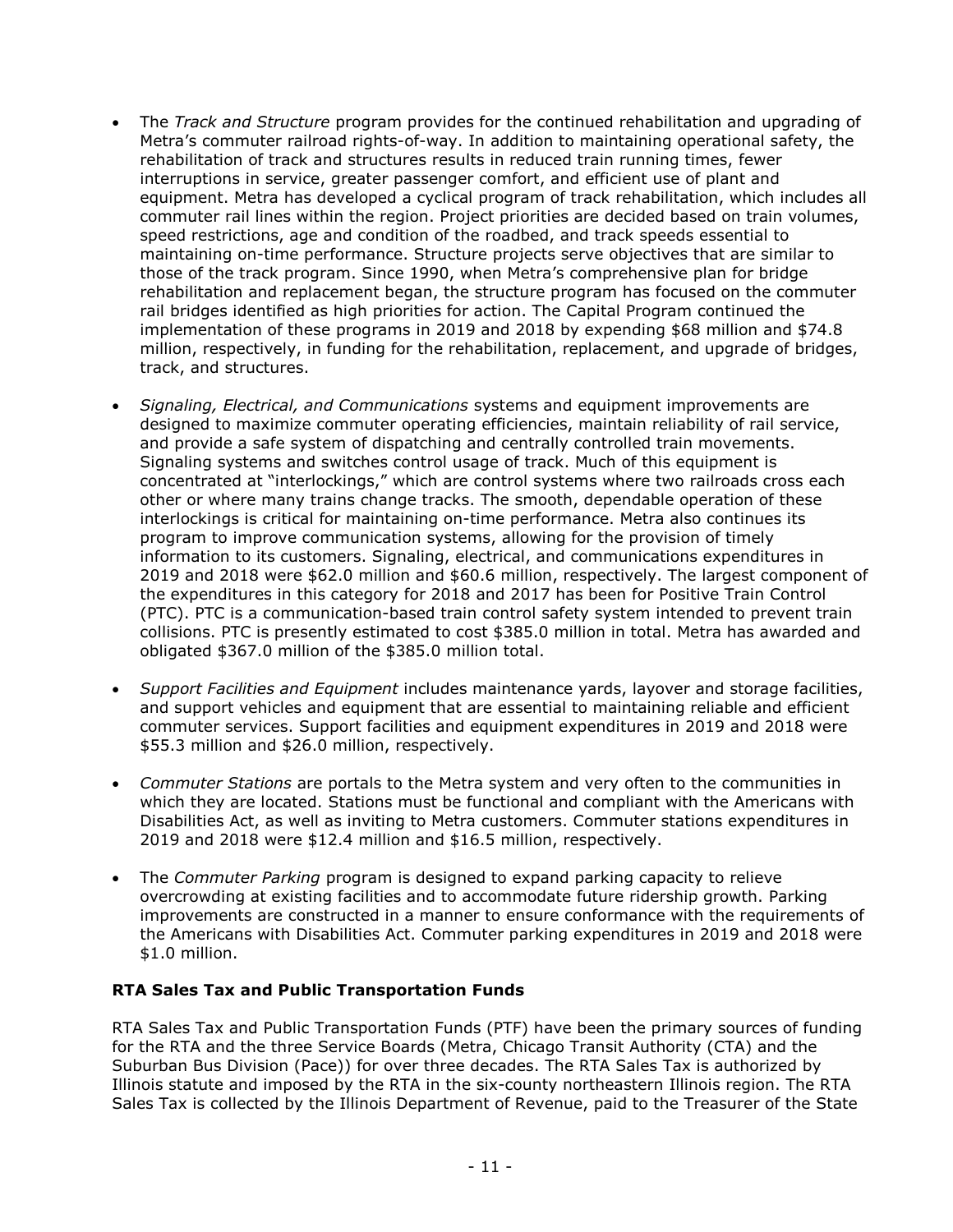of Illinois, and held in trust for the RTA outside the State Treasury. Proceeds from the RTA Sales Tax are paid directly to the RTA on a monthly basis, without appropriation, by the State Treasury or on the order of the State Comptroller. During 2016, 2017, 2018, and 2019, the state held back a percentage of sales tax as collection fees. The collection fees are continuing in 2020.

The original RTA sales tax (Sales Tax I) is levied at 1.0% in Cook County and 0.25% in the collar counties of DuPage, Kane, Lake, McHenry, and Will. The RTA distributes 85% of Sales Tax I receipts to the Service Boards according to a statutory formula. The remaining 15% of Sales Tax I is retained by the RTA to fund regional and agency expenses before being allocated at the discretion of the RTA Board. Metra receives 55% of the Service Board statutory share of Sales Tax I collected in Suburban Cook County and 70% of the share collected in the collar counties.

The Public Transportation Fund is State-provided funding initially comprising a 25% match of Sales Tax I receipts (PTF I). RTA retains 100% of PTF I, and then distributes it as "discretionary" (i.e. not allocated by statute) funding, traditionally 98% to CTA, 2% to Pace. RTA retains 15% of Sales Tax I for its own use. PTF revenues are payable to the RTA upon State appropriation. None of the PTF revenues are actually paid to the RTA until the RTA certifies to the Governor, the State Comptroller, and the Mayor of the City of Chicago that it has adopted a budget and two-year financial plan as called for by the RTA Act.

The RTA Act, as amended in 2008, increased the RTA sales tax by an additional 0.25% in all six counties of the RTA region (Sales Tax II), increased the Real Estate Transfer Tax (RETT) in the City of Chicago by 0.3%, and provided additional Public Transportation Funds equal to a 5% match of Sales Tax I receipts and a 30% match of Sales Tax II receipts and RETT receipts (PTF II). By statute, CTA receives all revenue from the RETT increase and 25% PTF match on the RETT. Sales Tax II and remaining PTF II (i.e., 5% match on Sales Tax I, 30% match on Sales Tax II, and 5% match on the RETT) were distributed to the three Service Boards and the RTA in 2019 and 2018 as follows:

- \$164.6 million to Pace ADA Paratransit Service
- \$25.5 million to Pace Suburban Community Mobility Fund (SCMF)
- \$12.8 million to the RTA Innovation, Coordination, and Enhancement (ICE) Fund

After these deductions, all remaining Sales Tax II and PTF II proceeds are distributed as follows: 48% CTA, 39% Metra, and 13% Pace Suburban Service.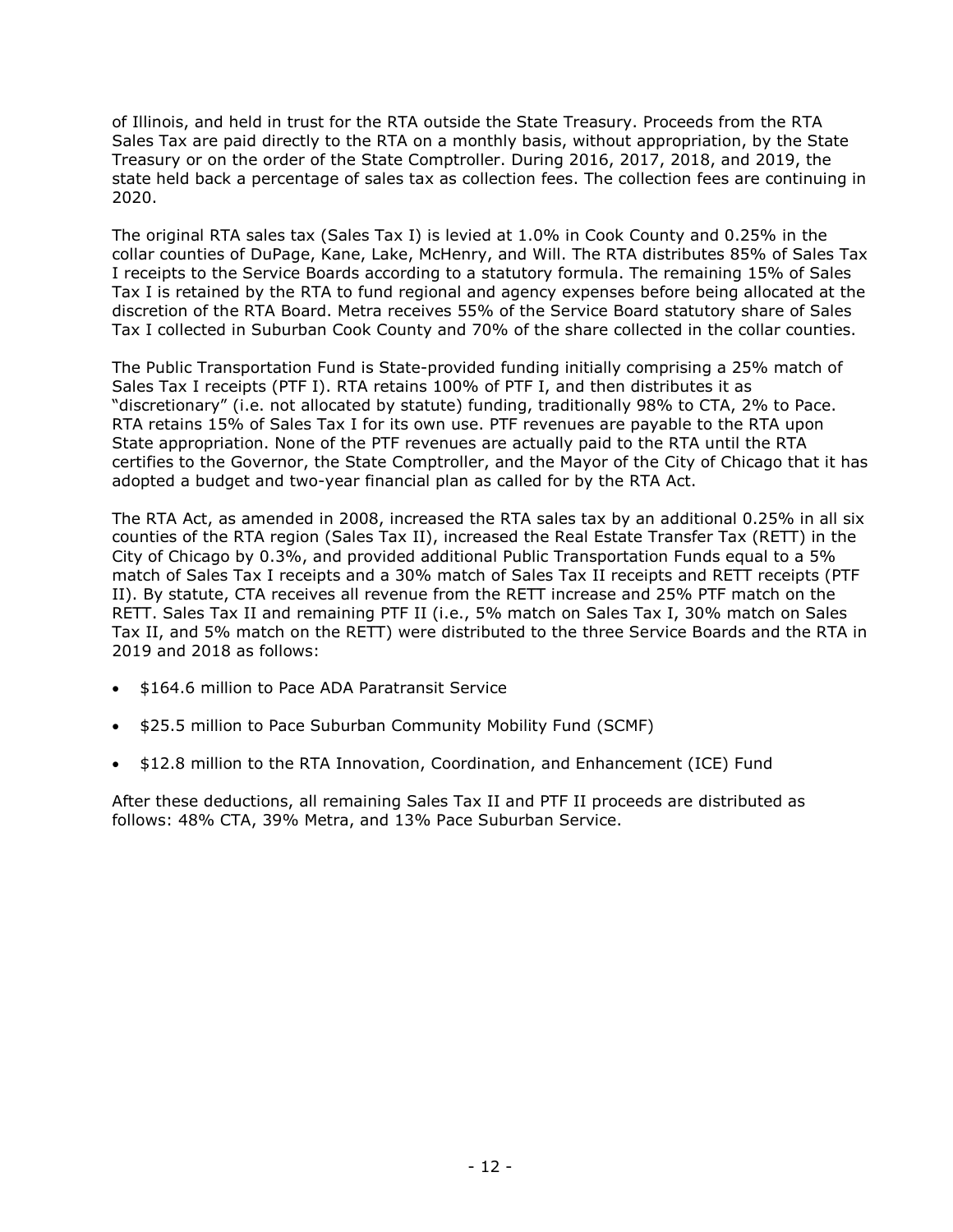The graph below shows the annual Sales Tax I collected in the six-county region since 1990, together with the Sales Tax II and PTF II collected beginning in 2008. Year 2019 Sales Tax I and combined Sales Tax II/PTF II totaled \$932.5 million and \$478.1 million, respectively. Metra's statutory shares \$306.7 million and \$101.5 million, respectively, together represent 28.9 % of total RTA Sales Tax and PTF II revenue sources.



**Figure 1: Sales Tax and Metra Statutory Share**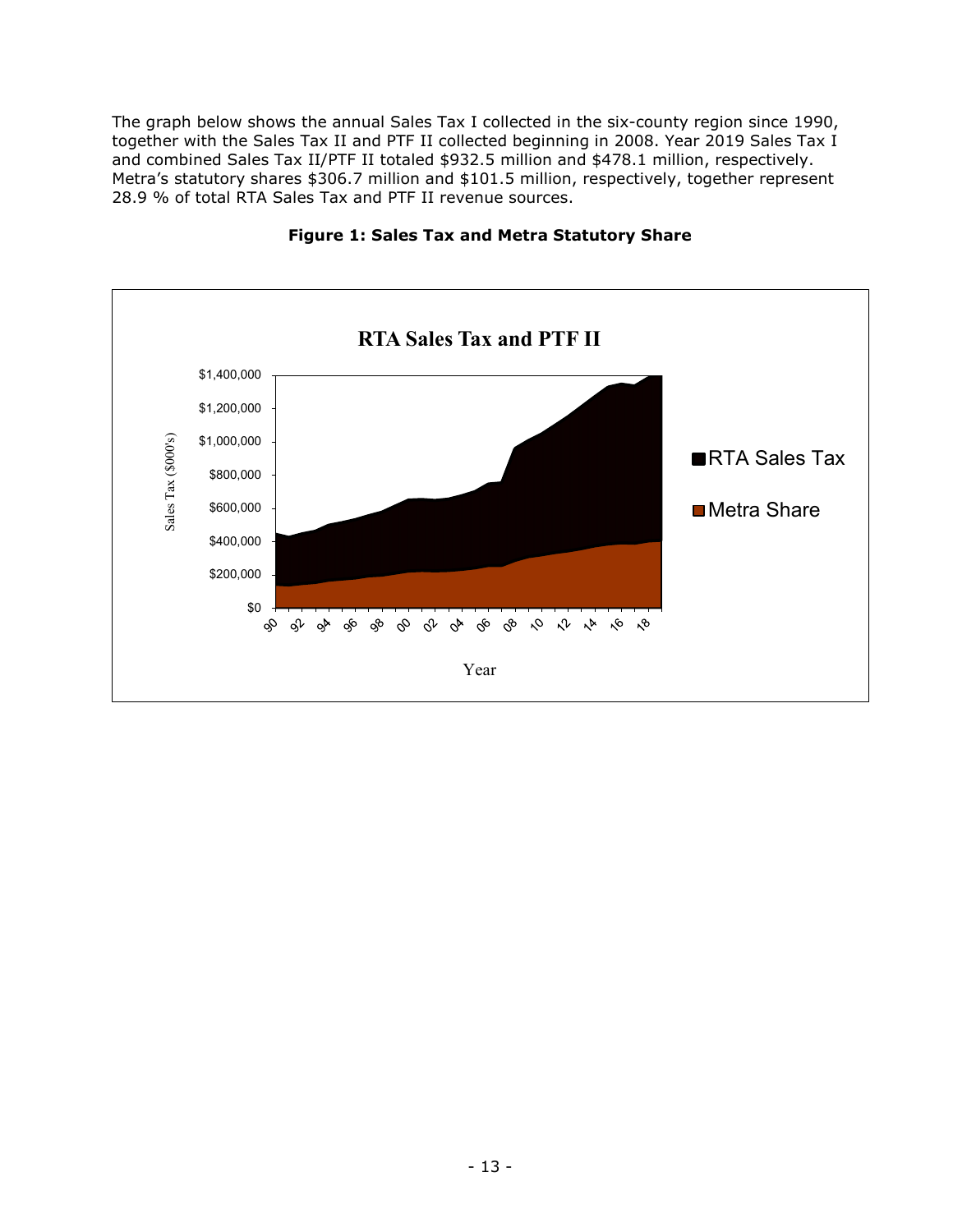### **Employment**

Since approximately 90% of passenger trips taken on Metra are for work, the health of the regional economy, specifically in terms of employment levels, greatly influences Metra ridership (see Figure 2). Regional employment has generally grown since 1990. The economic downturn following the September 11, 2001 attacks and the 2007 to 2009 economic recession (affecting 2008 through 2010 employment averages) are the exceptions. Average regional employment for 2019 was 0.4% higher compared to 2018. Employment slightly exceeded pre-recession levels. In 2019, approximately 4.2 million persons were employed in the Chicago region. This is the highest regional employment in Metra history. The US federal government was partially shut down from December 22, 2018 to January 25, 2019, reducing passenger trips in that time period.



**Figure 2: Annual Average Regional Employment**

*Source: Illinois Department of Economic Security. Includes employees covered under the State's Unemployment Insurance Act. Includes employment figures for Cook, DuPage, Kane, Lake, McHenry, and Will Counties. Government workers are not included in these estimates.*

Figure 3 shows regional employment by month for 2015 through 2019. In 2019, regional employment grew in 6 of 12 months. Gains in January, April, June, July, August, and September were large enough to offset losses in other months.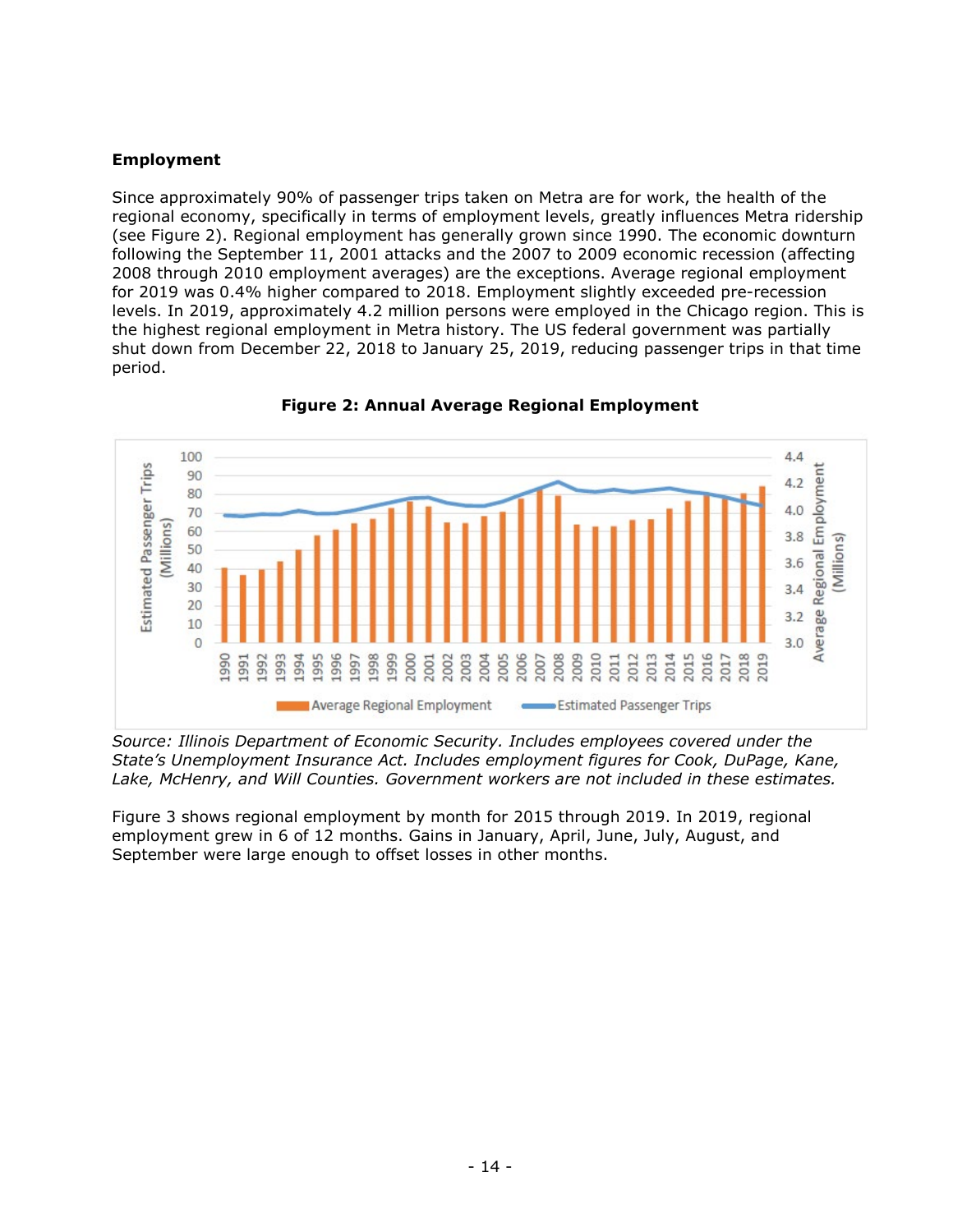

**Figure 3: Regional Employment by Month**

*Source: Illinois Department of Economic Security. Includes employees covered under the State's Unemployment Insurance Act. Government workers are not included.*

The shift in the share of total employment towards downtown Chicago is evident in office occupancy rates (see Figure 4). Downtown Chicago office occupancy rates remained constant near 85.1% between the First Quarter of 2012 through the first half of 2013. Beginning in the Third Quarter of 2013, the occupancy rate began to climb. By the Fourth Quarter of 2016, the rate had gone up to 89 percent. Occupancy rates dropped slightly to 87.8 percent by the Fourth Quarter of 2017. Office occupancy rates outside of downtown were relatively unchanged in 2017 compared to 2016. The Fourth Quarter of 2016 was 81.3 percent and the Fourth Quarter of 2017 was 81.4 percent. In the Third Quarter of 2018, the downtown office occupancy rate was 87.8%, and the suburban rate was 82.2%. In the Fourth Quarter of 2019, the downtown office occupancy rate was 86.2 percent, and the suburban rate was 80.4 percent. The difference in downtown and outside-of-downtown occupancy has been steady since the Second Quarter of 2008 (see Figure 4).





*Source: CB Richard Ellis*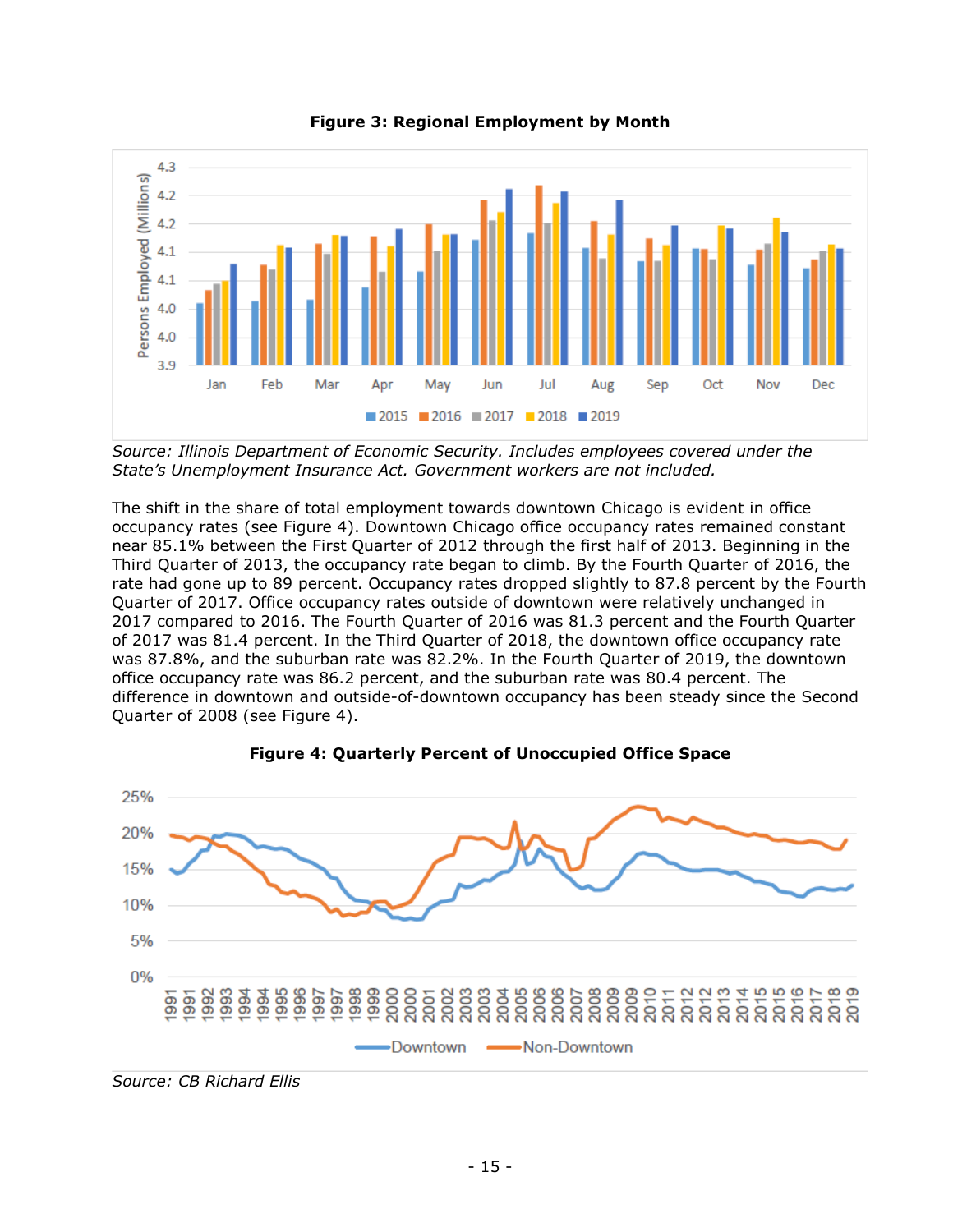### **Debt Administration**

Metra has no long-term or short-term debt. The Regional Transportation Authority Act, as amended by the Illinois legislature in January 2008, authorizes Metra to issue up to \$1 billion in bonds for capital projects.

#### **Recent Developments**

The World Health Organization ("WHO") declared the outbreak of the Coronavirus Disease 2019 ("COVID-19") a pandemic on March 11, 2020. The COVID-19 outbreak will have a substantial effect on Metra. Actions taken in Illinois since the beginning of March, 2020, to help mitigate the spread of COVID-19 consist of travel restrictions, quarantines, and closures of public places and non-essential businesses. These actions have had and are expected to adversely impact the economy of northeastern Illinois, where Metra operates. The length of these conditions and their financial impact this will have on Metra is presently estimated as: the 2020 shortfall in revenues will be approximately \$330 million, with federal relief from the Coronavirus Aid, Relief, and Economic Security ("CARES") Act available to Metra amounting to approximately \$480 million. Funds not used to fill any 2020 shortfalls can be carried over to future years. Though these estimates are acknowledged to be highly preliminary, Metra sees no threat to its ability to continue to operate as a going concern in 2020.

### **Contacting Metra's Financial Management**

This report is designed to provide Metra's customers, vendors, and the general public with a general overview of Metra's finances and to show Metra's accountability for the money it receives. If you have questions about this report or need additional information, contact the Office of the Controller at 547 W. Jackson, Chicago, IL 60661, or www.metrarail.com.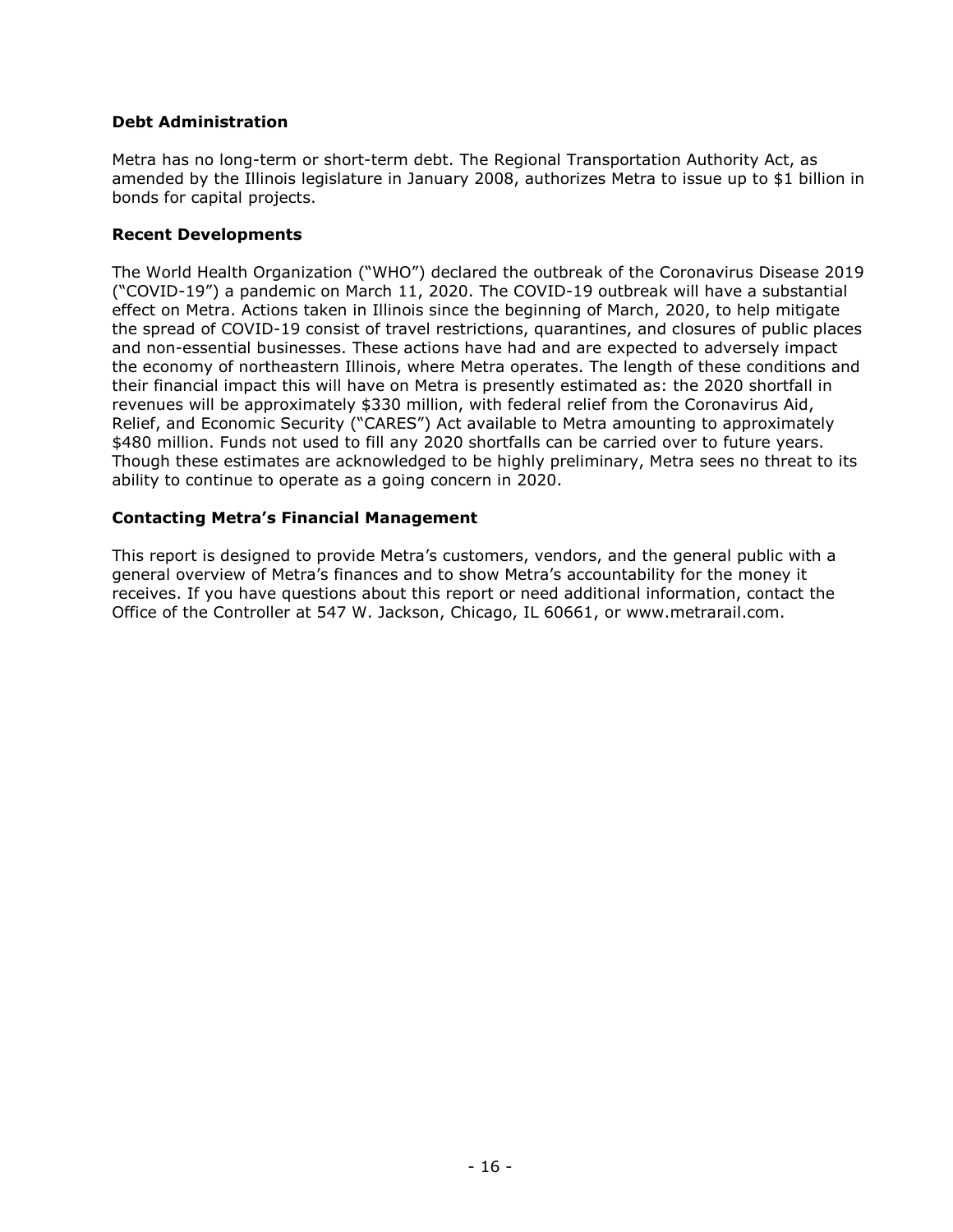**(Public Entities, doing business as Metra)**

### **STATEMENT OF NET POSITION AS OF DECEMBER 31, 2019**

### **ASSETS**

| <b>CURRENT ASSETS:</b>                                                                                                                                                                                 |                                                                                                                   |
|--------------------------------------------------------------------------------------------------------------------------------------------------------------------------------------------------------|-------------------------------------------------------------------------------------------------------------------|
| Cash, cash equivalents, and investments:<br>Cash and cash equivalents<br>Short-term investments                                                                                                        | \$<br>97,734,808<br>258,904,107                                                                                   |
| Total cash, cash equivalents, and investments                                                                                                                                                          | 356,638,915                                                                                                       |
| Accounts receivable:<br>Grant projects<br>Financial assistance-RTA<br>Other-net<br>Total accounts receivable                                                                                           | 84,250,173<br>89,941,821<br>11,010,433<br>185,202,427                                                             |
|                                                                                                                                                                                                        |                                                                                                                   |
| Materials and supplies<br>Prepaid expense                                                                                                                                                              | 20,155,040<br>5,272,924                                                                                           |
| Total current assets                                                                                                                                                                                   | 567,269,306                                                                                                       |
| LONG-TERM ASSETS:<br>Long-term invetments                                                                                                                                                              | 24,945,000                                                                                                        |
| Capital Assets:<br>Land<br>Rolling stock<br>Roadways and passenger stations<br>Support equipment and infrastructure<br>Less accumulated depreciation<br>Total capital assets<br>Total long-term assets | 154,082,102<br>2,744,205,455<br>4,278,769,082<br>850,358,212<br>(4,994,670,255)<br>3,032,744,596<br>3,057,689,596 |
| <b>TOTAL ASSETS</b>                                                                                                                                                                                    | \$3,624,958,902                                                                                                   |
| DEFERRED OUTFLOW OF RESOURCES                                                                                                                                                                          |                                                                                                                   |
| DEFERRED OUTFLOW OF RESOURCES-Pension related<br>DEFERRED OUTFLOW OF RESOURCES-OPEB related<br>TOTAL DEFERRED OUTFLOW OF RESOURCES                                                                     | \$<br>25,775,912<br>7,006,290<br>32,782,202<br>\$                                                                 |
|                                                                                                                                                                                                        | (Continued)                                                                                                       |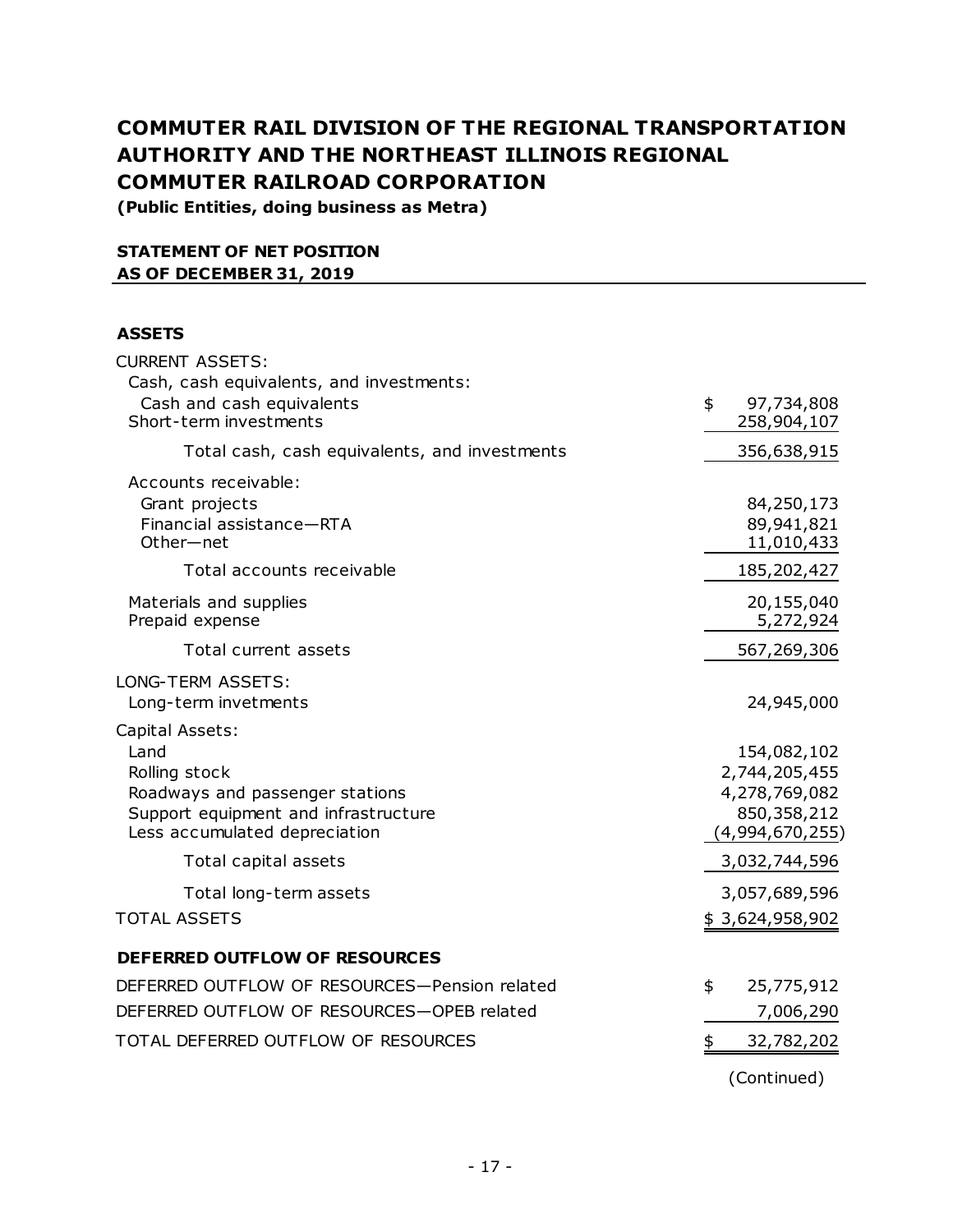**(Public Entities, doing business as Metra)**

### **STATEMENT OF NET POSITION AS OF DECEMBER 31, 2019**

### **LIABILITIES**

| <b>CURRENT LIABILITIES:</b>                         |                   |
|-----------------------------------------------------|-------------------|
| Accounts payable                                    | 190,343,457<br>\$ |
| Accrued wages and benefits payable                  | 57,511,519        |
| Accrued claims-current                              | 14,205,700        |
| Accrued post-retiree health benefits (OPEB)-current | 988,625           |
| Unearned revenue                                    | 18,523,543        |
| Total current liabilities                           | 281,572,844       |
| LONG-TERM LIABILITIES:                              |                   |
| Accrued claims                                      | 44,073,418        |
| Net pension liability                               | 33,086,350        |
| Accrued post-retiree health benefits (OPEB)         | 48,067,275        |
| Total long-term liabilities                         | 125,227,043       |
| <b>TOTAL LIABILITIES</b>                            | 406,799,887       |
|                                                     |                   |
| DEFERRED INFLOW OF RESOURCES                        |                   |
| DEFERRED INFLOW OF RESOURCES-Pension related        | \$<br>1,384,624   |
| DEFERRED INFLOW OF RESOURCES-OPEB related           | 5,196,312         |
| TOTAL INFLOW OF RESOURCES                           | 6,580,936<br>\$   |
| <b>NET POSITION</b>                                 |                   |
| NET POSITION:                                       |                   |
| Net investment in capital assets                    | \$3,032,744,596   |
| Unrestricted net assets                             | 211,615,685       |
| TOTAL NET POSITION                                  | \$3,244,360,281   |
| See accompanying notes to financial statements.     | (Concluded)       |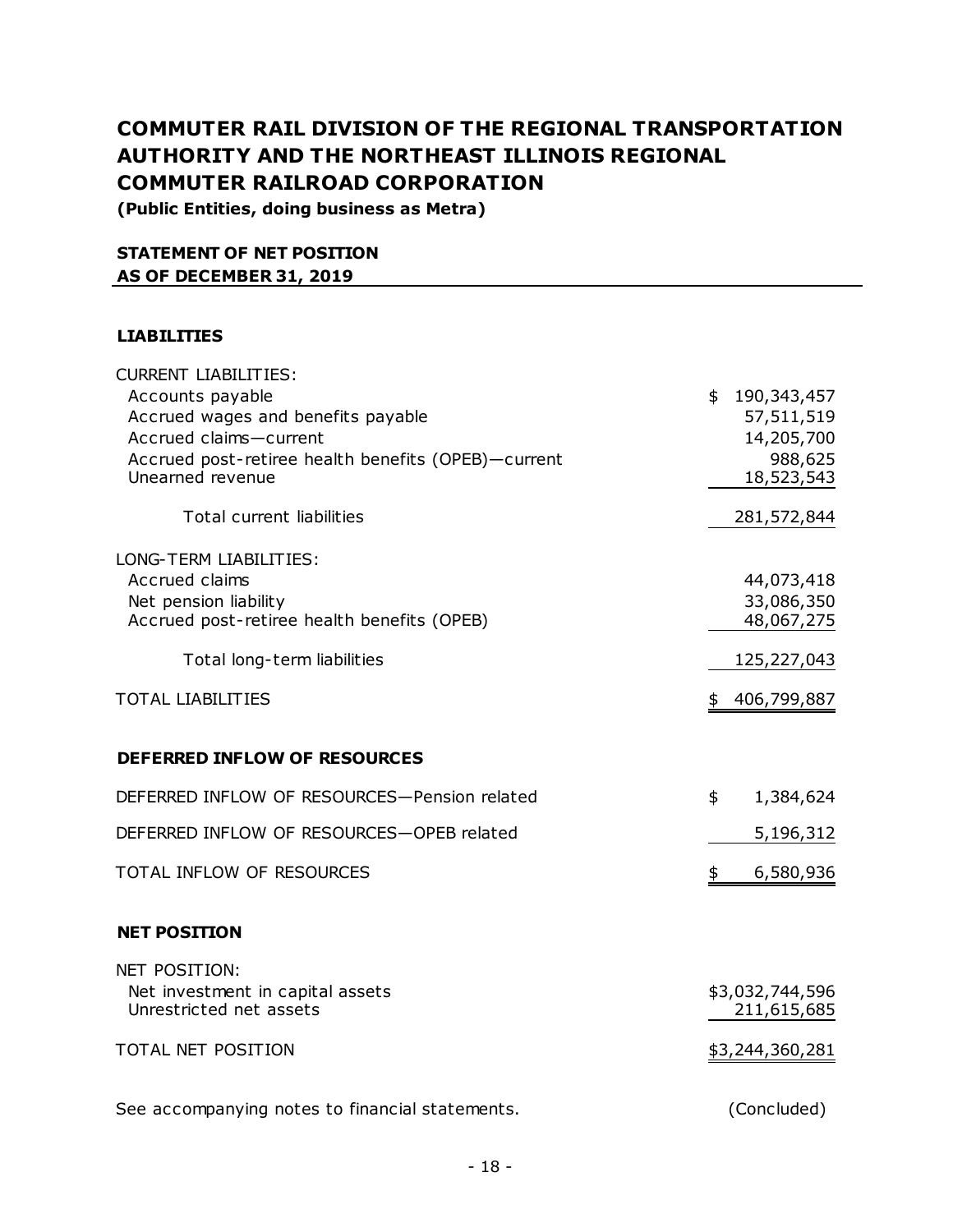**(Public Entities, doing business as Metra)**

### **STATEMENT OF REVENUES, EXPENSES, AND CHANGES IN NET POSITION FOR THE YEAR ENDED DECEMBER 31, 2019**

| <b>OPERATING REVENUE:</b><br>Passenger revenue<br>Other                                                                                                           | 365,935,097<br>\$<br>45,903,536                                                                   |
|-------------------------------------------------------------------------------------------------------------------------------------------------------------------|---------------------------------------------------------------------------------------------------|
| Total operating revenue                                                                                                                                           | 411,838,633                                                                                       |
| <b>OPERATING EXPENSES:</b><br>Transportation<br>Fuel and motive power<br>Engineering<br>Mechanical<br>Administration<br>Claims and insurance<br>Downtown stations | 261,425,788<br>64,474,958<br>161,722,568<br>184,822,879<br>91,408,373<br>20,532,479<br>17,822,724 |
| Total operating expenses before depreciation                                                                                                                      | 802,209,769                                                                                       |
| Depreciation                                                                                                                                                      | 221,622,053                                                                                       |
| Total operating expenses                                                                                                                                          | 1,023,831,822                                                                                     |
| <b>OPERATING LOSS</b>                                                                                                                                             | (611, 993, 189)                                                                                   |
| <b>NONOPERATING REVENUE:</b><br>Local                                                                                                                             | 495,528,049                                                                                       |
| Total nonoperating revenue                                                                                                                                        | 495,528,049                                                                                       |
| Capital contributions                                                                                                                                             | 200,229,443                                                                                       |
| CHANGE IN NET POSITION                                                                                                                                            | 83,764,303                                                                                        |
| NET POSITION AT BEGINNING OF YEAR                                                                                                                                 | 3,160,595,978                                                                                     |
| NET POSITION AT END OF YEAR                                                                                                                                       | \$3,244,360,281                                                                                   |

See accompanying notes to financial statements.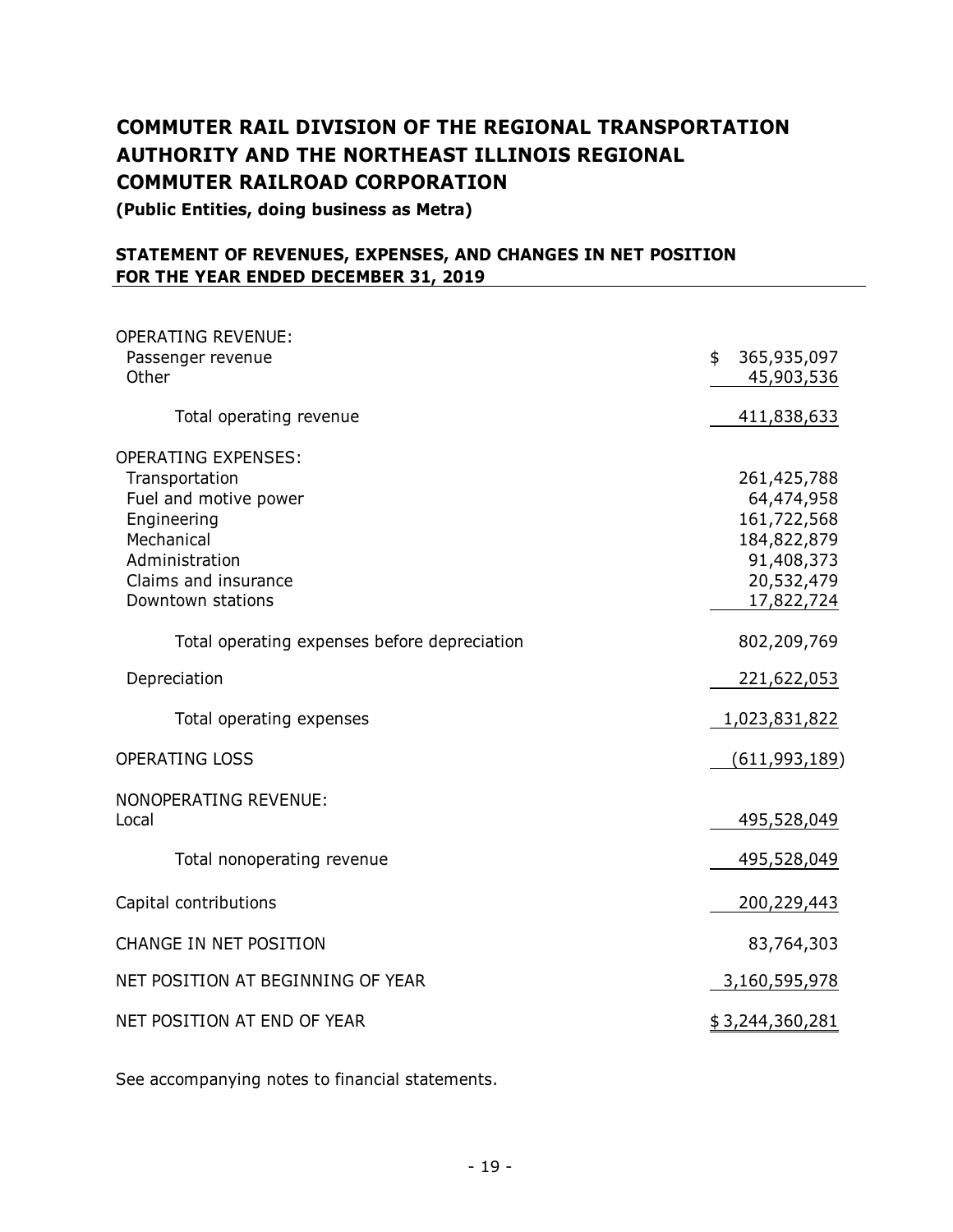**(Public Entities, doing business as Metra)**

### **STATEMENT OF CASH FLOWS FOR THE YEAR ENDED DECEMBER 31, 2019**

| CASH FLOWS FROM OPERATING ACTIVITIES:<br>Cash received from fares<br>Cash received from other operating revenue items<br>Cash paid to and on behalf of employees for services<br>Cash paid for claims<br>Cash paid to contractual service providers and suppliers | \$<br>371,269,657<br>35,838,540<br>(529, 512, 403)<br>(12, 874, 943)<br>(214,452,128) |
|-------------------------------------------------------------------------------------------------------------------------------------------------------------------------------------------------------------------------------------------------------------------|---------------------------------------------------------------------------------------|
| Net cash used in operating activities                                                                                                                                                                                                                             | (349,731,277)                                                                         |
| CASH FLOWS FROM NONCAPITAL AND RELATED<br><b>FINANCING ACTIVITIES:</b><br>Cash received from RTA sales tax and other local noncapital<br>assistance<br>Cash received from noncapital state assistance<br>Cash received from noncapital federal assistance         | 425,948,020<br>590,000<br>4,019,684                                                   |
| Net cash provided by noncapital and related<br>financing activities                                                                                                                                                                                               | 430,557,704                                                                           |
| CASH FLOWS FROM CAPITAL AND RELATED FINANCING ACTIVITIES:<br>Cash received from capital grants<br>Cash paid to acquire and construct capital assets                                                                                                               | 276,649,490<br>(307, 351, 657)                                                        |
| Net cash used in capital and related<br>financing activities                                                                                                                                                                                                      | (30, 702, 167)                                                                        |
| CASH FLOWS FROM INVESTING ACTIVITIES:<br>Cash received from the sale of investment securities<br>Cash paid for the purchase of investment securities                                                                                                              | 1,480,193,897<br>(1,480,099,557)                                                      |
| Net cash provided by investing activities                                                                                                                                                                                                                         | 94,340                                                                                |
| NET INCREASE IN CASH AND CASH EQUIVALENTS                                                                                                                                                                                                                         | 50,218,600                                                                            |
| CASH AND CASH EQUIVALENTS-Beginning of year                                                                                                                                                                                                                       | 47,516,208                                                                            |
| CASH AND CASH EQUIVALENTS-End of year                                                                                                                                                                                                                             | 97,734,808                                                                            |

(Continued)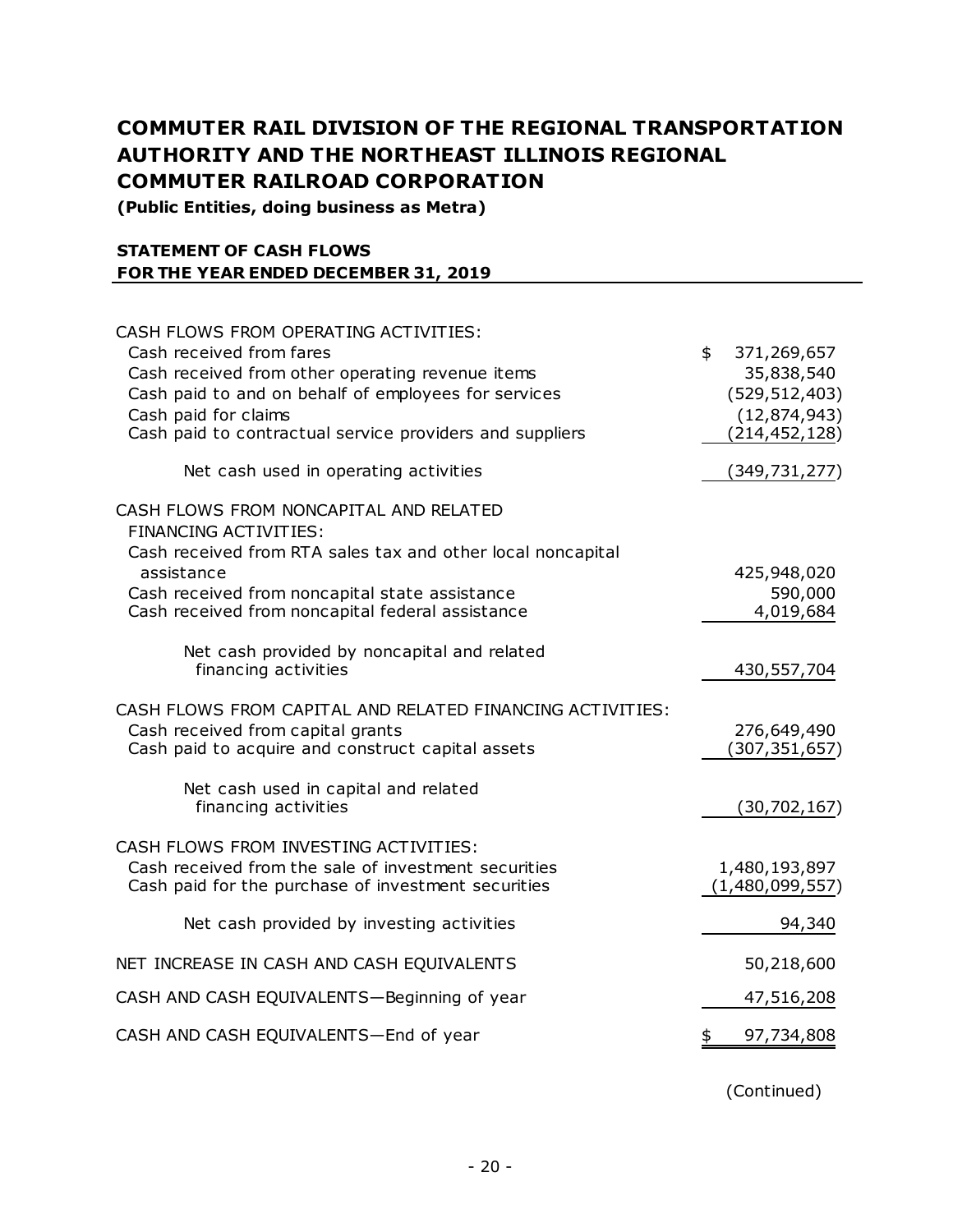**(Public Entities, doing business as Metra)**

### **STATEMENT OF CASH FLOWS FOR THE YEAR ENDED DECEMBER 31, 2019**

| RECONCILIATION OF OPERATING LOSS TO NET CASH USED IN<br><b>OPERATING ACTIVITIES:</b><br>Operating loss                                                                                                                                                                                                                                                                                                                         | \$(611, 993, 189)                                                                                                                                           |
|--------------------------------------------------------------------------------------------------------------------------------------------------------------------------------------------------------------------------------------------------------------------------------------------------------------------------------------------------------------------------------------------------------------------------------|-------------------------------------------------------------------------------------------------------------------------------------------------------------|
| Adjustments to reconcile operating loss to net cash used in<br>operating activities:<br>Depreciation                                                                                                                                                                                                                                                                                                                           | 221,622,053                                                                                                                                                 |
| (Increase) decrease in assets and deferred outflows:<br>Accounts receivable<br>Materials and supplies<br>Prepaid expense<br>Deferred outflow of resources<br>Increase (decrease) in liabilities and deferred inflows:<br>Accounts payable<br>Accrued wages and benefits payable<br>Claims reserves<br>Net pension liability<br>Accrued post-retiree health benefits (OPEB)<br>Deferred inflow of resources<br>Unearned revenue | (7,036,088)<br>(5, 346, 707)<br>(212, 238)<br>(20, 530, 961)<br>28,320,363<br>10,040,525<br>3,434,317<br>23,380,286<br>6,721,331<br>(436, 621)<br>2,305,652 |
| Total adjustments                                                                                                                                                                                                                                                                                                                                                                                                              | 262, 261, 912                                                                                                                                               |
| NET CASH USED IN OPERATING ACTIVITIES                                                                                                                                                                                                                                                                                                                                                                                          | <u>\$(349,731,277)</u>                                                                                                                                      |
| See accompanying notes to financial statements.                                                                                                                                                                                                                                                                                                                                                                                | (Concluded)                                                                                                                                                 |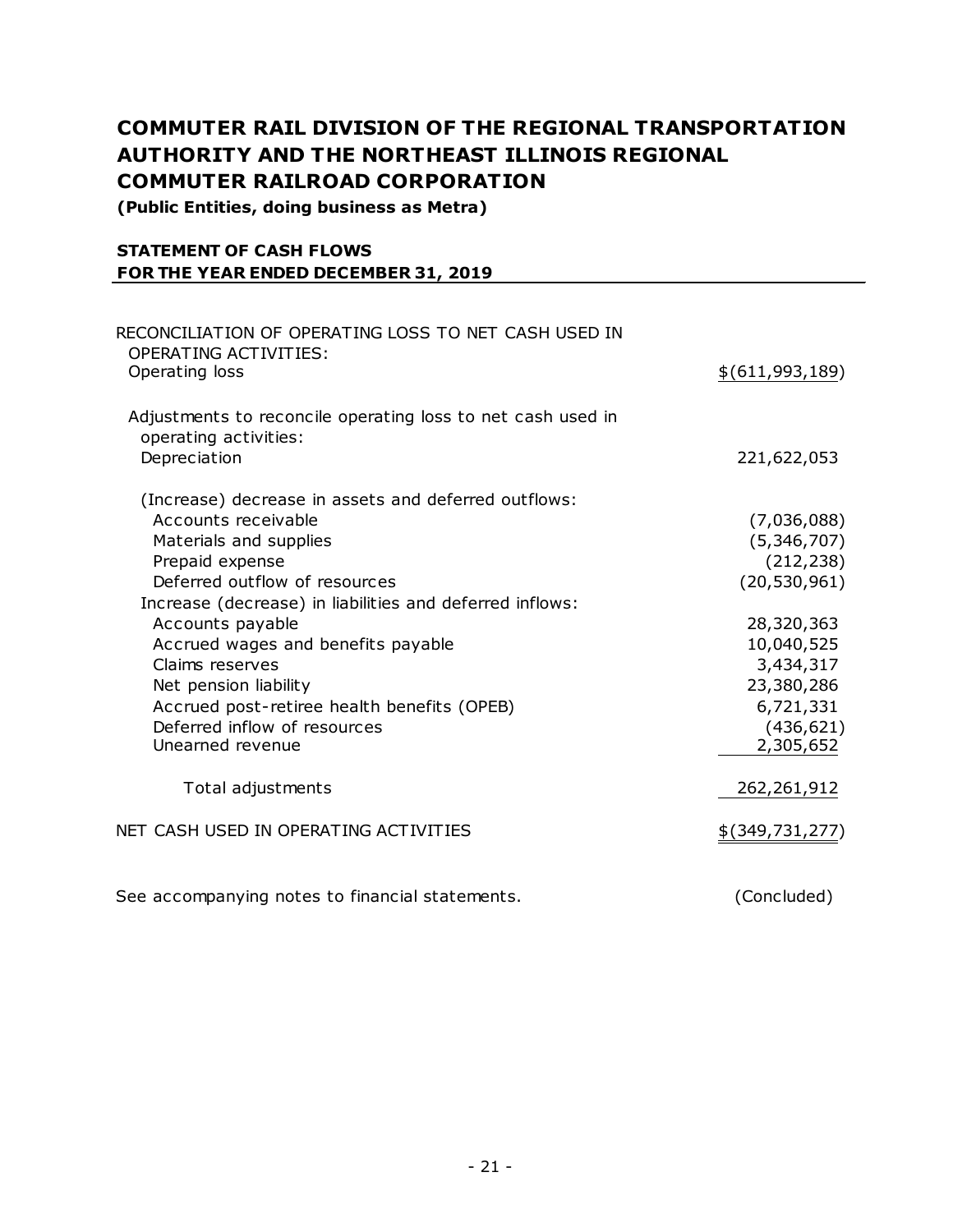**(Public Entities, doing business as Metra)**

#### **NOTES TO FINANCIAL STATEMENTS AS OF AND FOR THE YEAR ENDED DECEMBER 31, 2019**

### **1. ORGANIZATION**

The Commuter Rail Division (CRD) of the Regional Transportation Authority (RTA) and the Northeast Illinois Regional Commuter Railroad Corporation (NIRCRC) were established by Regional Transportation Authority Act (the RTA Act) to operate commuter rail service in the six-county region of Northeast Illinois. The CRD and NIRCRC are governed by the Commuter Rail Board (CRB) and collectively do business using the trademark name of "Metra." The CRB is responsible for establishing policy for the day-to-day operations, capital investments, finances, fare levels, and service and facilities planning for Metra.

Metra operates and manages the Rock Island, Milwaukee Road, Metra Electric, Heritage Corridor, North Central Service, and South West Service commuter lines. Metra also contracts for commuter rail service on other lines through purchase of service agreements executed with the Union Pacific Railroad (UP), BNSF Railway (BNSF), and Northern Indiana Commuter Transportation District (NICTD).

Metra also has trackage rights agreements to NICTD, Amtrak, CSX Corporation, Canadian Pacific Railway, Chicago Rail Link, Union Pacific Railroad, Norfolk Southern Railway, Wisconsin and Southern Railroad, Wisconsin Central Ltd. (Canadian National), and Iowa Interstate Railroad.

The RTA Act provides for funding of public transportation in the six-county region of Northeast Illinois. The RTA Act requires that at least 50% of system wide operating costs, excluding depreciation and certain other items, are financed through passenger fares and other revenues. The RTA serves as the oversight, funding and regional planning agency for the bus and rail services provided by Metra, Chicago Transit Authority (CTA), and the Suburban Bus Division (Pace). The RTA distributes funding for public transportation in the six-county area and establishes funding marks and recovery ratios for each service board on a budgetary basis.

**Reporting Entity**—As defined by Governmental Accounting Standards Board (GASB) Statement No. 14, The Financial Reporting Entity, and GASB Statement No. 39, *Determining Whether Certain Organizations Are Component Units—An Amendment of GASB Statement No. 14*, the financial reporting entity consists of the primary government, as well as its component units, which are legally separate organizations for which the elected officials of the primary government are financially accountable. Financial accountability is defined as:

- Appointment of a voting majority of the component unit's board, and either (a) the ability to impose will by the primary government, or (b) the possibility that the component unit will provide a financial benefit to or impose a financial burden on the primary government; or
- Fiscal dependency on the primary government.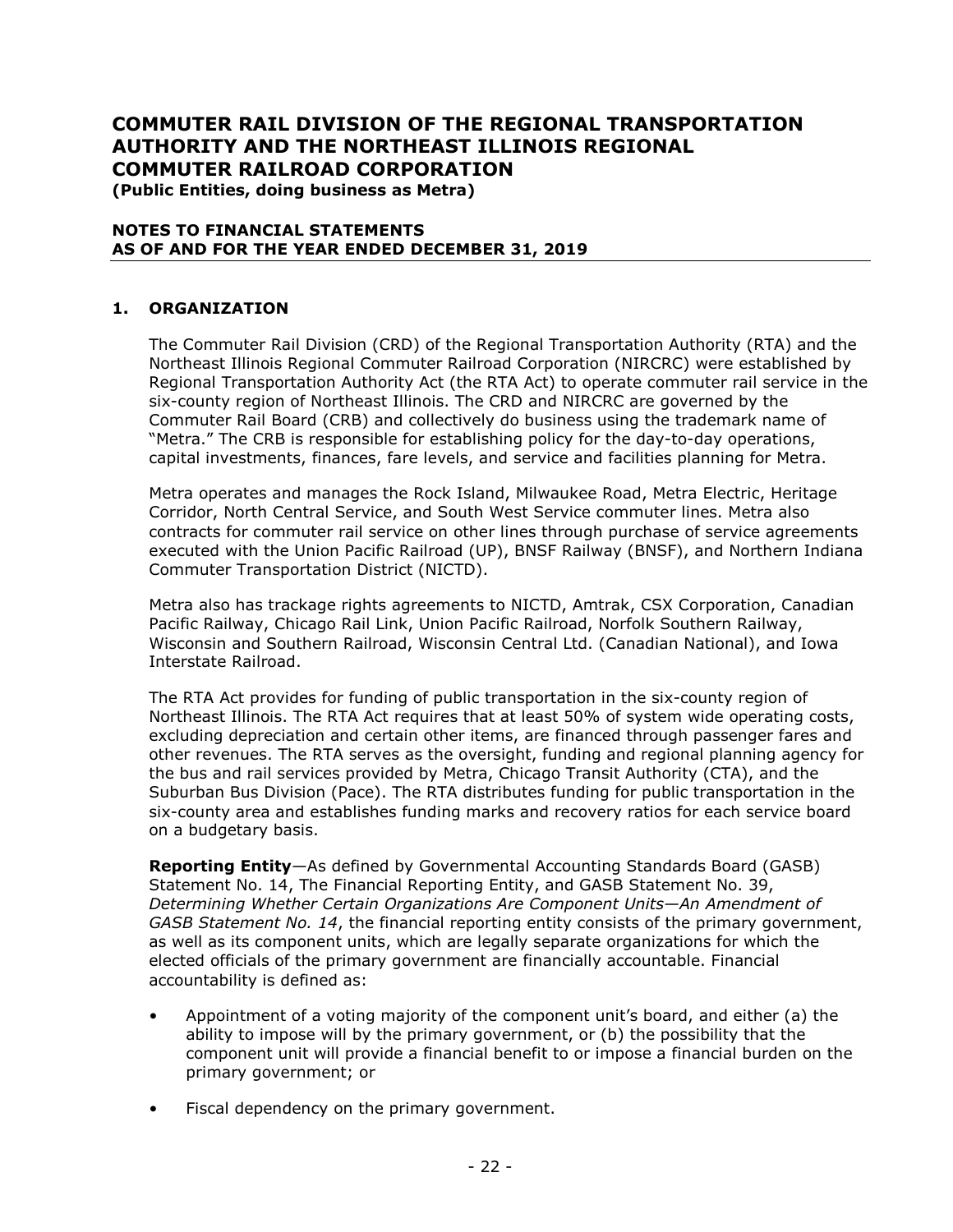The RTA Board does not control the selection of any members of the Metra Board. Members of the Metra Board cannot serve on the RTA Board. The Metra Board approves the level of service, passenger fares, and operating policies and is accountable for fiscal matters, including ownership of assets, relations with federal and state transportation funding agencies that provide financial assistance, and the preparation of operating budgets. The Metra Board is also responsible for the purchase of services and approval of contracts relating to its operations.

Based on these factors and applying the aforementioned criteria used to determine financial accountability, strictly for technical financial reporting purposes, management does not consider Metra to be a component unit of the RTA.

As described above, Metra has contracts with certain rail carriers. With the exception of deficit funding and "in-kind assistance" specifically defined in these agreements, Metra is not financially accountable for these carriers, and they are not considered to be a part of the Metra financial reporting entity.

### **2. SUMMARY OF SIGNIFICANT ACCOUNTING POLICIES**

**Basis of Accounting**—The accompanying financial statements of Metra are maintained in accordance with U.S. generally accepted accounting principles (U.S. GAAP) applicable to governmental entities. The accounts of Metra are organized as an enterprise fund type and are used to account for Metra's activities similar to a private business enterprise on the accrual basis of accounting. Therefore, revenue is recognized when earned, and expenses are recorded at the time liabilities are incurred.

Nonexchange transactions, in which Metra receives value without directly giving equal value in return, include grants from federal, state, and local governments. On an accrual basis, revenue from grants is recognized in the fiscal year in which all eligibility requirements have been satisfied. Eligibility requirements include timing requirements, which specify the year when resources are required to be used or the fiscal year when use is first permitted, and expense requirements, in which the resources are provided to Metra on a reimbursement basis.

**Use of Estimates**—The preparation of the financial statements in conformity with U.S. GAAP requires management to make estimates and assumptions that affect the reported amounts of assets and liabilities and the disclosure of contingent assets and liabilities at the date of the financial statements and the reported amounts of revenues and expenses during the reporting period. Actual results could differ from those estimates. Significant items subject to such estimates and assumptions include the useful life of capital assets, allowances for doubtful accounts, reserves for employee-benefit obligations, and other contingencies.

**Cash and Cash Equivalents**—For purposes of the statement of cash flows, Metra considers all highly liquid investments with a maturity at the time of purchase of three months or less to be cash equivalents.

**Investments**—Metra categorizes its fair value measurements within the fair value hierarchy established by U.S. GAAP. The hierarchy is based on valuation inputs used to measure the fair value asset. Level 1 inputs are quoted prices in active markets for identical assets; Level 2 inputs are significant other observable inputs; and Level 3 inputs are significant unobservable inputs.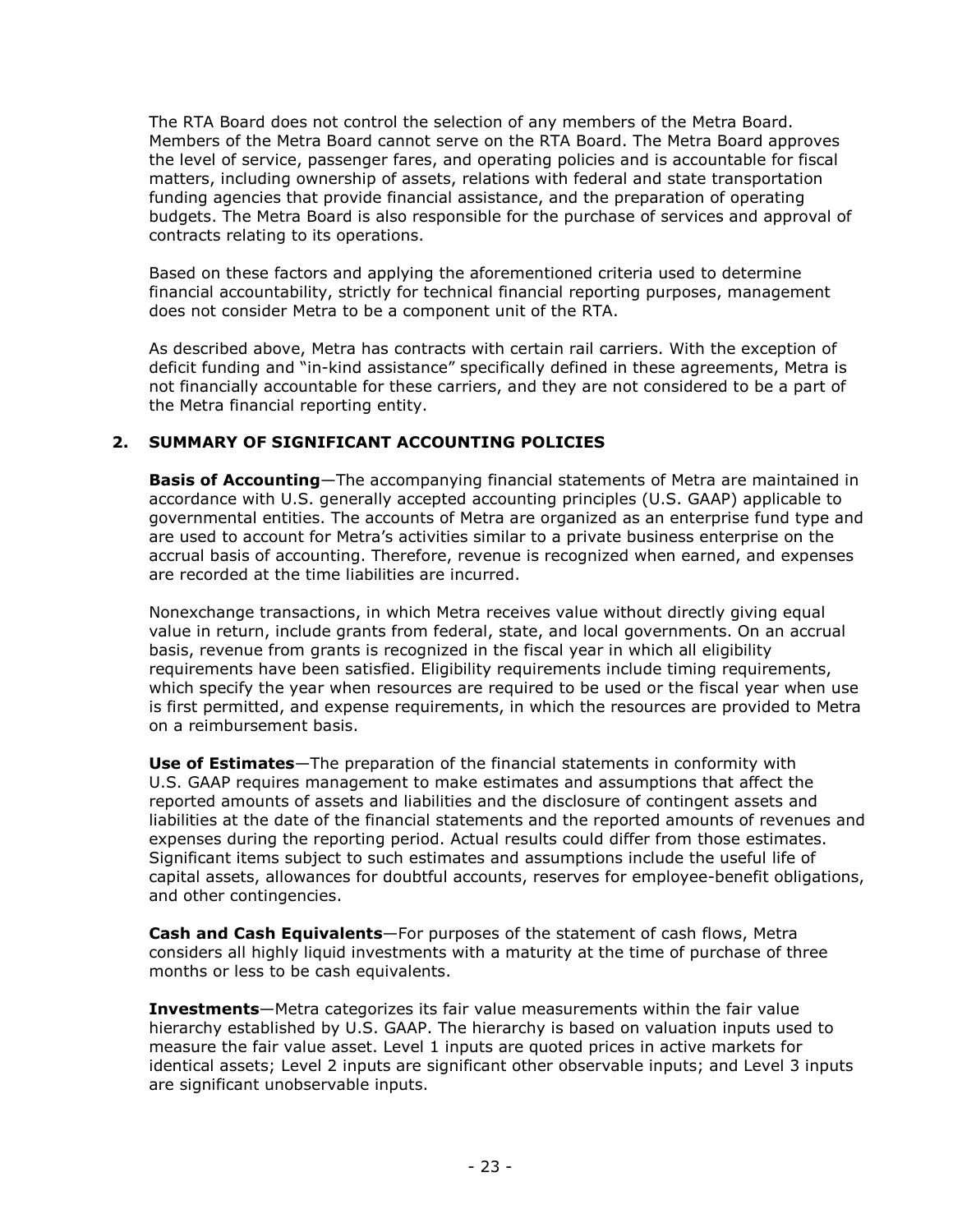The investments that Metra may purchase are limited by the State of Illinois Public Investments Act, 30 ILCS 235, to the following: (1) securities that are fully guaranteed by the U.S. government as to principal and interest; (2) certain U.S. government agency securities; (3) certificates of deposit or time deposits of banks and savings and loan associations, which are insured by a Federal corporation; (4) short-term discount obligations of the Federal National Mortgage Association; (5) certain short-term obligations of corporations (commercial paper) rated in the highest classifications by at least two of the major rating services; (6) fully collateralized repurchase agreements; (7) the State Treasurer's Illinois Funds; and (8) money market mutual funds and certain other instruments.

The Illinois Funds is an external investment pool administered by the State Treasurer. The fair value of Metra's share in the fund is the same as the value in the pool shares. Although not subject to direct oversight, the Illinois Funds is administered in accordance with the provisions of the Illinois Public Investment Act, 30 ILCS 235.

**Materials and Supplies**—Materials and supplies are recorded at average cost.

**Capital Assets**—Capital assets are recorded at cost, less accumulated depreciation. The cost of maintenance and repairs is charged to operations as incurred. Metra capitalizes assets, which have a useful life of more than one year, a unit or group cost of more than \$5,000, and are purchased with grant funding or are not intentionally acquired for resale. Depreciation is calculated by class of assets using the straight-line method over the estimated useful lives of the respective assets, as follows:

#### **Years**

| Rolling stock, roadways, and structures   | $10 - 35$ |
|-------------------------------------------|-----------|
| Furniture, fixtures, and office equipment | $2 - 10$  |

**Compensated Absences**—All employees receive compensation for vacations, holidays, illness, and certain other qualifying absences. The number of days compensated for the various categories of absence is based generally on length of service. Vacation leave that has been earned but not paid has been accrued in the accompanying financial statements. Similarly, sick leave is accrued as the benefits are earned, but only to the extent it is probable that Metra will compensate the employee through cash payments conditioned on the employee's termination or retirement. Compensation for holidays and other qualifying absences is not accrued in the accompanying financial statements because rights to such compensation amounts do not accumulate.

Metra accounts for compensated absences under GASB Statement No. 16, *Accounting for Compensated Absences*, whereby the applicable salary-related employer obligations are accrued in addition to the compensated absences liability. The amount is recorded as a portion of accrued wages and benefits payable on the statement of net position.

**Retained Risk Programs**—Metra provides for retained risk programs for public liability, property damage, and Federal Employers Liability Act (FELA) claims. In 1993, the RTA, as authorized under the Joint Self-Insurance Fund, obtained liability insurance as part of the retained risk programs currently maintained by Metra. Claims are recorded in the year of occurrence (see Note 6). Metra directly administers the public liability, property damage, and FELA programs.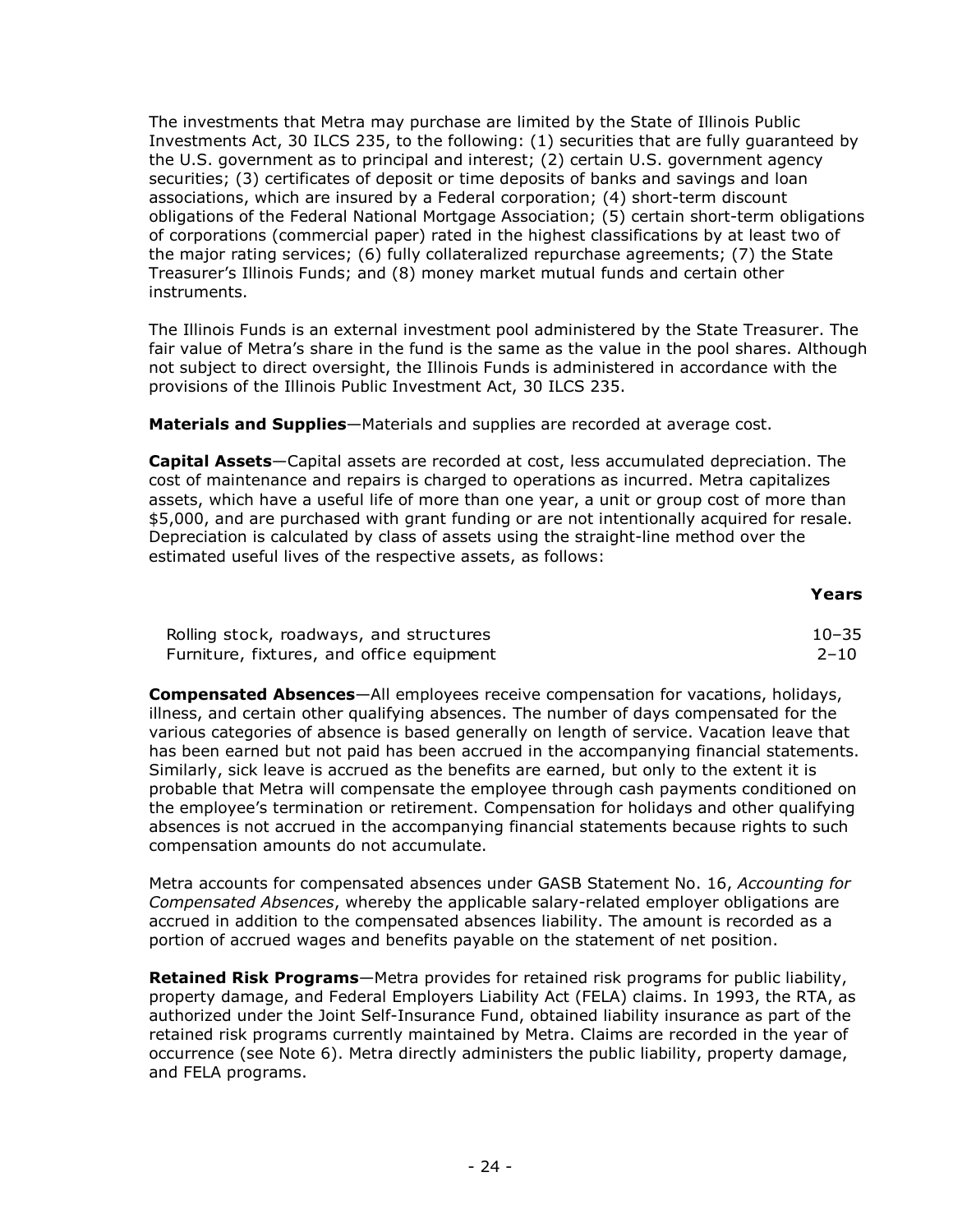**Pensions**—Metra is a participant in the RTA Pension Plan (RTAPP), a cost-sharing multiple employer defined benefit pension plan. For purposes of measuring the net pension liability, deferred outflows of resources and deferred inflows of resources related to pensions, and pension expense, information about the fiduciary net position of the RTAPP and additions to/deductions from RTAPP's fiduciary net position have been determined on the same basis as they are reported by RTAPP. For this purpose, benefit payments are recognized when due and payable in accordance with the benefit terms. Investments are reported at fair value.

**Net Position**—Net position is displayed in two components, as follows:

*Net Investment in Capital Assets*—This consists of all federal, state, and local grant funded capital assets, net of accumulated depreciation, less the outstanding balances of any bonds, notes, or other borrowings that are attributable to the acquisition, construction, or improvement of those assets.

*Unrestricted*—This consists of the remaining components of net position that do not meet the definition of "net investment in capital assets."

**Passenger Revenues**—Metra sells full and reduced fare, one-way, 10-ride, monthly, weekend, and special event tickets. Metra tickets are sold through various distribution channels, including train stations, on-train personnel, Ventra mobile application, vending machines and group sales. Passenger revenues are recognized in the following manner. Passenger revenues for one-way tickets are recorded when the tickets are sold. Passenger revenues for tickets sold by on-train personnel are recorded when the tickets are sold. Passenger revenues for monthly tickets are recorded in the month the ticket is valid for. Passenger revenues for monthly tickets sold prior to the month of validity are recorded as unearned revenues. Passenger revenues for weekend tickets are recorded in the month the tickets are sold. Passenger revenues for tickets sold through Ventra mobile application are recognized when activated by customers. 10-ride tickets sold through the Ventra mobile application are monitored for sold to use status; this methodology is applied to record unearned revenue for 10-ride tickets sold through other channels.

**Classification of Revenue**—Metra has classified its revenue as either operating or nonoperating. Operating revenue includes activities that have the characteristics of exchange transactions, including passenger revenue and other nonpassenger operating revenue. Nonpassenger operating revenue includes joint facility revenue, interest income, lease and rental income, advertising income, and other miscellaneous nonfare generated income. Nonoperating revenue includes activities that have the characteristics of nonexchange transactions, such as federal, state, and local grants and contracts.

Metra's nonoperating revenue includes federal, state, and local grant reimbursements, sales tax revenue, and other operating assistance distributed through appropriations from the RTA. Metra's statutory share of RTA sales tax proceeds was approximately \$408.3 million during the year ended December 31, 2019. RTA capital funding was \$76.0 million during the year ended December 31, 2019. The federal share of capital funding was \$200.2 million and the local share was \$4.5 million during the year ended December 31, 2019. In 2019, Metra received an advance of \$3.1 million in innovation, coordination, and enhancement (ICE) funding from RTA. Metra received \$6.2 million of operating assistance in 2019 from RTA.

**New accounting pronouncements**—In fiscal year 2019, Metra adopted GASB Statement No. 83, *Certain Asset Retirement Obligations* (GASB 83). GASB 83 addresses the accounting and financial reporting for certain retirement obligations. The adoption of GASB 83 had no material impact on the financial statements of Metra.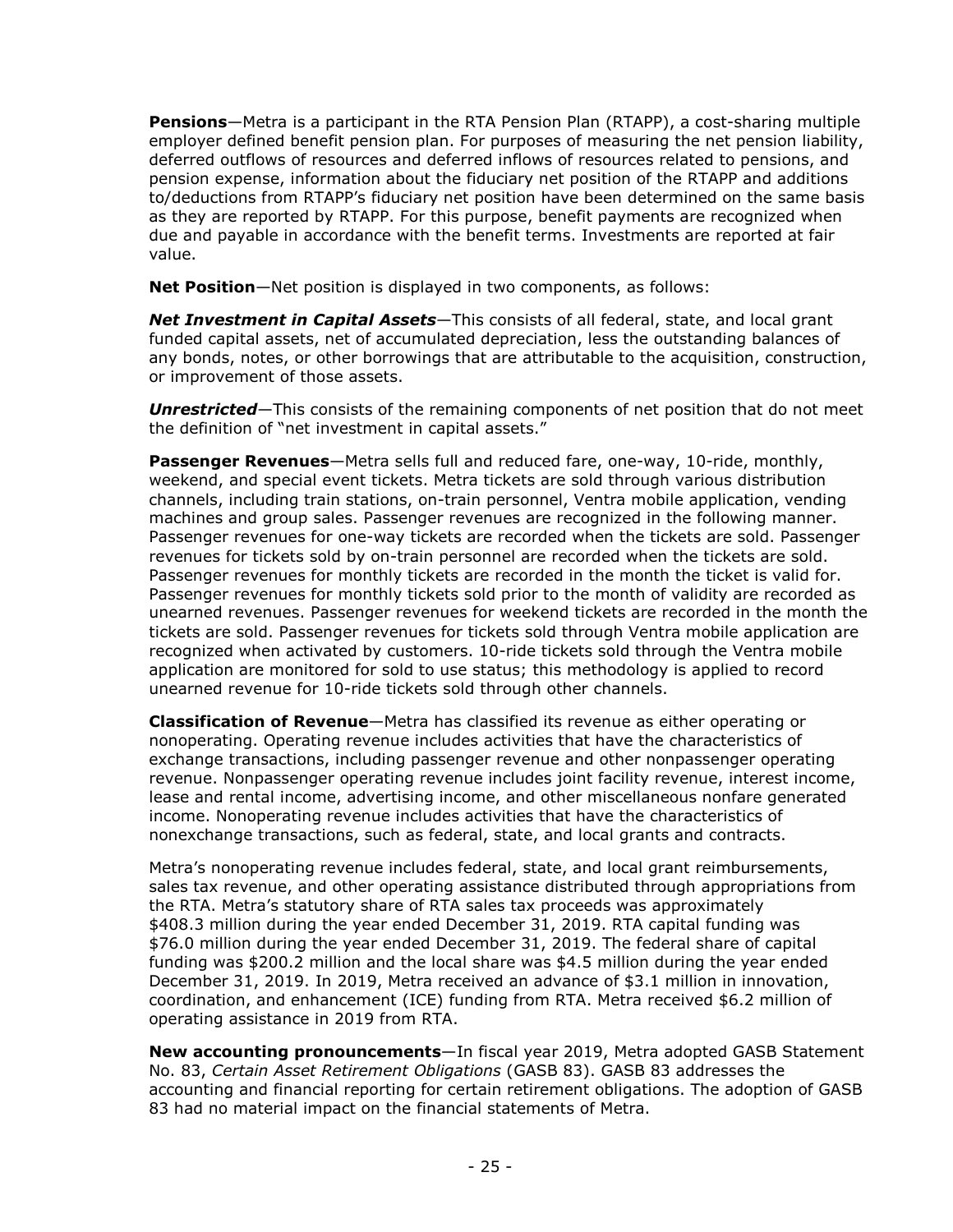In fiscal year 2019, Metra adopted GASB Statement No. 84, *Fiduciary Activities* (GASB 84). GASB 84 establishes criteria to identify fiduciary activities of all state and local governments for accounting and financial reporting purposes and how these activities should be reported. The adoption of GASB 84 had no material impact on the financial statements of Metra.

Metra will adopt and implement GASB Statement No. 87, *Leases* (GASB 87) beginning January 1, 2021. GASB 87 enhances comparability of financial statements among governments by requiring lessees and lessors to report certain leases under a single model where leases will be recognized as assets and liabilities with associated deferred inflows and outflows of resources on the financial statements. Metra is assessing the impact of the adoption of this GASB and its effect on the financial statements.

### **3. CASH, CASH EQUIVALENTS, AND INVESTMENTS**

**Cash, Cash Equivalents, and Investments**—Cash, cash equivalents, and investments are reported in the statement of net position as of December 31, 2019 as follows:

| Bank deposits, working cash, certificates of deposit, and |              |
|-----------------------------------------------------------|--------------|
| cash equivalents                                          | \$97,734,808 |
| Investments, including board-designated funds             | 283,849,107  |
|                                                           |              |

Total \$ 381,583,915

Metra initially deposits cash in accounts maintained in Federal Deposit Insurance Corporation (FDIC) insured banks located in Illinois and earns interest as provided under Federal Reserve Bank regulations. Funds may be invested in registered time deposits and other interest-bearing accounts in FDIC-insured institutions. Funds can also be invested in U.S. government obligations, commercial paper, collateralized repurchase agreements arranged through various banks and brokerage firms, and other investments as permitted by Metra's investment policy.

**Custodial Credit Risk—Deposits**—Custodial credit risk, as it relates to deposits, is the risk that in the event of a financial institution failure, Metra's deposits may not be returned. Metra's investment policy requires deposits in excess of FDIC coverage be collateralized with securities or financial instruments permitted by the Public Funds Investment Act with maturities not exceeding five years. Metra's bank balances were \$5,981,662 at December 31, 2019 and \$8,360,257 were covered by FDIC insurance or by collateral held by third party at December 31, 2019.

**Custodial Credit Risk—Investments**—Custodial credit risk, as it relates to investments, is the risk that, in the event of the failure of the counterparty, Metra will not be able to recover the value of its investments or collateral securities that are in the possession of a third party. Metra's investment policy requires that safekeeping and collateralization is in compliance with the requirements of the Public Funds Investment Act.

**Interest Rate Risk**—Interest rate risk exists when there is a possibility that changes in interest rates could adversely affect an investment's fair value. Metra's investment policy seeks to ascertain safety of principal and to attain a market average or better rate of return, taking into account risk, constraints, cash flow, and legal restrictions on investments. Metra's policy is to routinely monitor the contents of the portfolio, the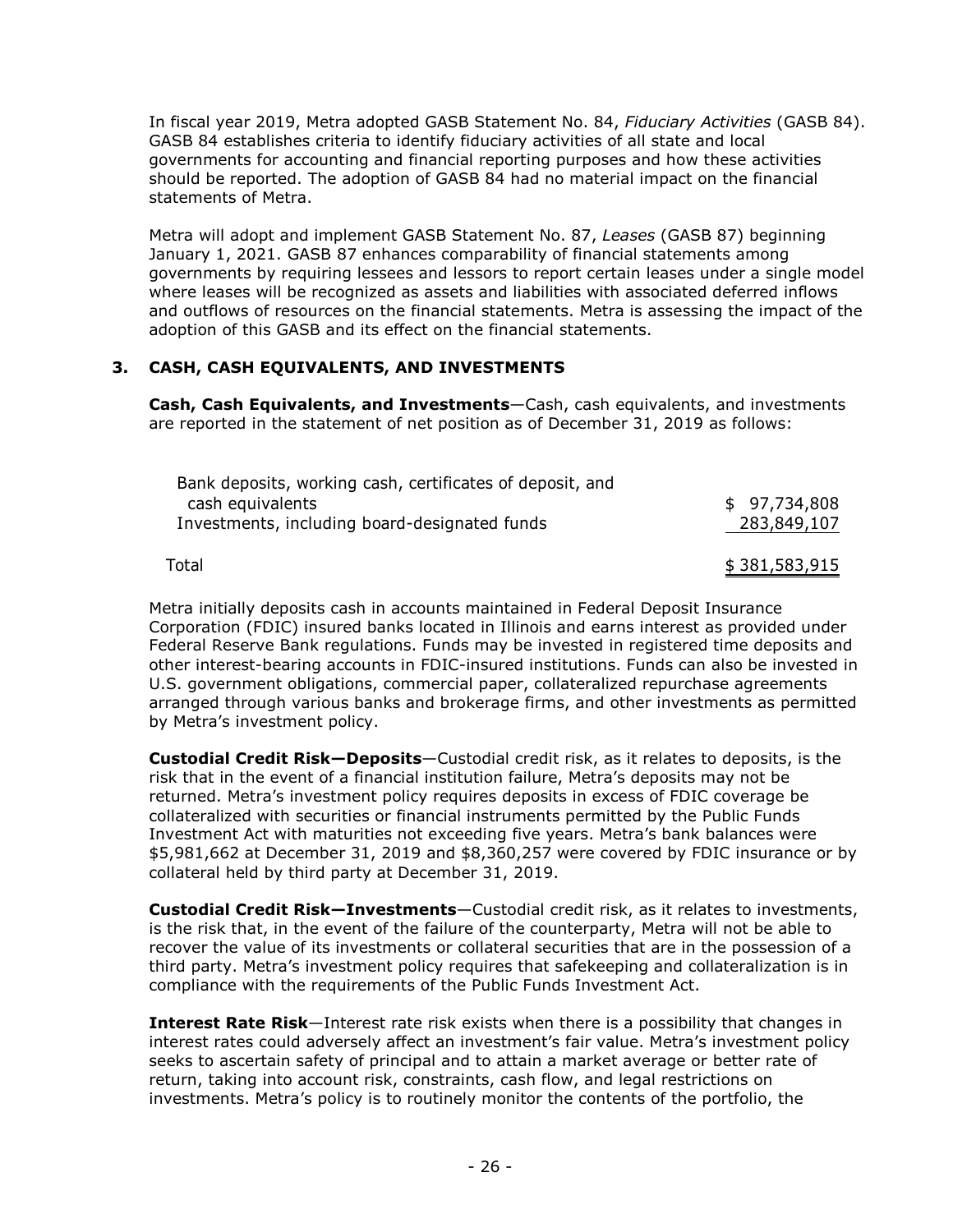available markets, and the relative values of competing instruments to assess the effectiveness of the portfolio in meeting the safety, liquidity, rate of return, diversification, and general performance objectives, and to adjust the portfolio accordingly. The following schedule reports the fair values and maturities (using the segmented time distribution method) for Metra's investments as of December 31, 2019:

|                                                               | <b>Investment Maturities (In Years)</b>   |                           |                                            |  |
|---------------------------------------------------------------|-------------------------------------------|---------------------------|--------------------------------------------|--|
| <b>Investment Type</b>                                        | <b>Less Than 1</b>                        | $1 - 5$                   | Total                                      |  |
| U.S. Treasury securities<br>U.S. agencies<br>Commercial paper | \$99,658,700<br>39,809,600<br>119,435,807 | \$9,947,850<br>14,997,150 | \$109,606,550<br>54,806,750<br>119,435,807 |  |
| Total                                                         | \$258,904,107                             | \$24,945,000              | \$283,849,107                              |  |

**Credit Risk**—Credit risk exists when there is a possibility the issuer or other counterparty to an investment may be unable to fulfill its obligations. Metra's investment policy is to apply the prudent-person rule, which states that investments shall be made with judgment and care, under circumstances then prevailing, which persons of prudence, discretion, and intelligence exercise in the management of their own affairs, not for speculation, but for investment, considering the probable safety of the capital as well as the probable income to be derived. Metra's investment policy limits investments in short-term obligations of corporations organized in the United States with assets exceeding \$500 million if (i) such obligations are rated at the time of purchase at one of the three highest classifications established by at least two standard rating services and which mature not later than 180 days from the date of purchase; (ii) such purchases do not exceed 10% of the corporation's outstanding obligations; and (iii) no more than one-third of Metra's funds may be invested in short-term obligations of corporations.

Credit ratings for Metra's investments as described by Standard & Poor's at December 31, 2019 are as follows:

| Credit Ratings of Investments Held as of December 31, 2019 (S&P)<br>(As a Percentage of Total Fair Value for Investment Securities) |                                            |                                  |                            |  |
|-------------------------------------------------------------------------------------------------------------------------------------|--------------------------------------------|----------------------------------|----------------------------|--|
| <b>Investment Type</b>                                                                                                              | <b>Fair Value</b>                          | <b>S&amp;P</b><br><b>Percent</b> |                            |  |
| U.S. Treasury securities<br>U.S. agencies<br>Commercial paper                                                                       | \$109,606,550<br>54,806,750<br>119,435,807 | 38,60%<br>19.30<br>42.10         | $AA+$<br>$AA+$<br>A1A2A3P2 |  |
| Total investments at fair value                                                                                                     | \$283,849,107                              | 100.0 %                          |                            |  |

# **Credit Ratings of Investments Held as of December 31, 2019 (S&P)**

**Concentration of Credit Risk**—Concentration of credit risk occurs when investments in one issuer exceed 5% of the investment portfolio (lack of diversification). Metra's investment policy is in accordance with the Illinois Public Funds Investment Act and states that commercial paper purchases should not exceed 10% of the issuing corporation's outstanding obligations.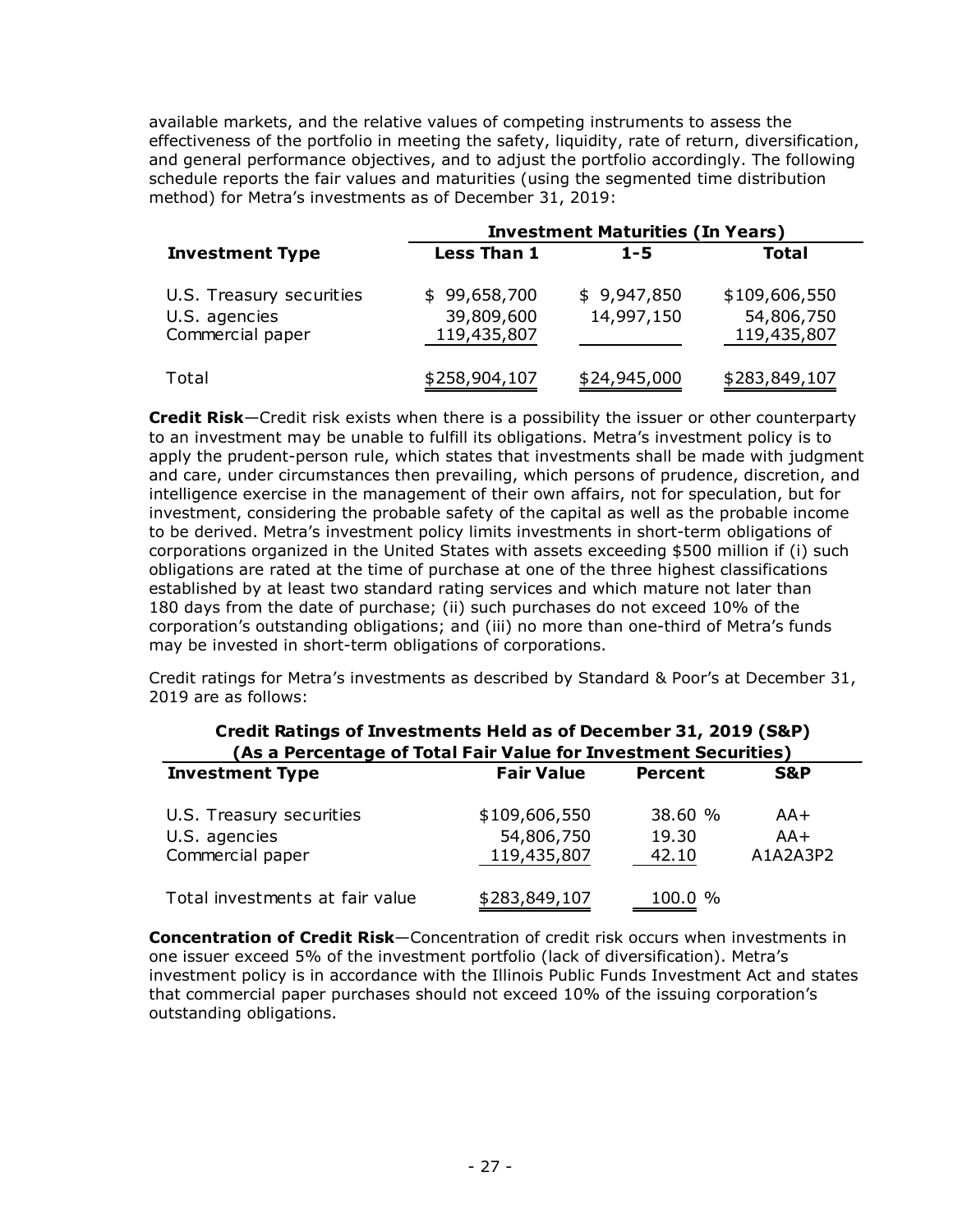Following are the investments by issuer that exceeded 5% or more of the total investments, and the percent of the fair value to total investments, as of December 31, 2019:

| <b>Issuer</b>                        | <b>Fair Value</b> | <b>Percent</b> |
|--------------------------------------|-------------------|----------------|
| U.S. Treasury Bill                   | \$14,911,050      | 5.3%           |
| U.S. Treasury Bill                   | 14,933,550        | 5.3            |
| U.S. Agencies-Federal Home Loan Bank | 24,860,800        | 8.8            |
| Commercial paper-Boeing Company      | 19,935,435        | 7.0            |
| Commercial paper-Mountcliff          | 14,909,458        | 5.3            |
| Commercial paper-Walgreens Boots     | 19,896,613        | 7.0            |

**Fair Value Measurement of Investments**—Fair value is the amount that would be received to sell the investment in an orderly transaction between market participants at the measurement date (i.e. the exit price). Fair value measurements are determined within a framework that utilizes a three-tier hierarchy, which maximizes the use of observable inputs and minimizes the use of unobservable inputs. Investments measured and reported at fair value are classified and disclosed in one of the following categories:

*Level 1*—Unadjusted quoted prices in active markets for identical assets.

*Level 2*—Inputs other than quoted prices that are observable for the asset, either directly or indirectly.

These inputs include:

- (a) quoted prices for similar assets in active markets
- (b) quoted prices for identical or similar assets in markets that are not active

| <b>Investments by Fair</b><br><b>Value Level</b>              | December 31,<br>2019                       | <b>Quoted Prices</b><br>in Active<br><b>Markets for</b><br><b>Identical</b><br><b>Assets</b><br>(Level 1) | <b>Significant</b><br><b>Other</b><br><b>Observable</b><br>Inputs<br>(Level 2) | <b>Significant</b><br>Unobservable<br><b>Assets</b><br>(Level 3) |
|---------------------------------------------------------------|--------------------------------------------|-----------------------------------------------------------------------------------------------------------|--------------------------------------------------------------------------------|------------------------------------------------------------------|
| Commercial paper<br>U.S. agencies<br>U.S. Treasury Securities | \$119,435,807<br>54,806,750<br>109,606,550 | \$<br>109,606,550                                                                                         | \$119,435,807<br>54,806,750                                                    | \$                                                               |
| Investments measured<br>by fair value level                   | \$283,849,107                              | \$109,606,550                                                                                             | \$174,242,557                                                                  |                                                                  |

### **4. CAPITAL ASSETS**

In 2019, Metra executed a contract with Progress Rail Locomotives, Inc. to purchase Tier III remanufactured locomotives. The contract consists of a Base Order of 15 Tier III remanufactured locomotives and three options to purchase an additional 27 Tier III remanufactured locomotives; for a total of 42 Tier III remanufacture locomotives. Purchase of these locomotives will enhance Metra's ability to meet or exceed its on time performance targets and reduce the amount of service disruptions due to mechanical failure. In 2019, Metra continued its in-house Rail Car Rehabilitation program. Metra completed rehabilitation on 17 Budd Coaches and 24 Nippon Sharyo Coaches.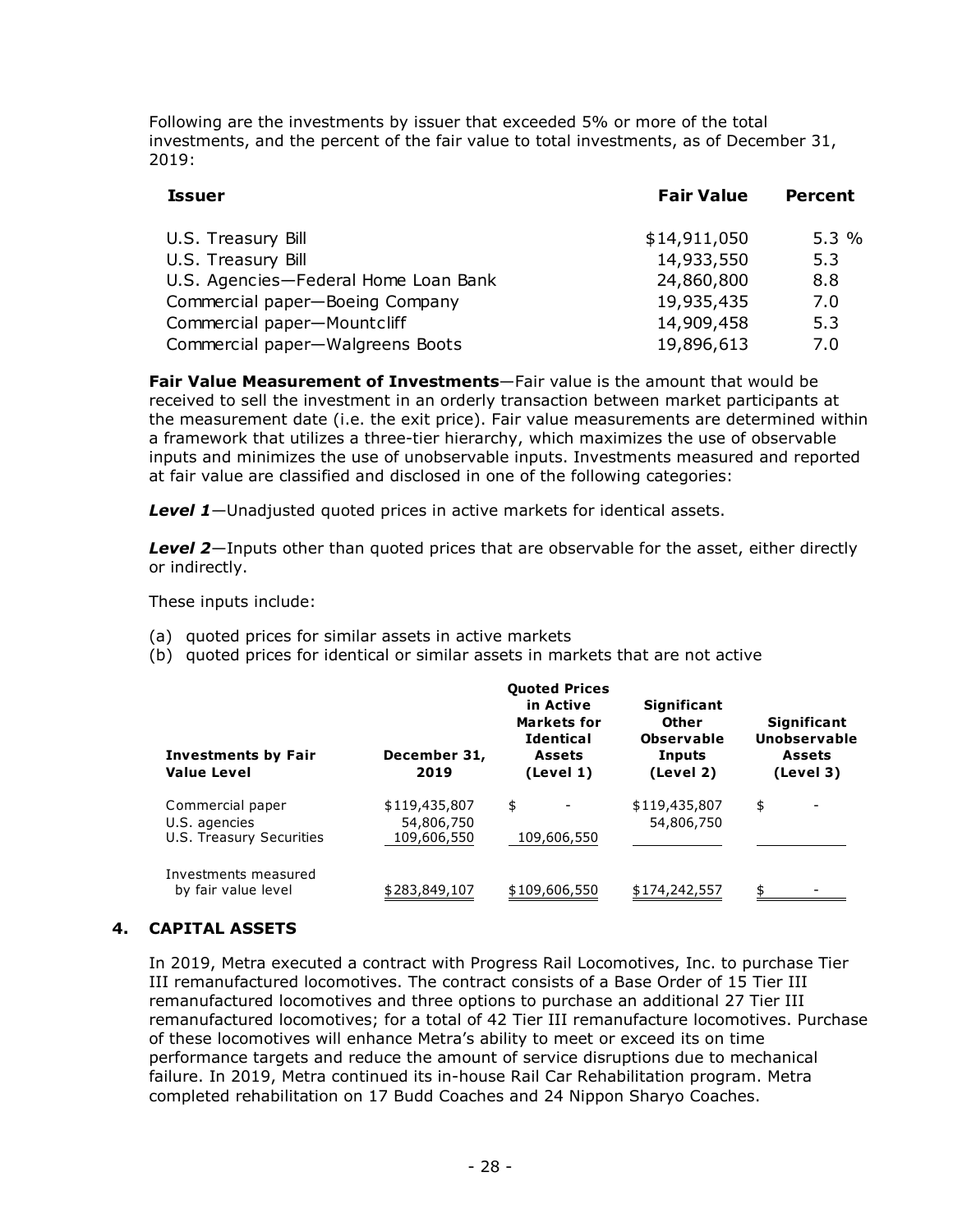In 2019, Metra continued a bridge replacement project on the Milwaukee District West Line over the Fox River in Elgin. The old bridge was a single track bridge that caused a bottleneck at this location. The new bridge will be two separate spans which will improve commuter and freight rail operation in the area. This project is expected to be fully completed in Q4 of 2020.

In 2019, Metra continued a multi-year project to renovate and expand Metra's Rock Island 47th Street Yard. Renovations include: (1) expansion of the 49th Street Mechanical Coach Shop Facility; (2) reconfiguration of the loading dock area adjacent to the existing 47th Street Diesel Shop adding an enclosed crane; (3) upgrading the 49th Street Coach Shop capital storage, loading dock, and truck rebuild areas; (4) reconstruction of the existing 47th Street Capital Project Material Storage Building; and (5) various overall yard layout improvements (parking, drainage, utility work, etc.). Expansion of these facilities will allow the Mechanical Department to increase its output of overhauled locomotives and passenger rail cars thereby achieving and maintaining a state of good repair.

In 2019, Metra began work on replacing its GPS and automated communicated system. The new system will enable Metra to track its trains via GPS and communicate train arrival, departure and delay information to Metra riders. The information will be relayed to the riders on their phones, station platforms and on board Metra's trains. This project is expected to be completed at the end of 2023.

In 2019, Metra continued the multi-year effort to install Positive Train Control (PTC). Highlights from 2019 include beginning Revenue Service Demonstration (RSD) on the SouthWest Service and Metra Electric District mainlines; continued RSD on the Metraowned Rock Island District; continued PTC operations on the BNSF Chicago to Aurora and Union Pacific-North, Union Pacific-Northwest, Union Pacific-West lines; and initiating PTC operations on the Heritage Corridor with the Canadian National Railroad (CN). Work during 2020 will include testing on all other lines followed by full interoperable operations on all lines by the end of 2020.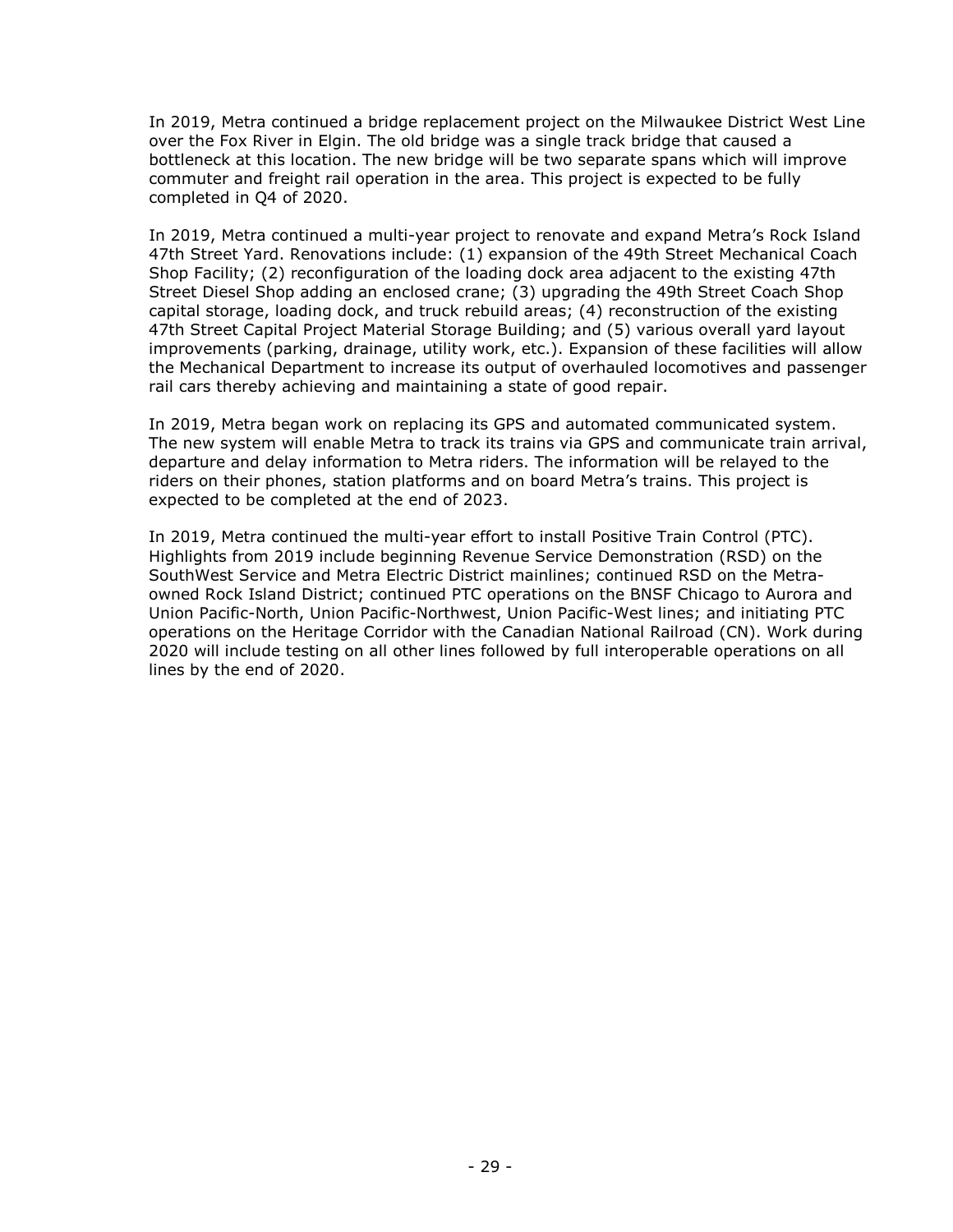The following schedule summarizes the capital asset activity of Metra for the year ended December 31, 2019:

|                                                                                                                               | <b>Beginning</b><br><b>Balance</b>                     | <b>Additions</b>                                  | <b>Reductions</b>          | <b>Ending</b><br><b>Balance</b>                     |
|-------------------------------------------------------------------------------------------------------------------------------|--------------------------------------------------------|---------------------------------------------------|----------------------------|-----------------------------------------------------|
| Capital assets, not being depreciated:<br>Land<br>Capital projects in progress                                                | \$<br>154,145,918                                      | (15,000)<br>\$                                    | (48, 816)<br>\$            | 154,082,102<br>\$                                   |
| Total capital assets,<br>not being depreciated                                                                                | 154,145,918                                            | (15,000)                                          | (48, 816)                  | 154,082,102                                         |
| Capital assets being depreciated:<br>Rolling stock<br>Roadways and passenger stations<br>Support equipment and infrastructure | 2,649,689,455<br>4,137,958,820<br>785,626,137          | 99,160,778<br>140,810,262<br>66,162,658           | (4,644,778)<br>(1,430,583) | 2,744,205,455<br>4,278,769,082<br>850,358,212       |
| Total capital assets<br>being depreciated                                                                                     | 7,573,274,412                                          | 306,133,698                                       | (6,075,361)                | 7,873,332,749                                       |
| Less accumulated depreciation:<br>Rolling stock<br>Roadways and passenger stations<br>Support equipment and infrastructure    | (1, 418, 229, 312)<br>(2,735,594,373)<br>(623,133,954) | (87, 802, 551)<br>(106, 533, 531)<br>(27,285,972) | 2,478,855<br>1,430,583     | (1,503,553,008)<br>(2,842,127,904)<br>(648,989,343) |
| Total accumulated<br>depreciation                                                                                             | (4,776,957,639)                                        | (221, 622, 054)                                   | 3,909,438                  | (4,994,670,255)                                     |
| Total capital assets<br>being depreciated-net                                                                                 | 2,796,316,773                                          | 84,511,644                                        | (2, 165, 923)              | 2,878,662,494                                       |
| Total capital assets-net                                                                                                      | \$2,950,462,691                                        | 84,496,644                                        | <u>\$(2,214,739)</u>       | \$3,032,744,596                                     |

#### **5. LONG-TERM LIABILITIES**

Long-term liabilities activity for the year ended December 31, 2019, was as follows:

|                                                                 | <b>Beginning</b><br><b>Balance</b> | <b>Additions</b>           | <b>Reductions</b>             | <b>Ending</b><br><b>Balance</b> | Due within<br><b>One Year</b> |
|-----------------------------------------------------------------|------------------------------------|----------------------------|-------------------------------|---------------------------------|-------------------------------|
| Accrued claims<br>Net pension liability<br>Accrued post-retiree | 54,844,801<br>\$<br>9,706,064      | \$16,309,260<br>30,264,065 | \$(12,874,943)<br>(6,883,779) | \$58,279,118<br>33,086,350      | \$14,205,700                  |
| health benefits                                                 | 42,334,569                         | 10,951,309                 | (4,229,978)                   | 49,055,900                      | 988,625                       |
| Total                                                           | \$106,885,434                      | \$57,524,634               | \$(23,988,700)                | \$140,421,368                   | \$15,194,325                  |

#### **6. RETAINED RISK PROGRAMS**

A liability for each retained risk is provided based upon the estimated ultimate cost of settling claims using a case-by-case review and historical perspective. Changes in the retained risk portion of injury and damage, and Federal Employers Liability Act (FELA) accounts were as follows:

| Balance, December 31, 2018      | \$54,844,801                 |
|---------------------------------|------------------------------|
| 2019 provision<br>2019 payments | 16,301,727<br>(12, 867, 410) |
| Balance, December 31, 2019      | \$58,279,118                 |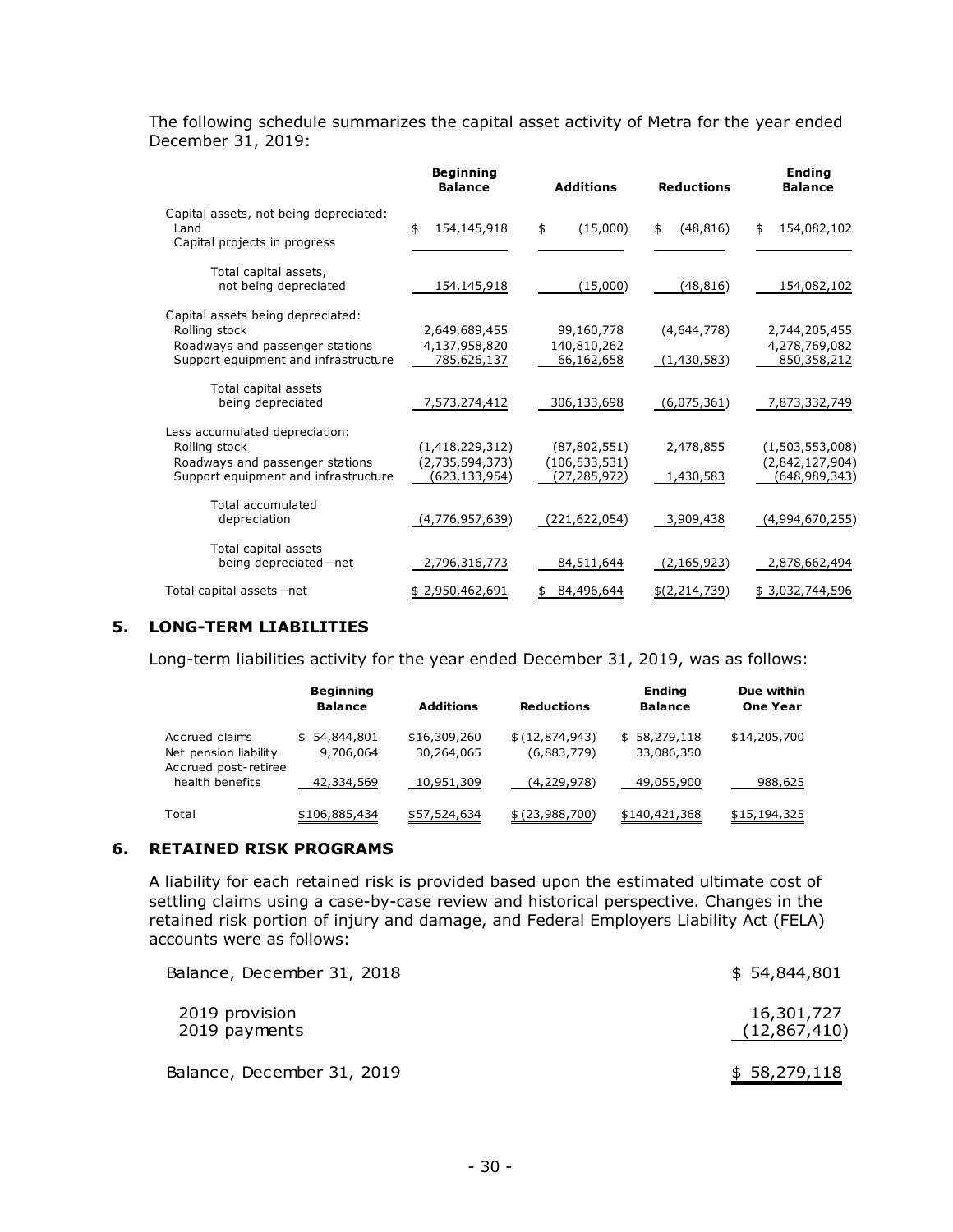### **7. POST-EMPLOYMENT BENEFITS OTHER THAN PENSIONS (OPEB)**

**Plan Description**—The Metra Retiree Healthcare Program, a single employer defined benefit OPEB plan, provides healthcare benefits to retired non-contract employees, executive and senior management employees, board members, and contract police officers eligible for the Healthcare Reimbursement Program. The OPEB plan is administered by Metra. No assets are accumulated in a trust that meets the criteria in paragraph 4 of GASB Statement No. 75.

**Benefits Provided**—Metra provides the premium for Supplemental Medical Coverage for the lifetime of the retired participant. Alternatively, the participant may elect Metra pay an amount not exceeding the premium otherwise payable toward the purchase of alternative coverage selected by the participant.

**Employees Covered by Benefit Terms**—At December 31, 2019, the following employees were covered by the benefit terms:

| Active non-contract employees                        | 598 |
|------------------------------------------------------|-----|
| Active senior executive employees                    |     |
| Active board members                                 | 14  |
| Non-contract retirees with METRA sponsored insurance | 161 |
| Non-contract retirees receiving a subsidy            | 162 |
| Contract police retirees                             | 13  |
| Senior executive retirees                            | 19  |
|                                                      |     |
| Total                                                | 975 |

**Total OPEB Liability**—Metra's total OPEB liability of \$49,055,900 was measured as of December 31, 2019, and was determined by an actuarial valuation as of December 31, 2018.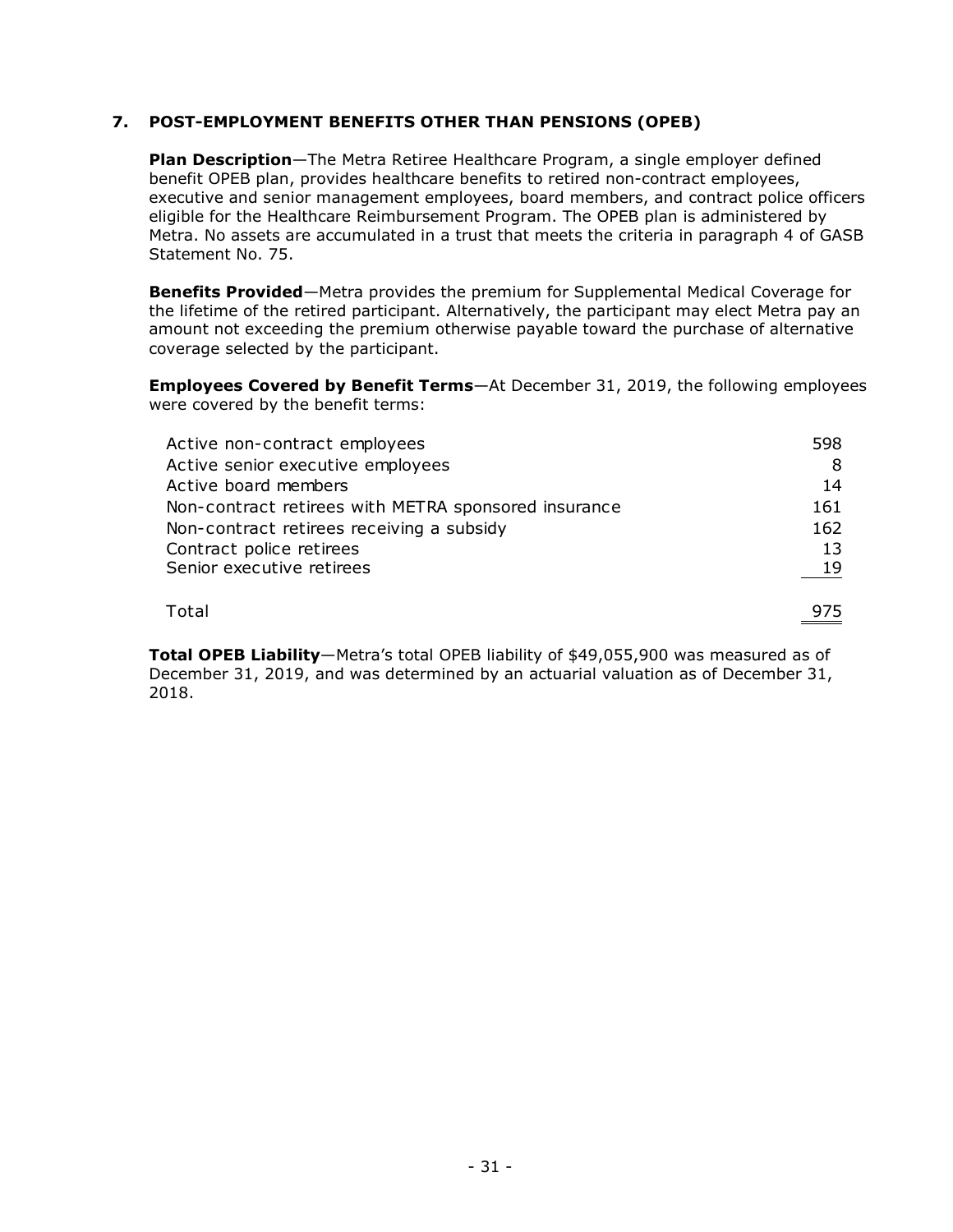**Actuarial Assumptions and Other Inputs**—The total OPEB liability in the December 31, 2018 actuarial valuation was determined using the following actuarial assumptions and other inputs, applied to all periods included in the measurement, unless otherwise specified:

| Valuation date               | December 31, 2018                                                                                                                                                                                                                                                                                                    |
|------------------------------|----------------------------------------------------------------------------------------------------------------------------------------------------------------------------------------------------------------------------------------------------------------------------------------------------------------------|
| Measurement date             | December 31, 2019                                                                                                                                                                                                                                                                                                    |
| Discount rate                | 2.75% at December 31, 2019                                                                                                                                                                                                                                                                                           |
| Actuarial cost method        | Entry age normal                                                                                                                                                                                                                                                                                                     |
| Contribution policy          | Benefits are financed on a pay-as-you basis                                                                                                                                                                                                                                                                          |
| Inflation rate               | 2.75%                                                                                                                                                                                                                                                                                                                |
| Wage inflation               | 3.25%                                                                                                                                                                                                                                                                                                                |
| Salary increases             | Based on the January 1, 2019, actuarial valuation of the<br>RTA Pension Plan.<br>Salary increases depend on age and decreases ratably from<br>8.75% at age 20, to 5.50% at age 30, to 4.25% at age 40,<br>to 3.75% at age 50, and to 3.25% at age 65.<br>Salary increase includes a 3.75% wage inflation assumption. |
| Retirement age               | Based on the January 1, 2019, actuarial valuation of the<br>RTA Pension Plan.<br>Separate retirement rates are developed for members who are<br>eligible for unreduced or reduced pension plan benefits which<br>depend on age and service at retirement.                                                            |
| Healthcare cost trends rates | For plan years after 2019, trend starts at 8.00% and 9.50%<br>for non-Medicare cost and post-Medicare costs,<br>respectively, and gradually decreases to an ultimate<br>trend of 4.50%.                                                                                                                              |
| Mortality                    | Pre-retirement: RP2014 Employee Mortality Table<br>Post-retirement: RP 2014 Healthy Annuitant Mortality Table.                                                                                                                                                                                                       |
| Aging factors                | Based on the 2013 SOA Study "Health Care Costs-From<br>Birth to Death".                                                                                                                                                                                                                                              |
| Expenses                     | Health administrative expenses are included in the premium<br>rates and development of the per capita claims costs.                                                                                                                                                                                                  |

Because OPEB plan benefits are financed on a pay-as-you-go basis, the discount rate was based on a tax-exempt municipal bond rate index of 20-year general obligation bonds with an average AA credit rating as of the measurement date.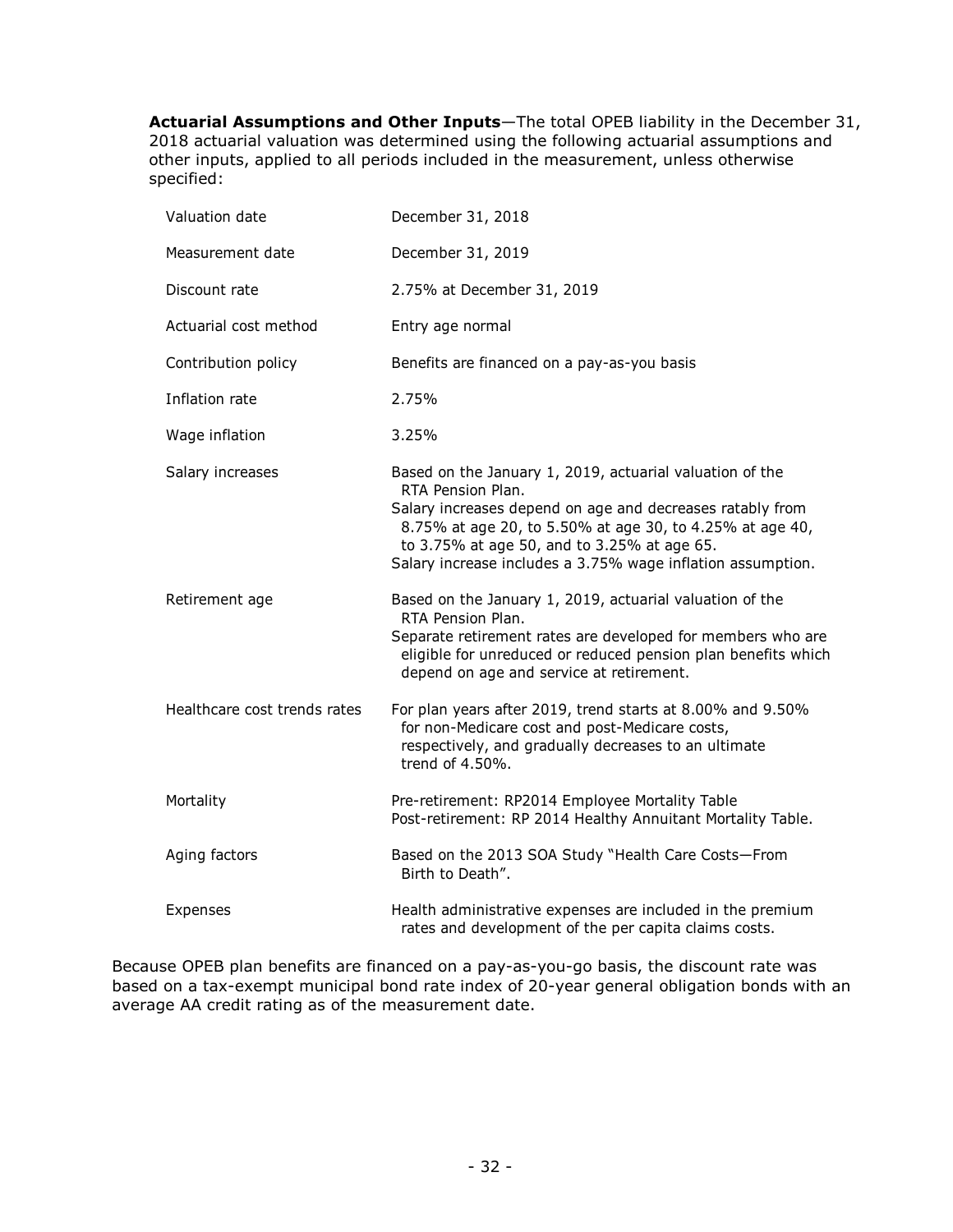### **Changes in the Total OPEB Liability—**

|                                                    | <b>Total OPEB</b><br><b>Liability</b> |
|----------------------------------------------------|---------------------------------------|
| Balance at December 31, 2018                       | \$42,334,569                          |
| Changes for the year:                              |                                       |
| Service cost                                       | 1,677,711                             |
| Interest on total OPEB liability                   | 1,608,799                             |
| Differences between expected and actual experience | (3,680,128)                           |
| Changes in assumptions                             | 8,204,016                             |
| Benefit payments                                   | (1,089,067)                           |
| Net changes                                        | 6,721,331                             |
| Balance at December 31, 2019                       | \$49,055,900                          |

Changes in assumptions reflect a change in the discount rate from 3.71% to 2.75%.

Differences between expected and actual experience and changes in assumptions are recognized in OPEB expense using a systematic and rational method over a closed period equal to the average of the expected remaining service lives of all employees that are provided with OPEB through the OPEB plan (active employees and inactive employees) determined as of the beginning of the measurement period.

**Sensitivity of Total OPEB Liability to Changes in the Discount Rate**—The following table presents the total OPEB liability of Metra, as well as what Metra's total OPEB liability would be if it were calculated using a discount rate that is 1-percentage-point lower (1.75%) or 1-percentage-point higher (3.75%) than the current discount rate:

| <b>Current Single Discount</b> |                                 |                      |  |  |
|--------------------------------|---------------------------------|----------------------|--|--|
| 1% Decrease<br>1.75%           | <b>Rate Assumption</b><br>2.75% | 1% Increase<br>3.75% |  |  |
| \$59,958,827                   | \$49,055,900                    | \$40,929,427         |  |  |

**Sensitivity of the Total OPEB Liability to Changes in the Healthcare Cost Trend Rates**—The following presents the total OPEB liability of Metra, as well as what Metra's total OPEB liability would be if it were calculated using healthcare cost trend rates that are 1-percentage-point lower or 1-percentage-point higher than the current healthcare cost trend rates. The key trend rates are 8.00% in 2020 decreasing to an ultimate trend rate of 4.50% in 2027, for non-Medicare coverage, and 9.00% in 2020 decreasing to an ultimate trend rate of 4.50% in 2030 for Medicare coverage:

|                 | <b>Current Healthcare Cost</b> |                      |
|-----------------|--------------------------------|----------------------|
| 1% Decrease (a) | <b>Trend Rates Assumption</b>  | $1\%$ Increase $(b)$ |
| \$40,039,129    | \$49,055,900                   | \$61,076,917         |

a) One percentage point decrease in healthcare trend rates is 7.00% in 2020 decreasing to an ultimate trend rate of 3.50% in 2027, for non-Medicare coverage, and 8.50% in 2020 decreasing to an ultimate trend rate of 3.50% in 2030 for Medicare coverage.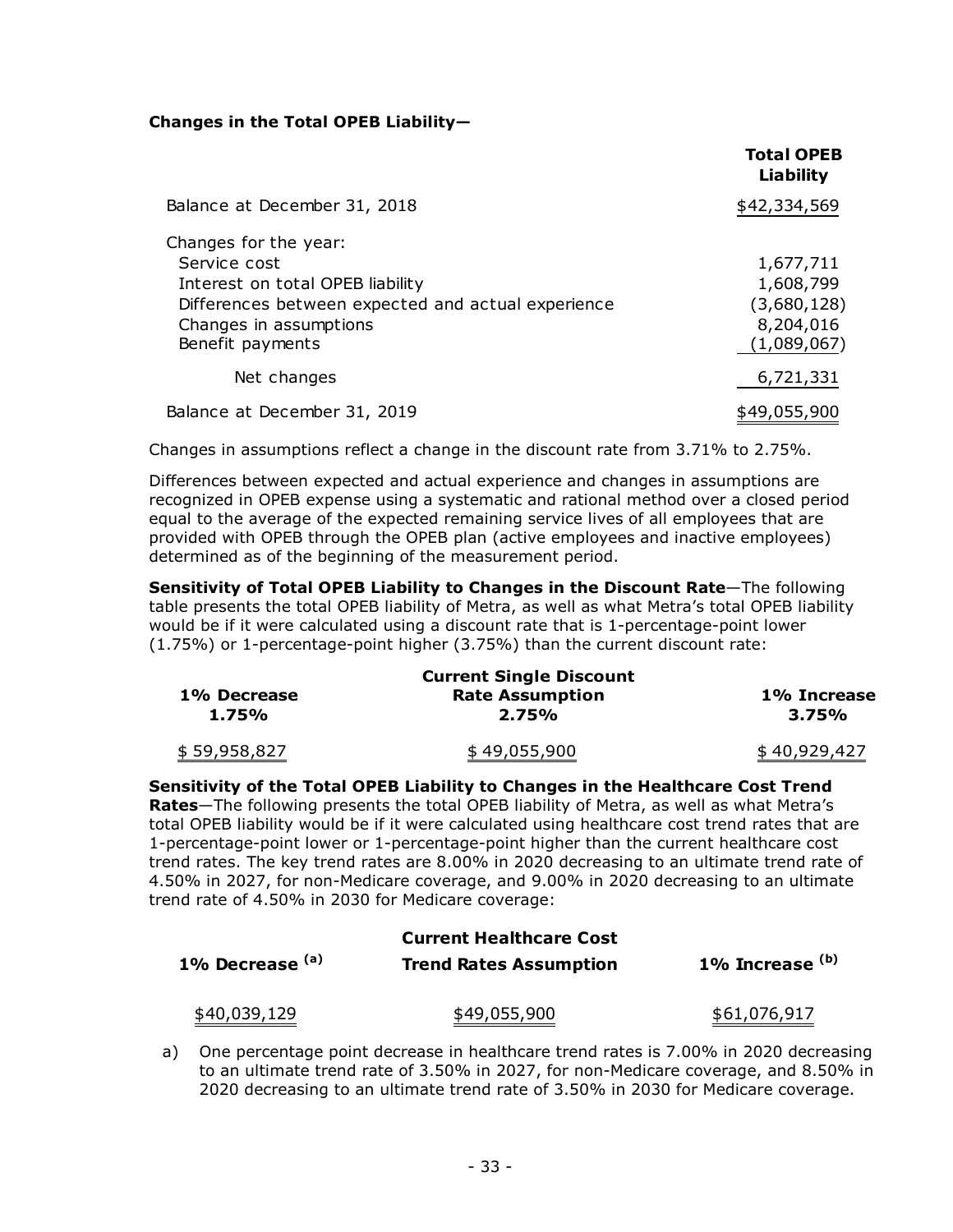b) One percentage point increase in healthcare trend rates is 9.00% in 2020 decreasing to an ultimate trend rate of 5.50% in 2027, for non-Medicare coverage, and 10.50% in 2020 decreasing to an ultimate trend rate of 5.50% in 2030 for Medicare coverage.

**OPEB Expense and Deferred Outflow of Resources and Deferred Inflow of Resources Related to OPEB**—For the year ended December 31, 2019, Metra recognized OPEB expense of \$3,533,844. At December 31, 2019, Metra reported deferred outflow of resources and deferred inflow of resources related to OPEB from the following sources:

|                                                                                | <b>Deferred</b><br><b>Outflow of</b><br><b>resources</b> | <b>Deferred</b><br>Inflow of<br><b>Resources</b> |
|--------------------------------------------------------------------------------|----------------------------------------------------------|--------------------------------------------------|
| Difference between expected and actual<br>experience<br>Changes in assumptions | 7,949<br>\$<br>6,998,341                                 | \$(3,139,291)<br>(2,057,021)                     |
| Total                                                                          | \$7,006,290                                              | \$(5, 196, 312)                                  |

Amounts reported as deferred outflow of resources and deferred inflow of resources related to OPEB will be recognized in OPEB expense as follows:

#### **Year Ended December 31**

| 2020 | \$<br>247,334 |
|------|---------------|
| 2021 | 247,334       |
| 2022 | 247,334       |
| 2023 | 247,334       |
| 2024 | 285,782       |
| 2025 | 534,860       |
|      |               |

\$ 1,809,978

#### **8. DEFERRED COMPENSATION PLANS**

Metra offers its employees a deferred compensation plan established in accordance with Internal Revenue Code Section 457. The plan, available to all qualified full-time Metra employees, permits deferral of a portion of compensation until future years. The deferred amount is not available to employees, other than participant loans, until termination, retirement, death, or unforeseeable emergency.

All assets of the deferred compensation plan are held in a separate trust in accordance with Section 1448 of the Small Business Jobs Protection Act of 1996. As a result, such amounts are not subject to the claims of Metra's general creditors, and deferred compensation plan assets are not presented on Metra's statement of net position as of December 31, 2019. Employee contributions were \$2,072,236 for the year ended December 31, 2019.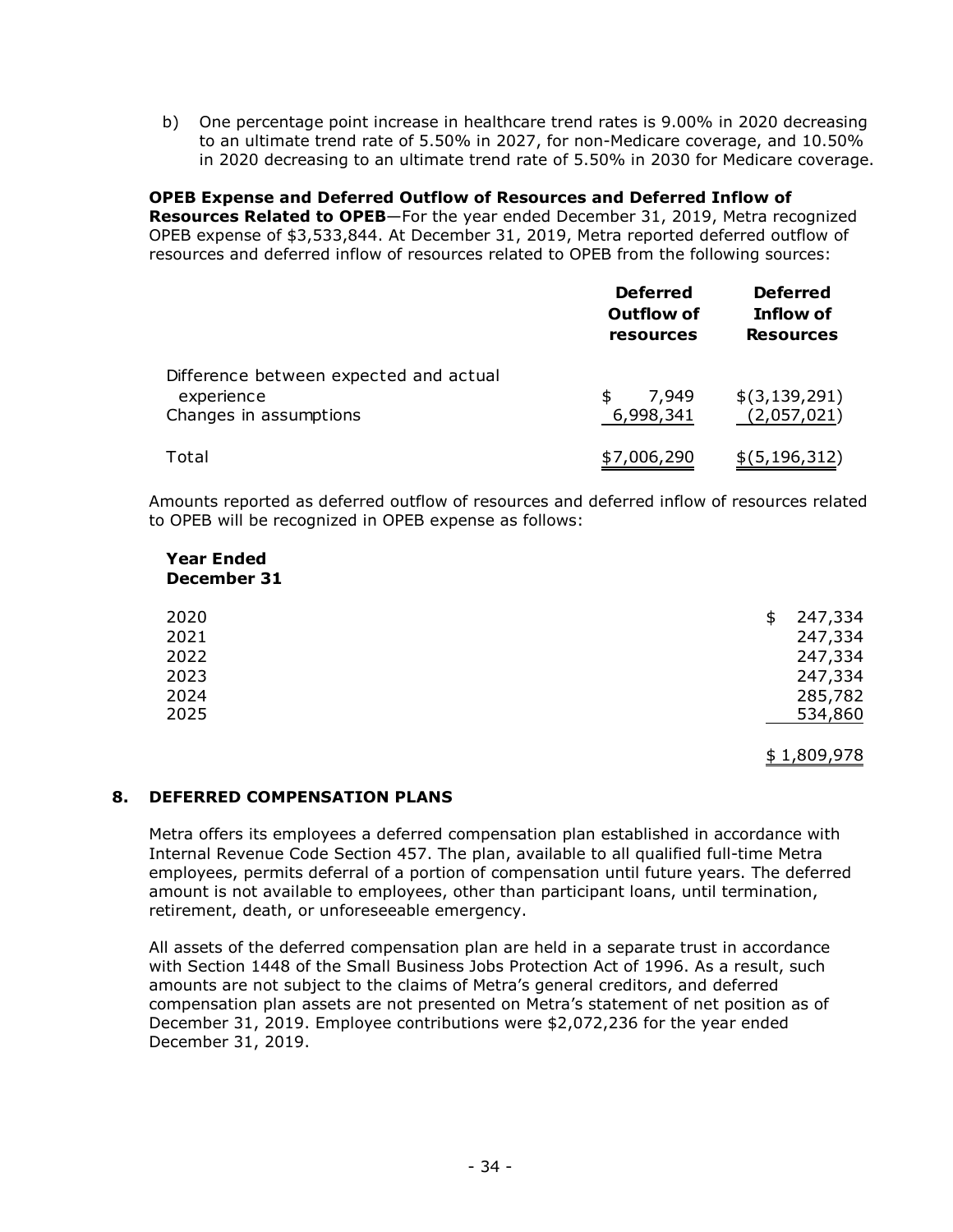Metra also offers its employees a defined contribution plan in accordance with Internal Revenue Code Section  $401(k)$ . The plan, available to all qualified full-time Metra employees, permits the income tax deferral of a portion of compensation until future years. The amount deferred is generally not available to employees, other than through participant loans, until termination, retirement, or death. A third-party trustee forwards the participants' contributions to the investment companies selected by the individual participant. Employee contributions were \$8,337,779 for the year ended December 31, 2019.

Metra is required to contribute to various defined contribution plans in accordance with union agreements. Employer contributions to  $401(k)$  plans were \$2,586,192 for the year ended December 31, 2019. These defined contribution plans and assets are administered and controlled directly by the unions and Metra does not have any financial or administrative involvement.

### **9. PURCHASE OF SERVICE CARRIERS' EXPENSES**

The following details the revenue and expense activity of Metra's Purchase of Service Carriers (PSA) carriers, which are included in the financial statements of Metra. The in-kind expenses include expenses Metra has paid on behalf of the participating commuter rail carriers for assistance, such as fuel and insurance coverage.

|                                              | Union<br><b>Pacific</b> | <b>BNSF</b>    | <b>Total</b>      |
|----------------------------------------------|-------------------------|----------------|-------------------|
| Operating revenues:                          |                         |                |                   |
| Passenger revenue                            | \$135,456,493           | \$77,369,219   | \$212,825,712     |
| Other revenue                                | 1,057,997               | 519,750        | 1,577,747         |
| Total operating revenues                     | 136,514,490             | 77,888,969     | 214,403,459       |
| Operating expenses:                          |                         |                |                   |
| Carrier-level expenses paid by carrier:      |                         |                |                   |
| Transportation                               | 82,380,430              | 34,405,361     | 116,785,791       |
| Engineering                                  | 55,331,362              | 7,211,247      | 62,542,609        |
| Mechanical                                   | 60,674,262              | 30,705,033     | 91,379,295        |
| Administration                               | 7,165,345               | 2,769,826      | 9,935,171         |
| Total carrier-level expenses                 | 205,551,399             | 75,091,467     | 280,642,866       |
| Deficit (excess) funding                     | (69,036,909)            | 2,797,502      | (66,239,407)      |
| Centralized expenses paid by Metra:          |                         |                |                   |
| Diesel fuel                                  | 25,040,796              | 10,587,540     | 35,628,336        |
| Claims and insurance                         | 4,015,276               | 2,903,499      | 6,918,775         |
| Downtown stations                            | 1,771,070               | 6,813,321      | 8,584,391         |
| Total in-kind expenses                       | 30,827,142              | 20,304,360     | 51,131,502        |
| Total operating expenses                     | 236,378,541             | 95,395,827     | 331,774,368       |
| Purchase of service carriers' operating loss | \$(99,864,051)          | \$(17,506,858) | \$(117, 370, 909) |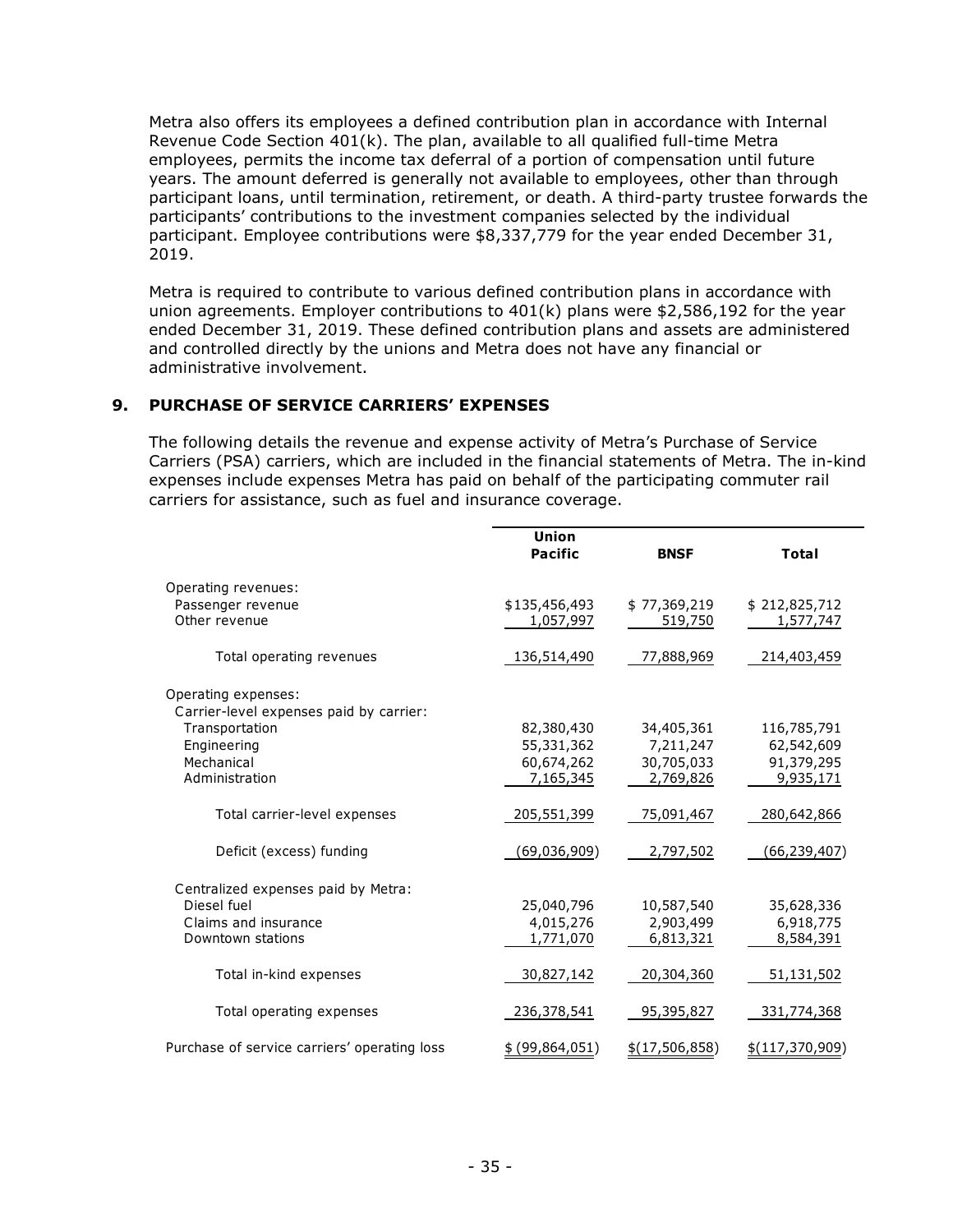#### **10. COMMITMENTS**

**Leases**—Metra has entered into several noncancelable operating leases, primarily for the use of passenger terminals, which expire on various dates through 2045. Future minimum rental payments under all noncancelable operating leases having initial or remaining terms in excess of one year as of December 31, 2019, were as follows:

| 2020       | \$<br>13,127,717       |
|------------|------------------------|
| 2021       | 13,147,236             |
| 2022       | 13,167,235             |
| 2023       | 13,187,503             |
| 2024       | 13,208,255             |
| 2025-2029  | 55,071,844             |
| 2030-2034  | 51,656,730             |
| 2035-2039  | 51,656,730             |
| Thereafter | 61,988,076             |
|            |                        |
| Total      | \$<br>286,211,326<br>S |

Total rent expense was \$15,892,318 for the year ended December 31, 2019.

**Grants**—At December 31, 2019, Metra had \$213,308,305 million in obligations related to federal, state, and local capital grant contracts that are in progress.

#### **11. THE REGIONAL TRANSPORTATION AUTHORITY PENSION PLAN**

The Regional Transportation Authority Pension Plan (the Plan) is a multiple-employer cost-sharing, defined benefit pension plan. The Plan covers substantially all salaried employees of the RTA and its Commuter Rail and Suburban Bus Divisions (Metra and Pace, respectively), who are not otherwise covered by a union pension plan. The responsibilities for administering the Plan are divided among a Board of Trustees, a Retirement Committee, a Plan Administrator, and the RTA Board of Directors (RTA Board). The Plan issues a separate financial report that includes financial statements and required supplementary information. More information regarding the elements of the Plan's basic financial statements can be obtained by writing to Metra, 547 West Jackson Blvd, Chicago, IL 60661 or by calling (312) 322-6346 to request a copy of the financial report.

Employees are eligible for participation on the first day of the month that coincides with or follows their date of employment. Participants are entitled to annual pension benefits upon normal retirement at age 65, generally a percentage of the average annual compensation in the highest three years of service, whether consecutive or not, multiplied by the number of years of credited service.

**Pension Benefits**—The Plan provides that, upon retirement, benefits will be reduced by a defined percentage for participants who received credit for prior service with an eligible employer. The Plan permits early retirement with reduced benefits at age 55 after completing 10 years of credited service. As a result of the August 1, 1999 amendment to the Plan, participants may receive their full vested benefits if they are at least 55 years of age and their combined age at retirement and credited years of service equals eighty-five or higher (known as Rule of Eighty Five Early Retirement). The Plan provides for benefit payments to beneficiaries subject to the election of the participant. In addition, the lump sum payment form is no longer an optional form of payment for participants that have not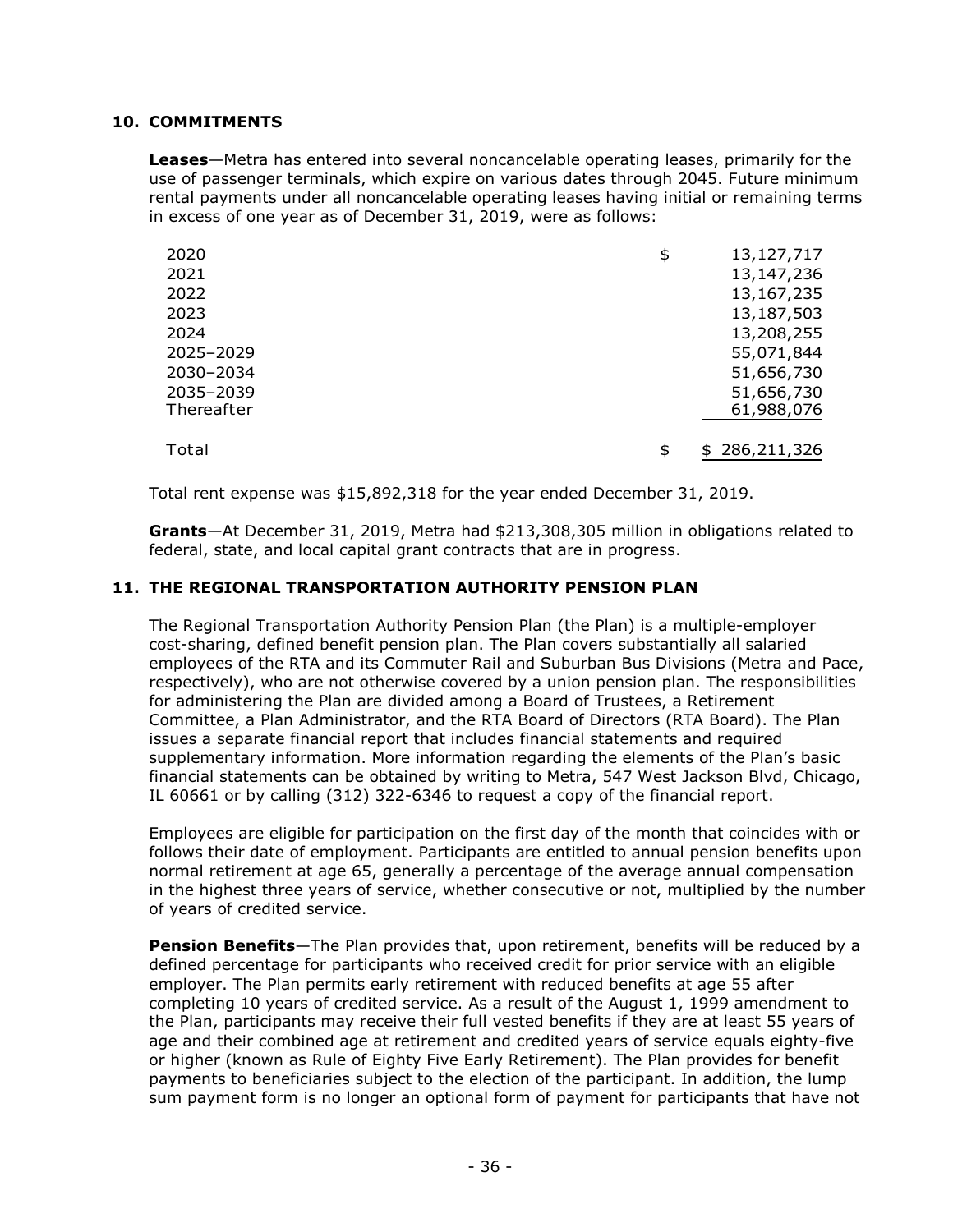earned credited service prior to January 1, 2011. This change did not affect the valuation results. An employee is eligible for a disability pension if he or she becomes disabled after the completion of 10 years of credited service, and is no longer receiving long-term disability benefits under a separate RTA benefit plan, or after reaching age 65, whichever is later.

**Contributions**—The Plan is funded solely by employer contributions, which are actuarially determined under the entry age normal method. The pension plan document defines the employers' funding policy as contributions at least equal to an amount determined advisable by the Plan's actuary to maintain the Plan on a sound actuarial basis. For the purpose of determining contributions, the Plan uses an asset smoothing method which smooths asset gains and losses over a five-year period. The minimum contribution is the sum of the normal cost and the 30-year amortization of the unfunded liability. If participants terminate continuous service before rendering five years (10 years prior to January 1, 1987) of credited service, they forfeit the right to receive the portion of their accumulated benefits attributable to employer contributions. All forfeitures are applied to reduce the amount of contributions otherwise payable by the employer. Metra's pension contribution for 2019 was \$6,883,779.

**Net Pension Liability**—For Metra's fiscal year ended December 31, 2019, measurements as of the reporting date are based on fair value of assets as of December 31, 2018, and the total pension liability is based on an actuarial valuation performed as of January 1, 2018, with liabilities rolled forward to the measurement date of December 31, 2018. Metra's proportionate share of net pension liability was \$33,086,350 as of December 31, 2019.

Metra's proportion of the collective net pension liability is consistent with the manner in which contributions to the pension plan were determined. Shown below presents the actual fiscal year contributions made by Metra and used within the proportionate share calculation and the respective proportionate allocation percentage. For Metra's fiscal year ended December 31, 2019, for purposes of allocating the beginning net pension liability for 2019, the Plan utilized contributions reported during fiscal year 2018. (As a December 31, 2018 actuarial valuation is used (and then rolled forward), it is proper to show 2018 and 2017 below.)

|       | 2018                | 2018          | 2017                | 2017                |
|-------|---------------------|---------------|---------------------|---------------------|
|       | <b>Actuarially</b>  | Metra         | <b>Actuarially</b>  | Metra               |
|       | <b>Determined</b>   | Proportionate | <b>Determined</b>   | Proportionate       |
|       | <b>Contribution</b> | <b>Share</b>  | <b>Contribution</b> | <b>Share</b>        |
| Metra | \$6,352,468         | 54.80 %       | \$5,745,866         | $\frac{54.30}{ }$ % |

**Pension Expense**—The annual pension expense recognized represents the changes in net pension liability, deferred outflow and deferred inflow plus the employer contributions. Metra's total pension expense for 2019 was \$13,573,037.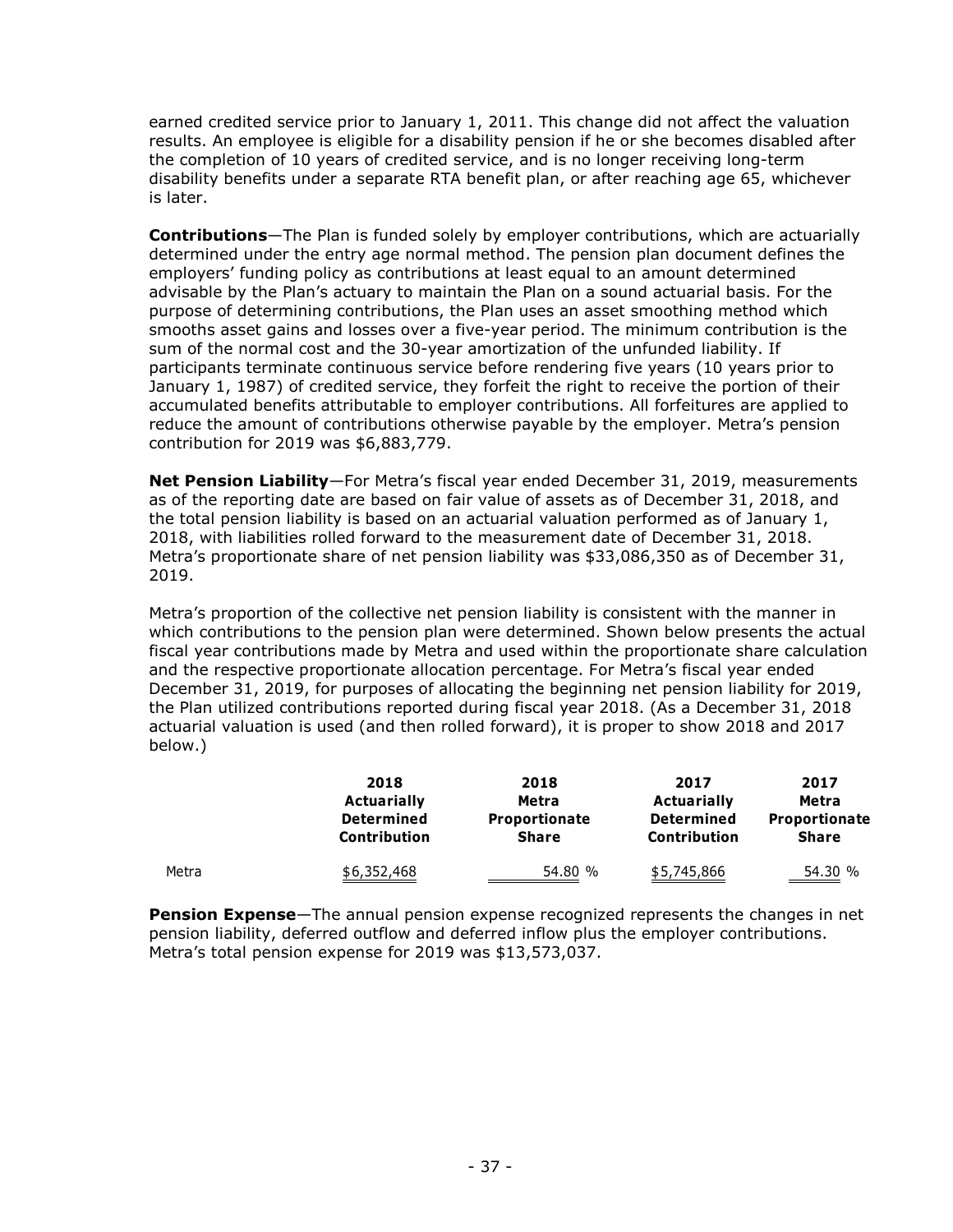**Deferred Outflow and Inflow**—In 2019, deferred outflow and inflow of resources can arise from differences between expected and actual experiences, changes in assumptions, differences between projected and actual earnings, changes in the employer's proportion and the difference between the employer's contributions and the employer's proportionate share of contributions as well as contributions made subsequent to the measurement date. The difference between projected and actual earnings on investments is recognized over a period of five years. The net effect of changes in assumptions and the change in the employer proportionate share of contributions are amortized over the average of the expected remaining service lives of all employees. For 2018, this average is 5.0933 years. Contributions made during fiscal year 2019, subsequent to the measurement date of December 31, 2018, totaled \$6,883,779. The table below summarizes Metra's proportionate share of the deferred outflow and deferred inflow of resources that are to be recognized in future pension expense as of December 31, 2019.

|                                                            | <b>Deferred</b><br>Outflow of<br><b>Resources</b> | <b>Deferred</b><br>Inflow of<br><b>Resources</b> |
|------------------------------------------------------------|---------------------------------------------------|--------------------------------------------------|
| Contributions made subsequent to measurement date          | \$6,883,779                                       | \$                                               |
| Changes in assumption                                      | 1,199,385                                         | 107,332                                          |
| Net difference between projected and actual earnings on    |                                                   |                                                  |
| pension plan investments                                   | 12,626,106                                        |                                                  |
| Difference between expected and actual economic experience | 4,210,148                                         |                                                  |
| Change in employer proportionate share                     | 856,494                                           | 1,277,293                                        |
| Total                                                      | \$25,775,912                                      | \$1,384,625                                      |

The \$6,883,779 reported as deferred outflow of resources related to pension resulting from contributions subsequent to the measurement date will be recognized as a reduction of the net pension liability in the year ended December 31, 2020.

Other amounts reported as deferred outflows and deferred inflows of resources will be recognized as pension expense in the following periods:

### **Year Ended December 31**

| 2019       | \$6,567,387 |
|------------|-------------|
| 2020       | 3,215,532   |
| 2021       | 2,815,222   |
| 2022       | 4,852,207   |
| 2023       | 57,162      |
| Thereafter | -           |
|            |             |

\$17,507,510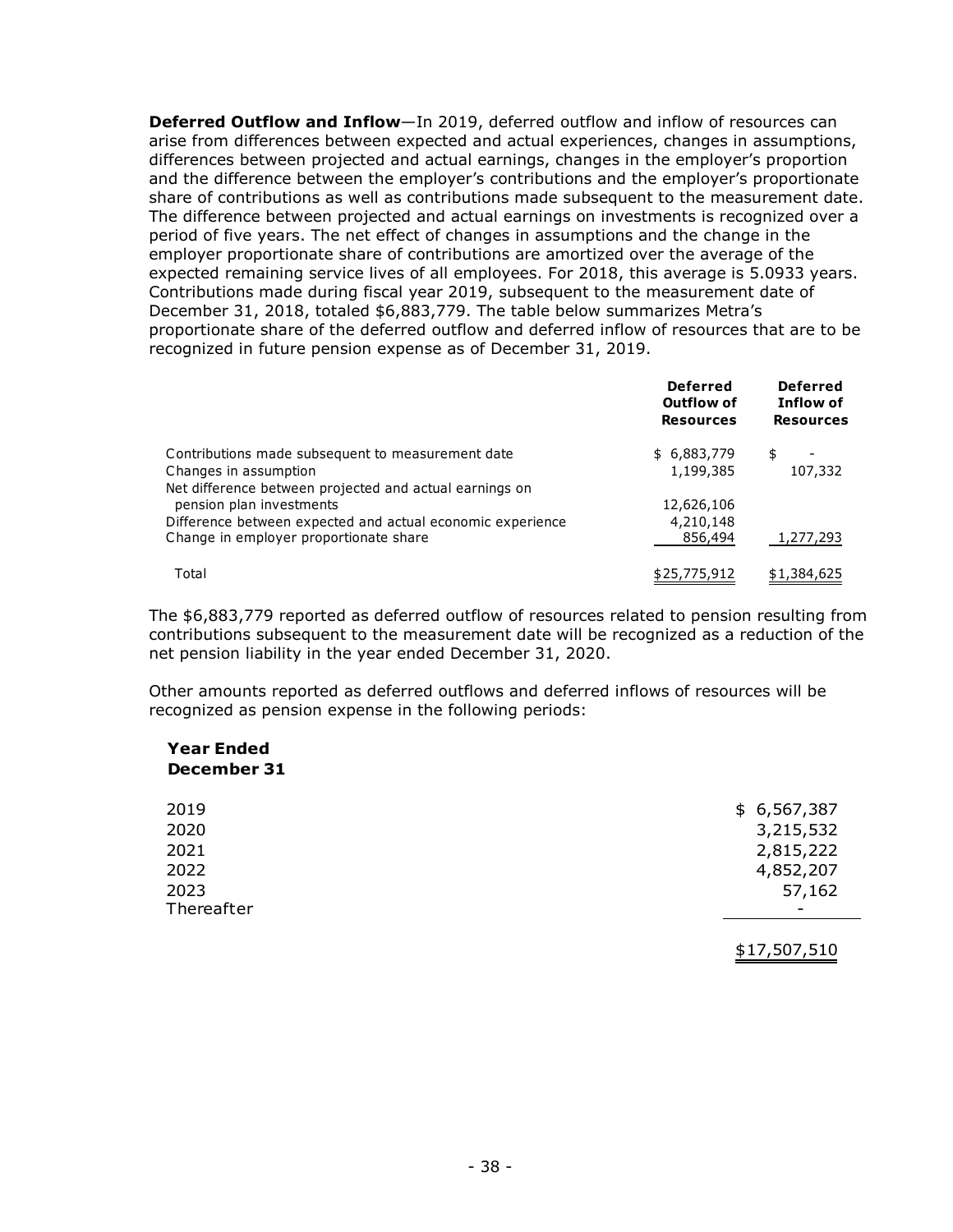**Assumptions**—The total pension liability for the measurement date of December 31, 2018 was determined by an actuarial valuation as of January 1, 2018, using the following actuarial assumptions applied to all periods included in the measurement:

Valuation date January 1, 2018 Actuarial cost method Entry age normal Asset valuation method Five-year smoothed market Amortization method Level dollar closed Remaining Amortization Period 27 Life expectancy assumed RP2014 Combined Mortality Table Rate of return 7.50% Salary increases 3.25% to 8.75% including inflation Inflation 2.75% Retirement age The Age based table of rates that are specific to the type of eligibility condition.

The actual assumptions used in the January 1, 2018 valuation were based on the results on the actuarial experience study for the period January 1, 2008 to January 1, 2013.

**Discount Rate**—A single discount rate of 7.50% was used to measure the total pension liability for both 2017 and 2018 measurement dates. This single discount rate was based on the future expected rate of return on pension plan investments of 7.50%. The projection of cash flows used to determine this single discount rate assumed that employer contributions will be made at the actuarially determined contribution rates. Based on these assumptions, the pension plan's fiduciary net position was projected to be available to make all projected future benefit payments of current plan members. Therefore, the long-term expected rate of return on pension plan investments was applied to all periods of projected benefit payments to determine the total pension liability.

**Sensitivity of the Net Pension Liability to Changes in the Discount Rate**—Regarding the sensitivity of the net pension liability to changes in the single discount rate, the following presents Metra's proportionate share of the Plan's collective net pension liability, calculated using a single discount rate of 7.50%, as well as what the proportionate share would be if it were calculated using a single discount rate that is one percent lower or one percent higher:

|                                                      | 2019<br>1% Decrease<br>0.065 | 2019<br>Current<br><b>Discount Rate</b><br>0.075 | 1% Increase<br>0.085 |
|------------------------------------------------------|------------------------------|--------------------------------------------------|----------------------|
| Metra's proportionate share of net pension liability | \$51,848,632                 | \$33,086,353                                     | \$16,979,432         |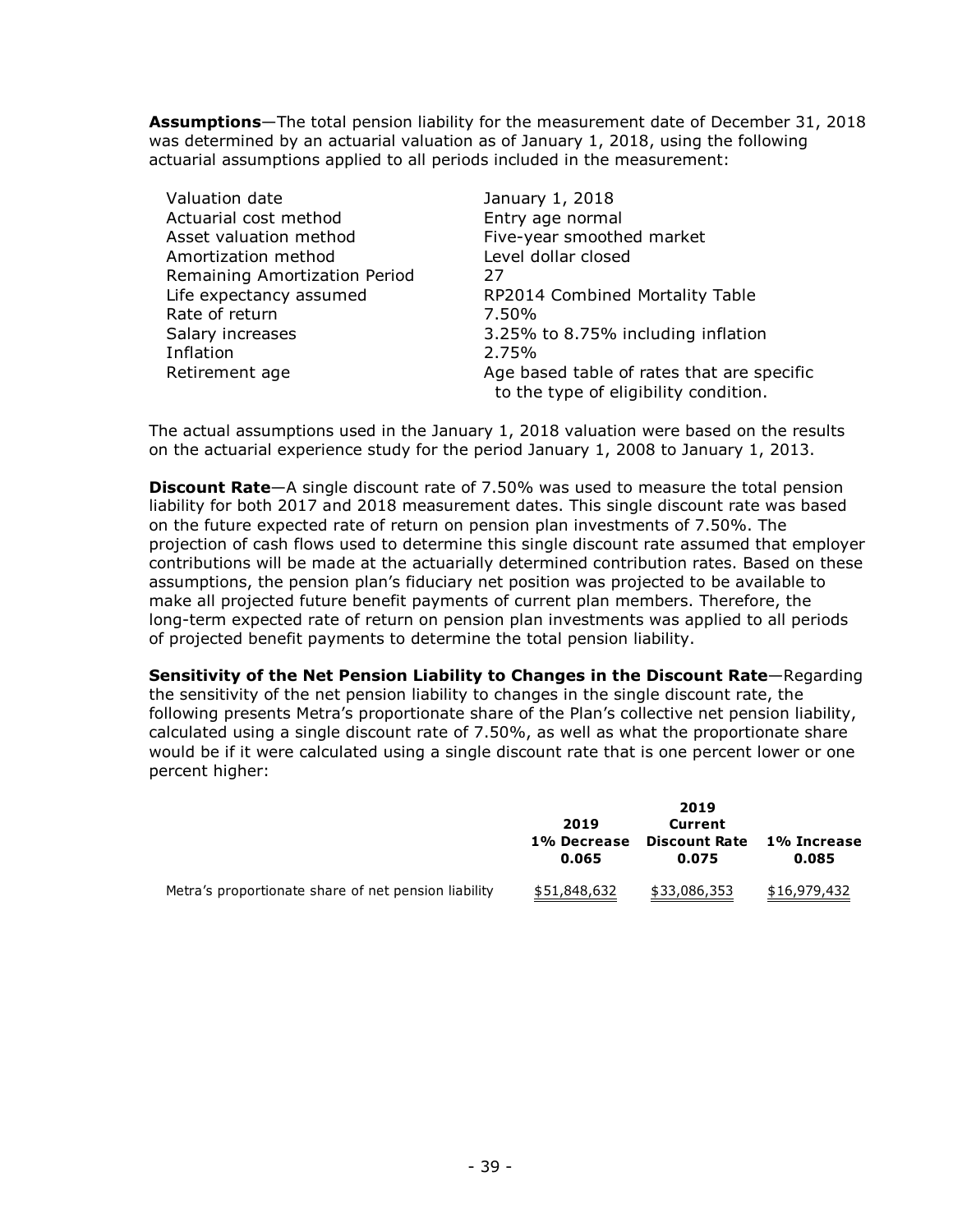**Long-Term Expected Rate of Return**—The assumed rate of investment return was adopted by the Plan's trustees after considering input from the Plan's investment consultant and actuary. Additional information about the assumed rate of investment return is included in the actuarial valuation report as of January 1, 2018 and experience study for the period January 1, 2011 through January 1, 2016. The long-term expected rate of return on pension plan investments was determined using a building-block method in which expected future real rates of return (expected returns, net of pension plan investment expense, and inflation) are developed for each major asset class. These real rates of return are combined to produce the long-term expected rate of return by weighting the expected future real rates of return by the target asset allocation percentage and by adding expected inflation. For each major asset class that is included in the pension plan's target asset allocation as of January 1, 2018, these best estimates are summarized in the following table:

| <b>Asset Type and Class</b>    | Target asset<br><b>Allocation</b> | Long-Term<br><b>Expected Real</b><br><b>Rate of Return</b> |
|--------------------------------|-----------------------------------|------------------------------------------------------------|
| Domestic Equity                | 28.0 %                            | 6.67%                                                      |
| Developed Foreign Equity       | 16.0                              | 7.41                                                       |
| <b>Emerging Markets Equity</b> | 16.0                              | 10.30                                                      |
| Private Equity                 | 4.0                               | 10.48                                                      |
| Investment Grade Bonus         | 11.0                              | 1.25                                                       |
| Long-Term Government Bonds     | 3.0                               | 1.67                                                       |
| <b>TIPS</b>                    | 3.0                               | 1.11                                                       |
| High-Yiled Bonds               | 3.0                               | 4.29                                                       |
| Emerging Market Bonds (local)  | 2.0                               | 3.49                                                       |
| Emerging Market Bonds (major)  | 2.0                               | 3.02                                                       |
| Real Estate                    | 8.0                               | 5.30                                                       |
| <b>Real Assets</b>             | 5.0                               | 4.65                                                       |

**Pension Plan Fiduciary Net Position**—Detailed information about the pension plan's fiduciary net position is available in the separately issued Plan's financial report.

### **12. CONTINGENCIES**

**Litigation**—Metra is a defendant in a number of legal actions. These actions have been considered in estimating and funding Metra's retained risk liability program. The total of amounts claimed under these legal actions, including potential settlements, could exceed the amount of the accrued claims. In the opinion of Metra's management, the retained risk funding and Metra's limited excess indemnity insurance coverage from commercial carriers are adequate to cover the ultimate liability of these legal actions, in all material respects.

**Grants**—Metra receives moneys from federal, state, and local government agencies under various grants. The costs, both direct and indirect, charged to these grants are subject to audits and disallowance by the granting agency. It is the opinion of management of Metra that any disallowances or adjustments would not have a material adverse effect on the financial position of Metra.

**Changes of Benefit Terms**—No changes were made in 2019 for accrual of benefits under the RTA Pension Plan.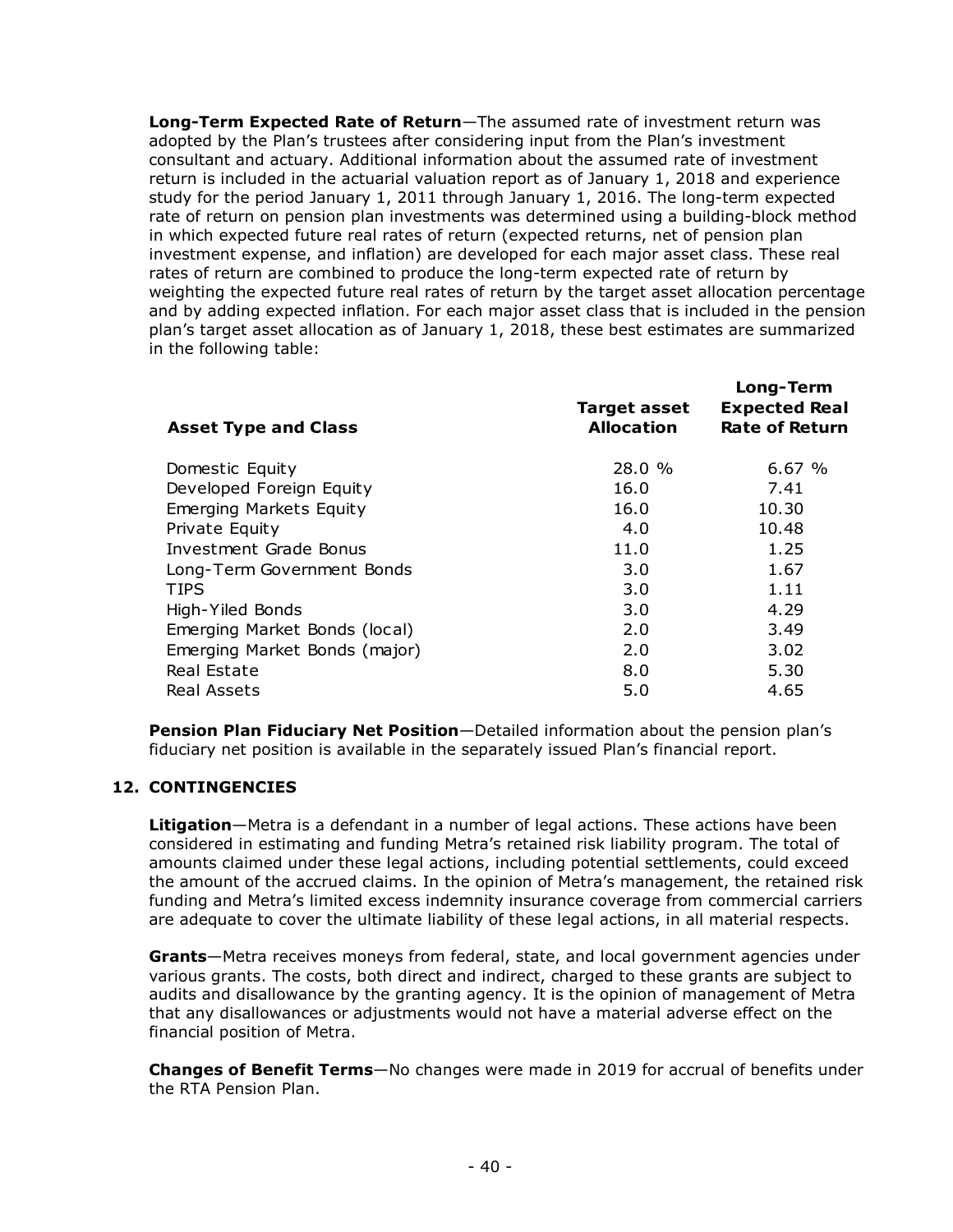**Changes of Assumptions**—The amounts reported in 2019 are based on the expectation of retired life mortality RP-2014 Mortality Tables.

### **13. SUBSEQUENT EVENT**

COVID-19 was detected in Wuhan, China and first reported to the WHO on December 31, 2019. On January 30, 2020, WHO declared the COVID-19 outbreak a "Public Health Emergency of International Concern" and subsequently declared it a pandemic on March 11, 2020. As a result, actions to help mitigate the spread of COVID-19 consists of travel restrictions, quarantines, closures of public places and non-essential businesses. The actions taken to mitigate the spread of COVID-19 have had and are expected to adversely impact the economy of northeastern Illinois, where Metra operates. The length of these conditions and the financial impact this will have on Metra is unknown; to date, Metra is experiencing a decrease in revenue due to reductions in ridership and sales tax revenue. President Donald Trump signed a federal coronavirus relief bill into law on March 27, 2020 for \$2.2 trillion, the CARES Act. The amount available to Metra from the CARES Act is approximately \$480 million. Restrictions on uses of these funds are still being determined but these funds will assist towards offsetting the reduction in revenue and increase in costs. Additionally, funds not used to fill any 2020 shortfalls can be carried over to future years. Consequently, the net effect related to the financial impact and duration cannot be reasonably estimated at this time.

\*\*\*\*\*\*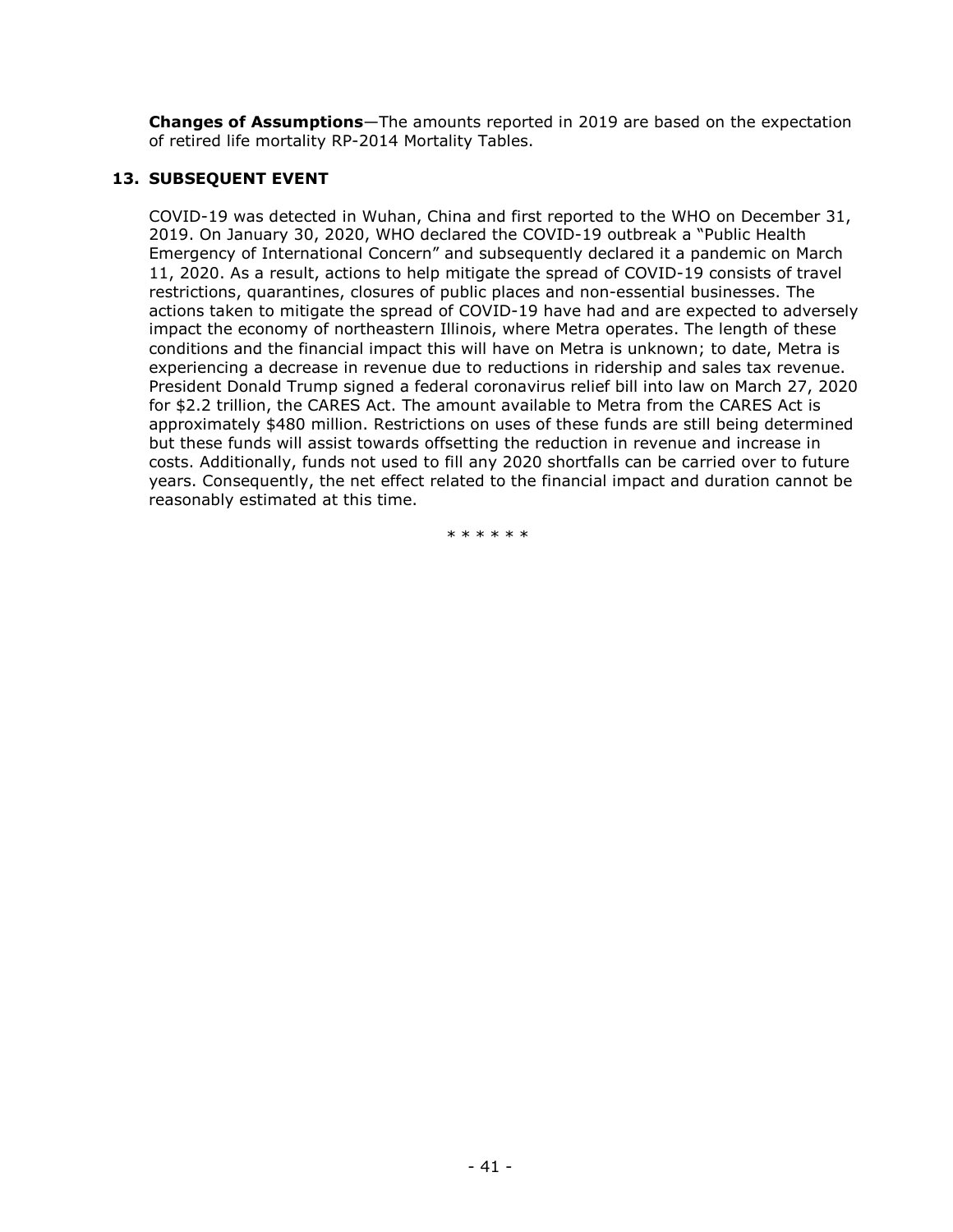# **REQUIRED SUPPLEMENTARY INFORMATION**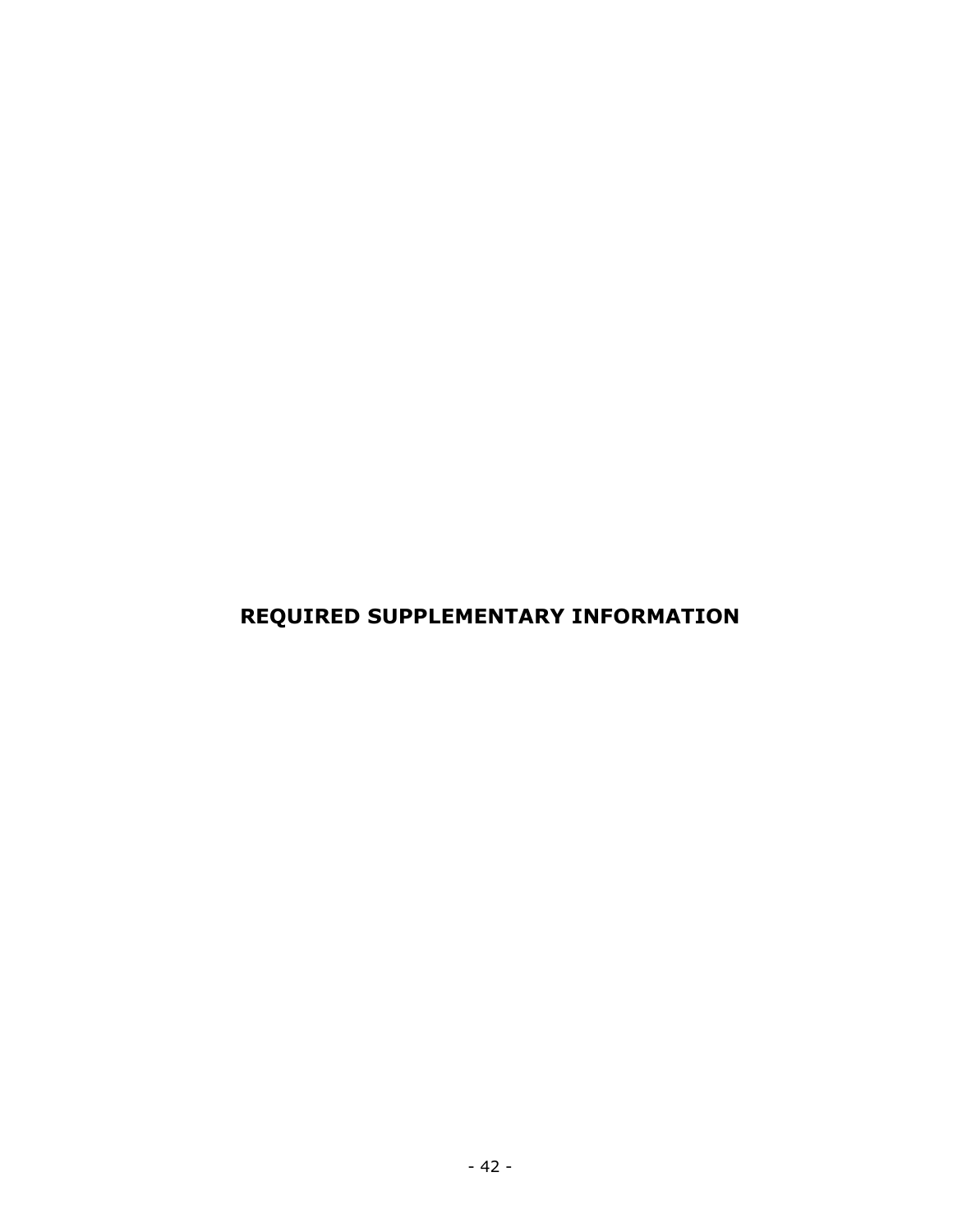**(Public Entities, doing business as Metra)**

### **REQUIRED SUPPLEMENTARY INFORMATION—SCHEDULE OF PROPORTIONATE SHARE OF NET PENSION LIABILITY AND RELATED RATIOS—(UNAUDITED) AS OF DECEMBER 31**

|                                                                               | 2019         | 2018        | 2017         | 2016         | 2015         |
|-------------------------------------------------------------------------------|--------------|-------------|--------------|--------------|--------------|
| Proportion of net pension liability                                           | 54.80 %      | 54.30 %     | 53.10%       | 49.90 $\%$   | 47.24%       |
| Proportionate share of net pension liabili                                    | \$33,086,350 | \$9,706,064 | \$20,073,805 | \$17,255,480 | \$33,062,726 |
| Covered-employee payroll                                                      | 56,612,351   | 56,653,562  | 54,032,766   | 49,388,696   | 43,086,132   |
| Proportionate share of net pension liability<br>as a percentage of its        |              |             |              |              |              |
| covered-employee payroll                                                      | 58.44 %      | $17.13\%$   | 37.15%       | 34.94%       | 76.74 %      |
| Plan fiduciary net position as a percentage<br>of the total pension liability | 81.73        | 94.32       | 67.38        | 87.70        | 73.28        |

\* This schedule is intended to show 10 years of information. Since 2015 is the first year for this presentation, no other data is available. Additional years will be included as they become available.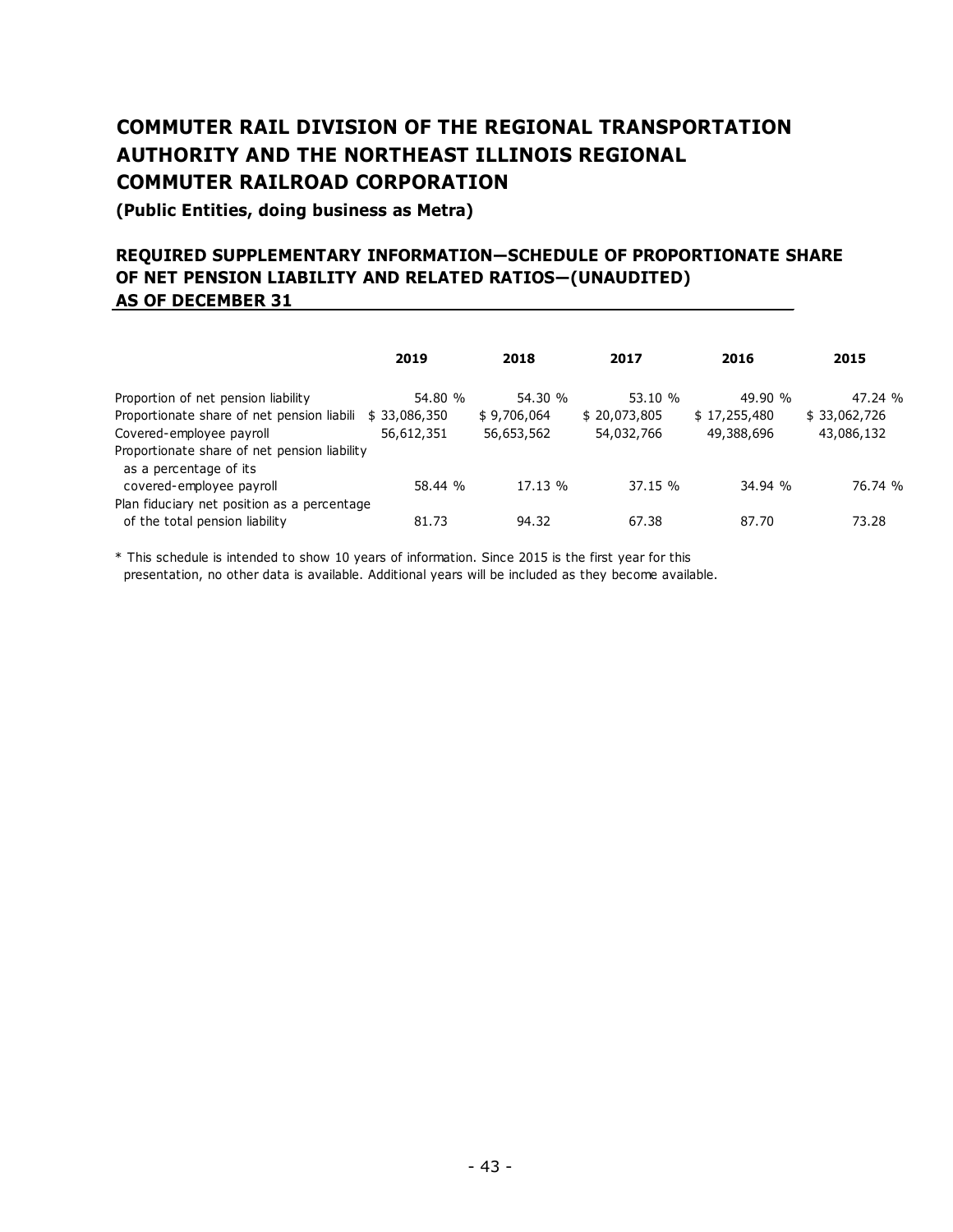**(Public Entities, doing business as Metra)**

### **REQUIRED SUPPLEMENTARY INFORMATION—SCHEDULE OF PENSION CONTRIBUTIONS—(UNAUDITED) AS OF DECEMBER 31**

| <b>Fiscal</b><br>Year | <b>Actuarially</b><br><b>Determined</b><br><b>Contribution</b> | Actual<br><b>Contribution</b> | Contribution<br><b>Deficiency</b><br>(Excess) | Covered<br><b>Payroll</b> | Actual<br><b>Contribution</b><br>as $a\%$ of<br><b>Covered Payroll</b> |
|-----------------------|----------------------------------------------------------------|-------------------------------|-----------------------------------------------|---------------------------|------------------------------------------------------------------------|
| 2019                  | \$6,883,779                                                    | \$6,883,779                   | \$                                            | \$56,612,351              | 12.16 %                                                                |
| 2018                  | 6,352,468                                                      | 6,352,468                     |                                               | 56,653,562                | 11.21                                                                  |
| 2017                  | 5,745,866                                                      | 5,745,866                     |                                               | 54,032,766                | 10.63                                                                  |
| 2016                  | 5,062,642                                                      | 5,062,642                     |                                               | 49,388,696                | 10.25                                                                  |
| 2015                  | 6,785,849                                                      | 39,848,577                    | (33,062,728)                                  | 43,086,132                | 92.49                                                                  |
| 2014                  | 6,466,096                                                      | 13,357,146                    | (6,891,050)                                   | 40,833,326                | 32.71                                                                  |
| 2013                  | 6,615,046                                                      | 10,060,571                    | (3, 445, 525)                                 | 35,170,174                | 28.61                                                                  |
| 2012                  | 6,462,000                                                      | 9,767,882                     | (3,305,882)                                   | 30,970,263                | 31.54                                                                  |
| 2011                  | 5,802,000                                                      | 5,802,000                     |                                               | 29,227,299                | 19.85                                                                  |
| 2010                  | 5,652,000                                                      | 5,652,000                     |                                               | 31,227,197                | 18.10                                                                  |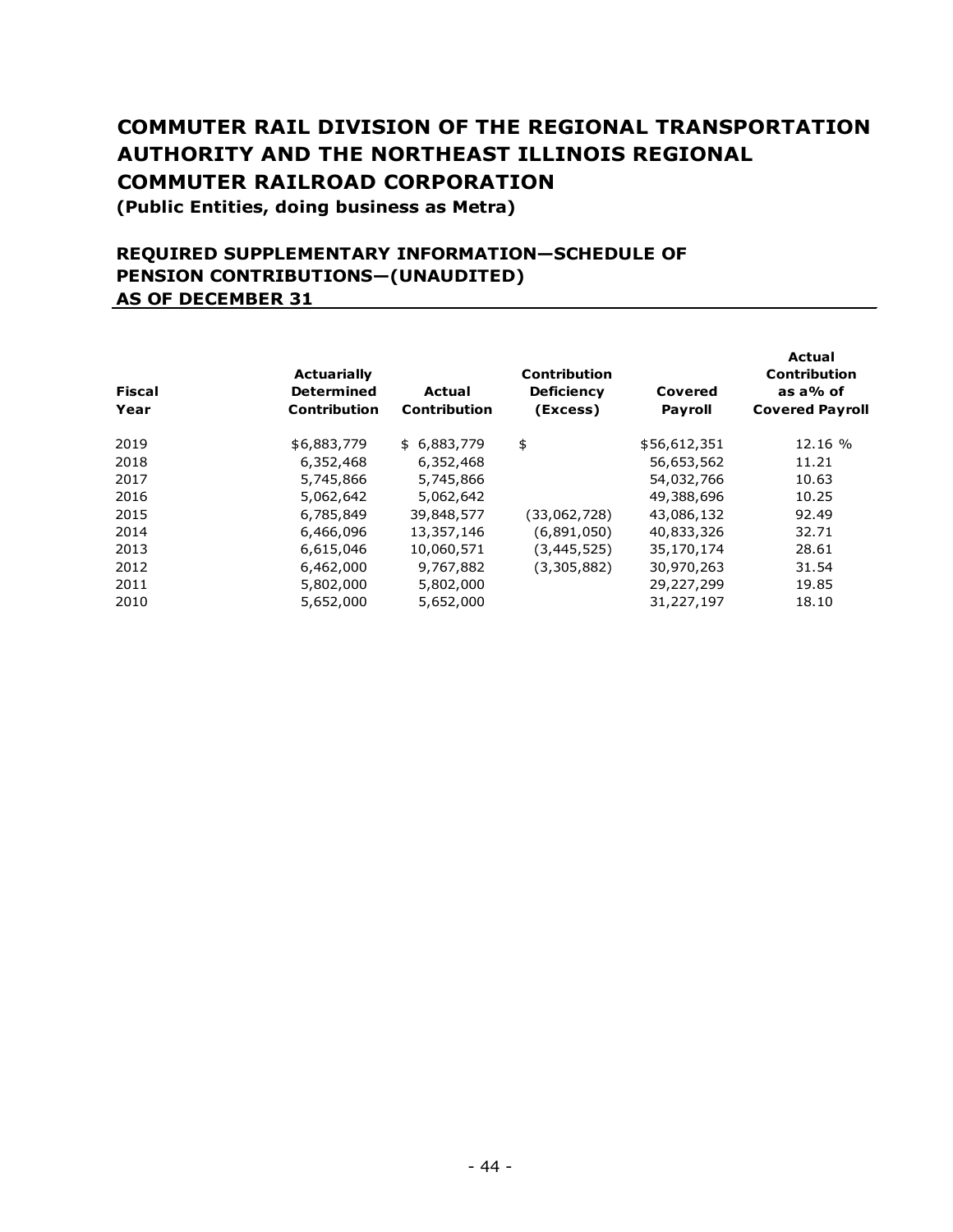**(Public Entities, doing business as Metra)**

### **REQUIRED SUPPLEMENTARY INFORMATION—SCHEDULE OF CHANGES IN METRA'S TOTAL OPEB LIABILITY AND RELATED RATIOS—(UNAUDITED) AS OF DECEMBER 31**

|                                                                         | 2019    |             |         | 2018          |  |
|-------------------------------------------------------------------------|---------|-------------|---------|---------------|--|
| Total OPEB liability:                                                   |         |             |         |               |  |
| Service cost                                                            | \$      | 1,677,711   | \$      | 1,700,908     |  |
| Interest                                                                |         | 1,608,799   |         | 1,467,760     |  |
| Changes of benefits terms                                               |         |             |         |               |  |
| Difference between expected and actual experience                       |         | (3,680,128) |         | 11,189        |  |
| Changes of assumptions                                                  |         | 8,204,016   |         | (2,895,269)   |  |
| Benefit payments                                                        |         | (1,089,067) |         | (1, 164, 025) |  |
| Net change in total OPEB liability                                      |         | 6,721,331   |         | (879, 437)    |  |
| TOTAL OPEB LIABILITY-Beginning                                          |         | 42,334,569  |         | 43,214,006    |  |
| TOTAL OPEB LIABILITY-Ending                                             |         | 49,055,900  | \$      | 42,334,569    |  |
| COVERED-EMPLOYEE PAYROLL                                                | \$      | 56,612,351  | \$      | 56,653,562    |  |
| TOTAL OPEB LIABILITY AS A PERCENTAGE OF                                 |         |             |         |               |  |
| COVERED-EMPLOYEE PAYROLL                                                | 86.65 % |             | 74.73 % |               |  |
| * This schedule is intended to show 10 years of information. Since 2018 |         |             |         |               |  |

 is the first year for this presentation, no other data is available. Additional years will be included as they become available.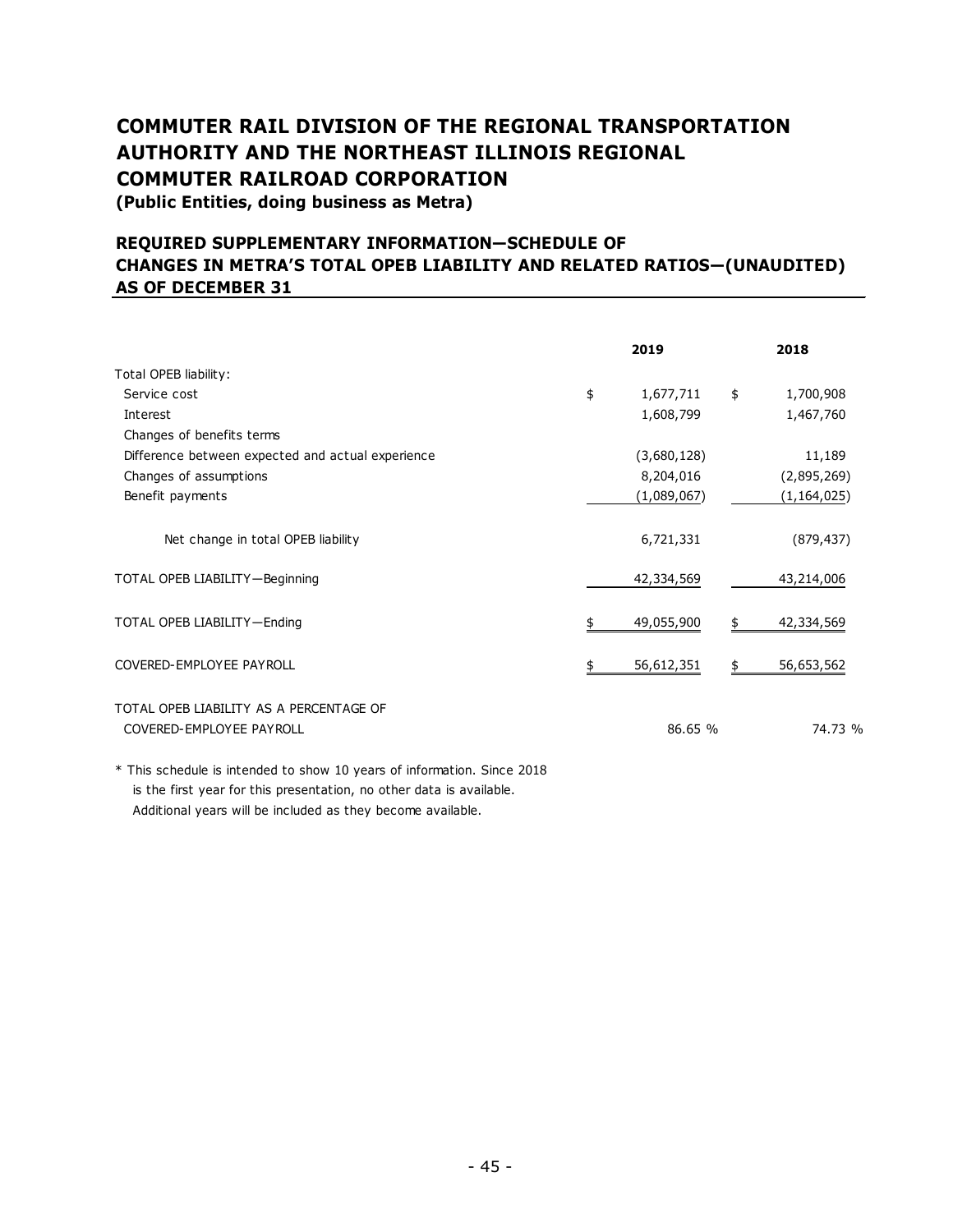# **OTHER INFORMATION**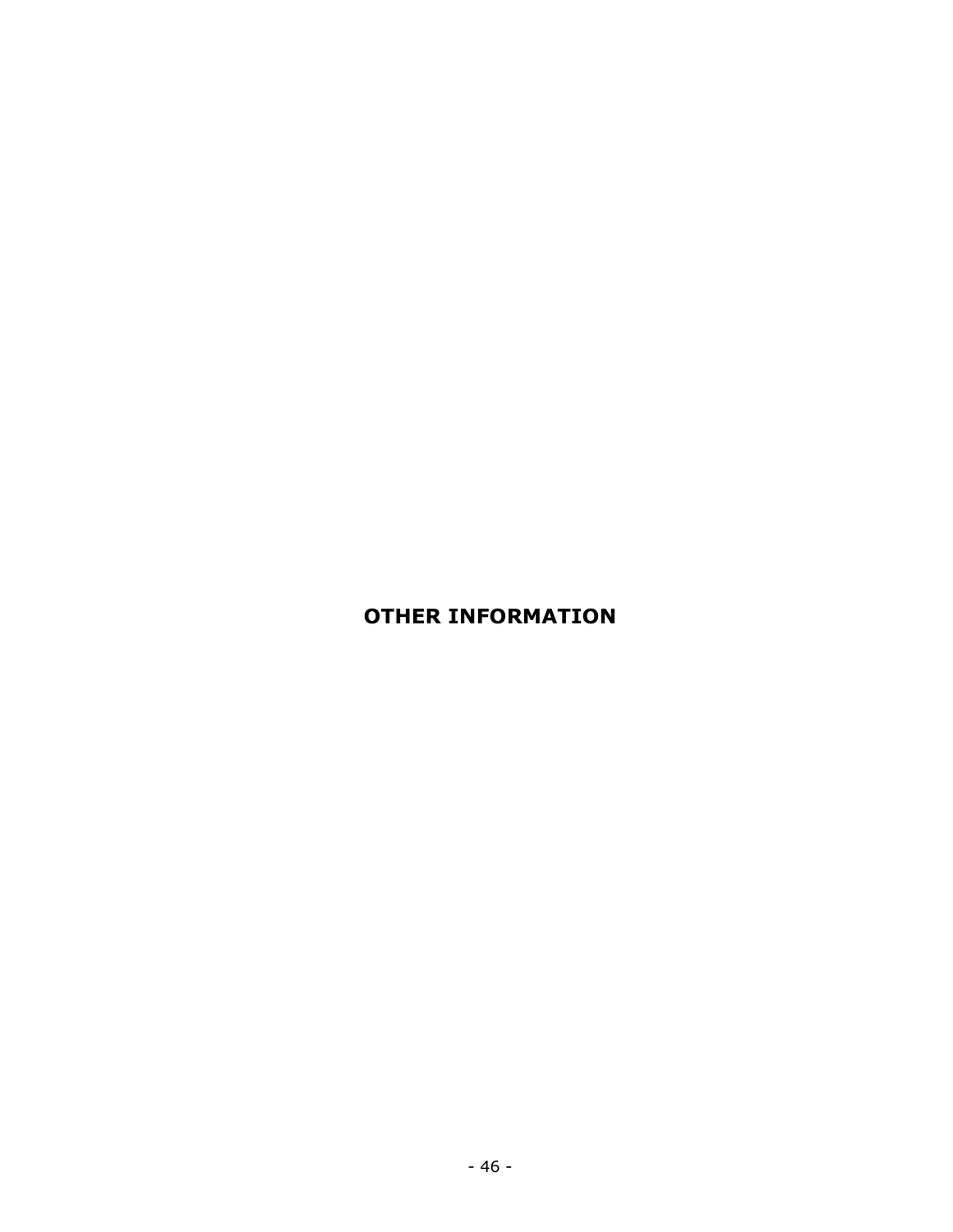**(Public Entities, doing business as Metra)**

### **OTHER INFORMATION—SCHEDULE OF REVENUES AND EXPENSES—BUDGET TO ACTUAL (BUDGETARY BASIS)—(UNAUDITED) FOR THE YEAR ENDED DECEMBER 31, 2019**

|                                                                                                  | <b>Final Budget</b>           | Actual                        | <b>Favorable</b><br>(Unfavorable) |
|--------------------------------------------------------------------------------------------------|-------------------------------|-------------------------------|-----------------------------------|
| REVENUE:                                                                                         |                               |                               |                                   |
| Passenger revenue-                                                                               |                               |                               |                                   |
| Passenger revenue                                                                                | \$371,000,000                 | \$365,935,097                 | (5,064,903)<br>\$                 |
| Reduced fare reimbursement                                                                       | 3,138,000                     | 1,618,197                     | (1, 519, 803)                     |
| Total operating passenger revenue                                                                | 374,138,000                   | 367,553,294                   | (6, 584, 706)                     |
| Other revenue                                                                                    | 37,550,000                    | 44,285,339                    | 6,735,339                         |
| Total revenue                                                                                    | 411,688,000                   | 411,838,633                   | 150,633                           |
| <b>OPERATING EXPENSES:</b>                                                                       |                               |                               |                                   |
| Transportation                                                                                   | 267,966,200                   | 261,425,788                   | (6, 540, 412)                     |
| Fuel and motive power                                                                            | 68,028,990                    | 64,474,958                    | (3, 554, 032)                     |
| Engineering                                                                                      | 157,325,478                   | 161,722,568                   | 4,397,090                         |
| Mechanical                                                                                       | 190,356,289                   | 184,822,879                   | (5,533,410)                       |
| Administration                                                                                   | 107,079,547                   | 91,408,373                    | (15, 671, 174)                    |
| Total administration and regional services                                                       | 790,756,504                   | 763,854,566                   | (26,901,938)                      |
| Claims and insurance                                                                             | 15,606,360                    | 20,532,479                    | 4,926,119                         |
| Downtown stations                                                                                | 15,867,136                    | 17,822,724                    | 1,955,588                         |
| Total operating expenses                                                                         | 822,230,000                   | 802,209,769                   | (20, 020, 231)                    |
| LOSS BEFORE DEPRECIATION, FINANCIAL                                                              |                               |                               |                                   |
| ASSISTANCE, AND LEASEHOLD-RELATED                                                                |                               |                               |                                   |
| INTEREST INCOME AND EXPENSE                                                                      | \$(410, 542, 000)             | \$(390, 371, 136)             | 20,170,864                        |
| NOTE-                                                                                            |                               |                               |                                   |
| Amounts excluded from the operating<br>budget-basis expenses for recovery ratio<br>calculations: |                               |                               |                                   |
|                                                                                                  |                               |                               |                                   |
| Security expense<br>Funded depreciation included in operating expenses                           | \$<br>22,020,123<br>3,982,675 | 20,791,794<br>\$<br>4,143,667 | 1,228,329<br>\$<br>(160, 992)     |
| Lease of transportation facilities                                                               |                               | 22,642,829                    | \$<br>(5,596,648)<br>\$           |
| Bond service and fees                                                                            | 17,046,181                    | 38,706                        | \$<br>(38, 706)                   |
|                                                                                                  |                               |                               |                                   |
| <b>TOTAL DEDUCTIONS</b>                                                                          | 43,048,979<br>\$              | 47,616,996<br>\$              | (4, 568, 017)<br>\$               |

See accompanying independent auditors' report and notes to supplementary information.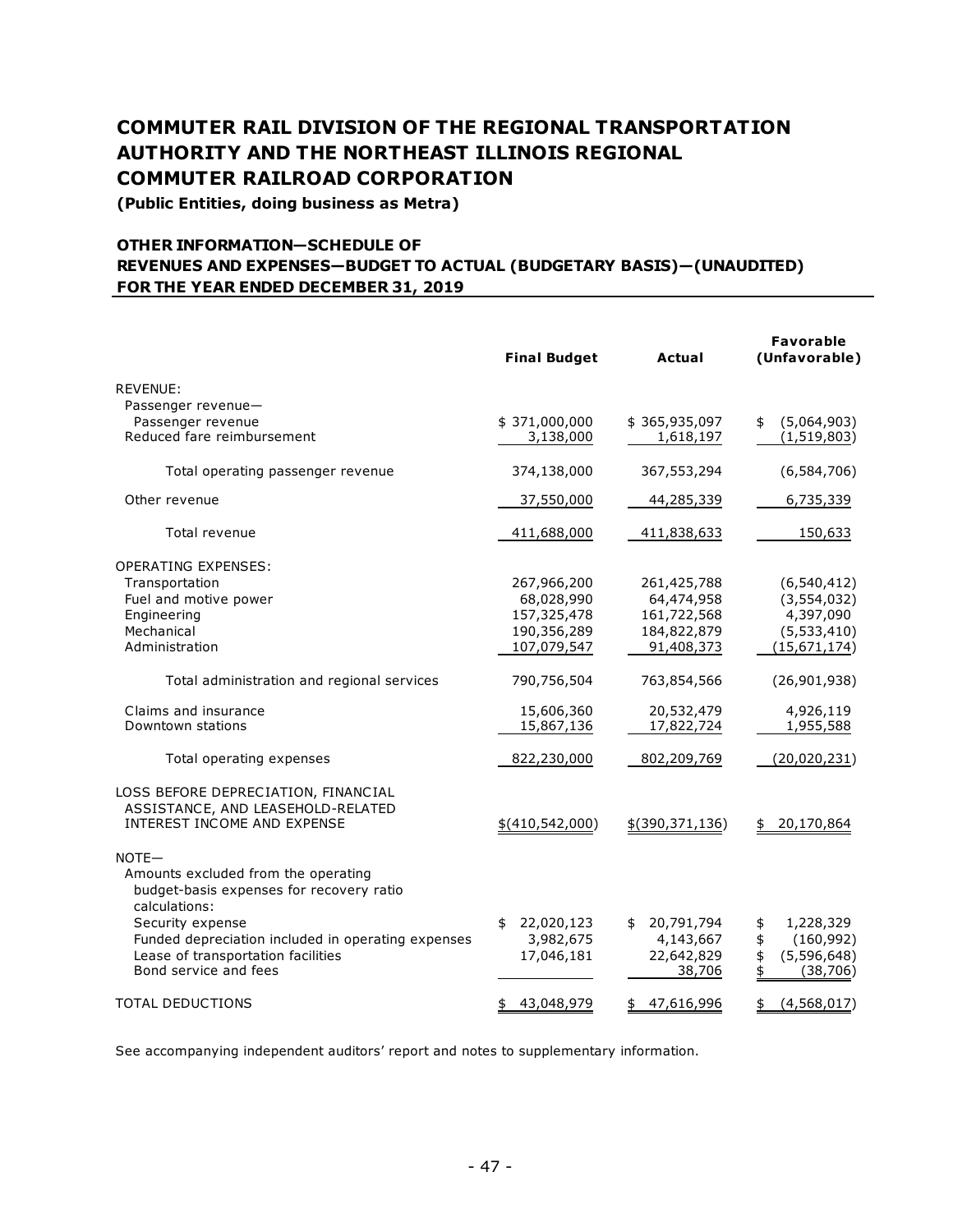**(Public Entities, doing business as Metra)**

#### **OTHER INFORMATION—**

# **BUDGETARY BASIS SCHEDULE OF OPERATIONS—(UNAUDITED)**

**FOR THE YEAR ENDED DECEMBER 31, 2019**

|                                                                                                                  | <b>NIRCRC</b>   | <b>Union</b><br><b>Pacific</b> | <b>BNSF</b>    | <b>Total</b>      |
|------------------------------------------------------------------------------------------------------------------|-----------------|--------------------------------|----------------|-------------------|
| Operating revenue:                                                                                               |                 |                                |                |                   |
| Passenger revenue*                                                                                               | \$153,109,385   | \$135,456,493                  | \$77,369,219   | \$365,935,097     |
| Other revenue                                                                                                    | 43,636,313      | 469,792                        | 179,220        | 44,285,325        |
| Reduced fare reimbursement                                                                                       | 689,462         | 588,205                        | 340,530        | 1,618,197         |
| Total operating revenue                                                                                          | 197,435,160     | 136,514,490                    | 77,888,969     | 411,838,619       |
| Operating expenses:                                                                                              |                 |                                |                |                   |
| Carrier-level expenses paid by carrier:                                                                          |                 |                                |                |                   |
| Transportation                                                                                                   | 144,639,997     | 82,380,430                     | 34,405,361     | 261,425,788       |
| Engineering                                                                                                      | 99,179,960      | 55,331,362                     | 7,211,247      | 161,722,569       |
| Mechanical                                                                                                       | 93,443,585      | 60,674,262                     | 30,705,033     | 184,822,880       |
| Administration                                                                                                   | 81,473,202      | 7,165,345                      | 2,769,826      | 91,408,373        |
| Total carrier-level expenses                                                                                     | 418,736,744     | 205,551,399                    | 75,091,467     | 699,379,610       |
| Centralized expenses paid by Metra:                                                                              |                 |                                |                |                   |
| Diesel fuel                                                                                                      | 23,572,526      | 25,040,796                     | 10,587,540     | 59,200,862        |
| Motive electricity                                                                                               | 5,274,096       |                                |                | 5,274,096         |
| Claims and insurance                                                                                             | 13,613,704      | 4,015,276                      | 2,903,499      | 20,532,479        |
| Downtown stations                                                                                                | 9,238,332       | 1,771,070                      | 6,813,321      | 17,822,723        |
| Total centralized expenses                                                                                       | 51,698,658      | 30,827,142                     | 20,304,360     | 102,830,160       |
| Total operating expenses                                                                                         | 470,435,402     | 236,378,541                    | 95,395,827     | 802,209,770       |
| <b>OPERATING LOSS</b>                                                                                            | \$(273,000,242) | \$ (99,864,051)                | \$(17,506,858) | \$(390, 371, 151) |
| CALCULATION OF REVENUE RECOVERY RATIO (UNAUDITED):<br>Amounts excluded from the operating budget-basis expenses: |                 |                                |                |                   |
| Security expense                                                                                                 |                 |                                |                | 20,791,794<br>\$  |
| Funded depreciation included in expenses                                                                         |                 |                                |                | 4,143,667         |
| Lease of transportation facilities                                                                               |                 |                                |                | 22,642,829        |
| Bond service and fees                                                                                            |                 |                                |                | 38,706            |
| Total exclusions                                                                                                 |                 |                                |                | \$47,616,996      |
| Amounts added to the operating budget-basis revenues-                                                            |                 |                                |                |                   |
| Senior free ride allowance                                                                                       |                 |                                |                | 2,100,000         |
| Revenue Recovery Ratio (\$411,838,619+ \$2,100,000)/<br>(\$802,209,770-\$47,616,996)                             |                 |                                |                | 54.9 %            |
| *Includes \$7,000,000 farebox revenue dedicated to capital                                                       |                 |                                |                |                   |

See accompanying independent auditors' report and notes to supplementary information.